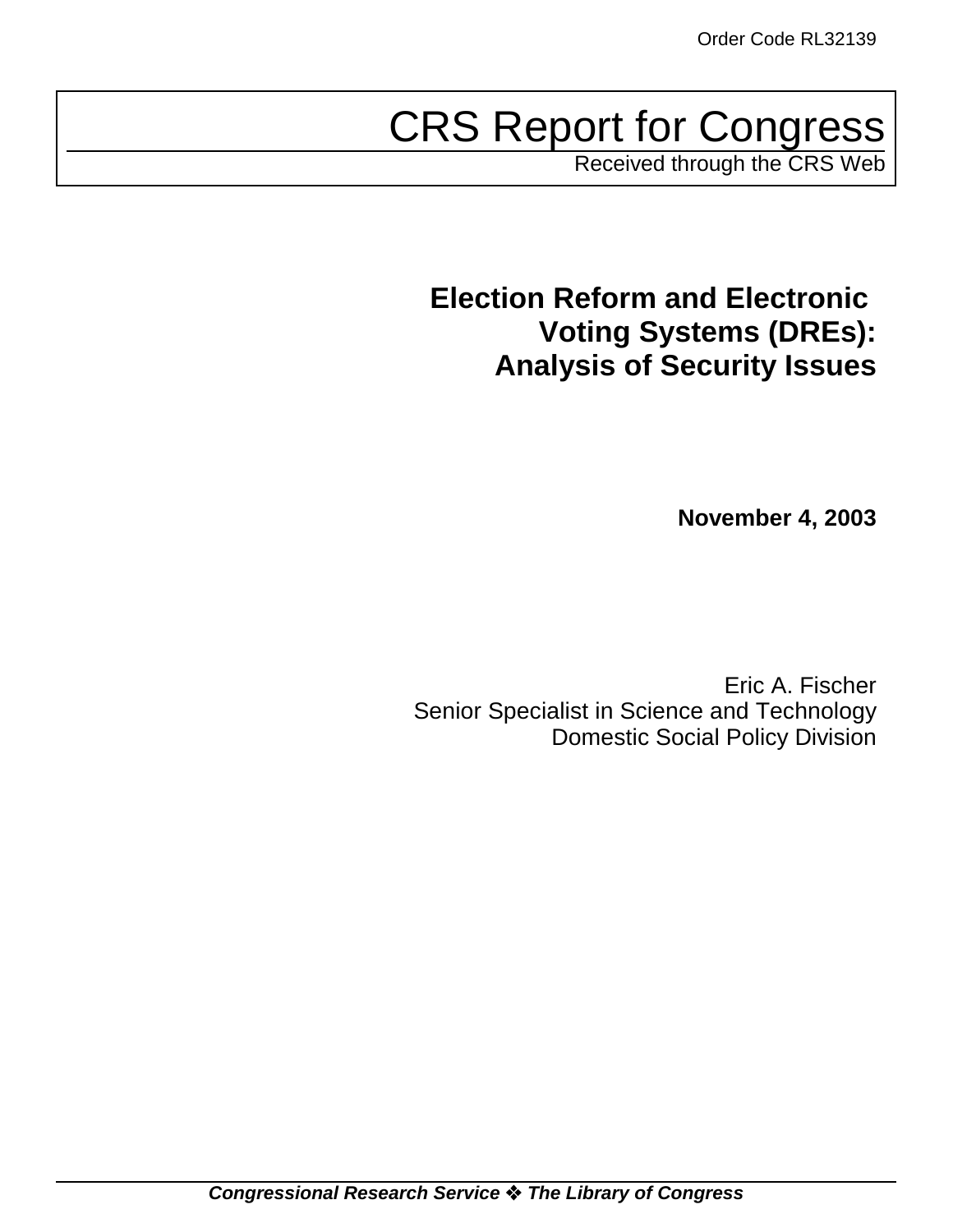# Election Reform and Electronic Voting Systems (DREs): Analysis of Security Issues

# **Summary**

In July 2003, computer scientists from Johns Hopkins and Rice Universities released a security analysis of software purportedly from a direct recording electronic (DRE) touchscreen voting machine of a major voting-system vendor. The study drew public attention to a long-simmering controversy about whether current DREs are vulnerable to tampering that could influence the outcome of an election.

Many innovations that have become familiar features of modern elections, such as the secret ballot and mechanical lever voting machines, originated at least in part as a way to reduce election fraud and abuse. Computer-assisted counting of ballots, first used in the 1960s, can be done very rapidly and makes some kinds of tampering more difficult. However, it does not eliminate the potential for fraud, and it has created new possibilities for tampering through manipulation of the counting software and hardware. DREs, introduced in the 1970s, are the first voting systems to be completely computerized. Touchscreen DREs are arguably the most versatile and user-friendly of any current voting system. Their use is expected to increase substantially under provisions of The Help America Vote Act of 2002 (HAVA, P.L. 107-252), especially the requirement that, beginning in 2006, each polling place used in a federal election have at least one voting machine that is fully accessible for persons with disabilities.

With DREs, unlike document-ballot systems, the voter sees only a representation of the ballot; votes are registered electronically. Some computer security experts believe that this and other features of DREs make them more vulnerable to tampering than other kinds of voting systems, especially through the use of malicious computer code. While there are some differences of opinion among experts about the extent and seriousness of those security concerns, there appears to be an emerging consensus that in general, current DREs do not adhere sufficiently to currently accepted security principles for computer systems, especially given the central importance of voting systems to the functioning of democratic government. Others caution, however, that there are no demonstrated cases of computer tampering in public elections, and any major changes that might be made to improve security could have unanticipated negative effects of their own. Several proposals have been made to improve the security of DREs and other computer-assisted voting systems. They include (1) ensuring that accepted security protocols are followed appropriately, (2) improving security standards and certification of voting systems, (3) use of opensource computer code, and (4) improvements in verifiability and transparency.

Much of the current debate has focused on which such proposals should be implemented and through what means — in particular, whether federal involvement is necessary. Some states are already addressing these issues. The Election Assistance Commission established by HAVA will have some responsibilities relating to voting system security and could address this controversy directly. Some observers have also proposed federal funding for research and development in this area, while others have proposed legislative solutions including enhancement of the audit requirements under HAVA.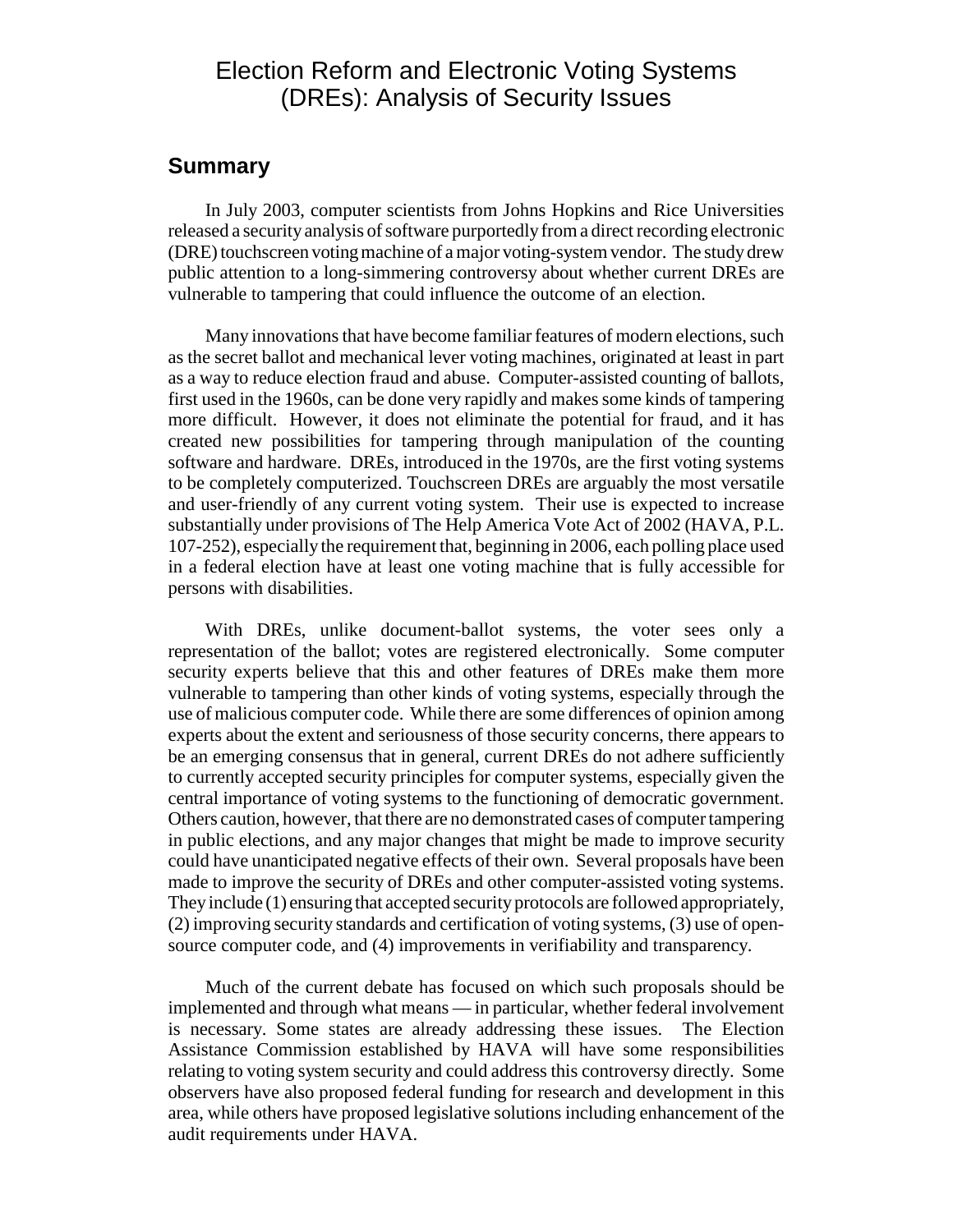# **Contents**

| Computer-Assisted Counting (Punchcard and Optical Scan) 3         |  |  |
|-------------------------------------------------------------------|--|--|
|                                                                   |  |  |
|                                                                   |  |  |
|                                                                   |  |  |
|                                                                   |  |  |
|                                                                   |  |  |
|                                                                   |  |  |
|                                                                   |  |  |
|                                                                   |  |  |
|                                                                   |  |  |
|                                                                   |  |  |
|                                                                   |  |  |
|                                                                   |  |  |
|                                                                   |  |  |
|                                                                   |  |  |
|                                                                   |  |  |
|                                                                   |  |  |
|                                                                   |  |  |
|                                                                   |  |  |
|                                                                   |  |  |
|                                                                   |  |  |
| Improve Security Standards and Certification of Voting Systems 23 |  |  |
|                                                                   |  |  |
|                                                                   |  |  |
|                                                                   |  |  |
|                                                                   |  |  |
|                                                                   |  |  |
|                                                                   |  |  |
|                                                                   |  |  |
|                                                                   |  |  |
|                                                                   |  |  |
|                                                                   |  |  |
|                                                                   |  |  |
|                                                                   |  |  |
|                                                                   |  |  |
|                                                                   |  |  |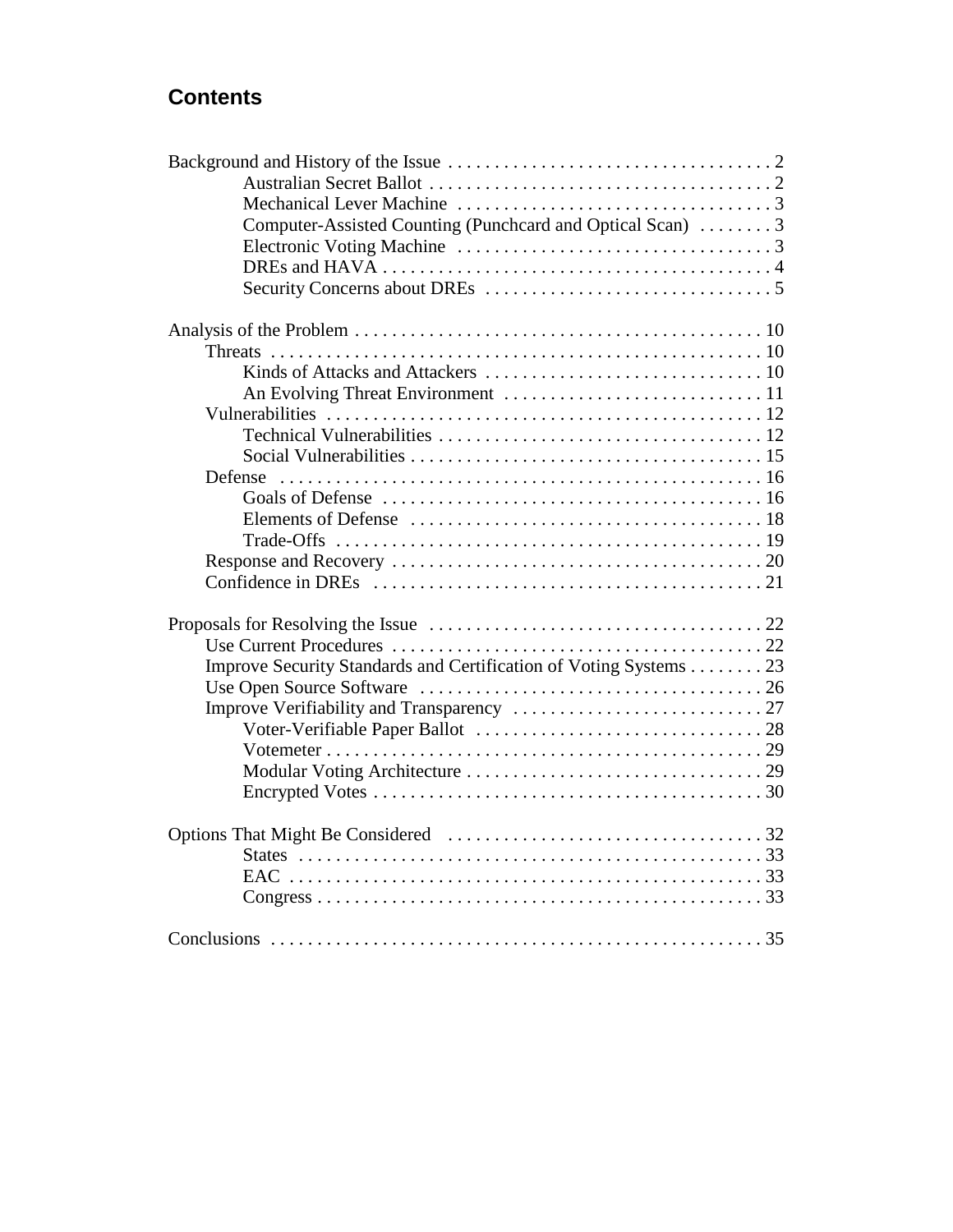# Election Reform and Electronic Voting Systems (DREs): Analysis of Security **Issues**

In July 2003, computer scientists from Johns Hopkins and Rice Universities released a security analysis of software purportedly from an electronic voting machine (commonly called direct recording electronic, or DRE, systems) of a major voting-system vendor.<sup>1</sup> The Hopkins study drew public attention to a longsimmering controversy about whether current DREs are vulnerable to tampering that could influence the outcome of an election. A significant factor contributing to this increased attention is the Help America Vote Act of 2002 (HAVA, P.L. 107-252), which substantially increases the federal role in election administration, including federal funding of and requirements for voting systems. Although HAVA retains the predominant role that state and local jurisdictions have traditionally had in the administration of elections, the Act's requirements are expected to result in increased use of DREs, and some observers have therefore called for congressional action to address the DRE controversy. To understand this controversy requires an examination of several questions about voting-system security:

- Do DREs exhibit genuine security vulnerabilities? If so, could those vulnerabilities be exploited to influence an election?
- To what extent do current election administration procedures and other security measures protect against threats to and vulnerabilities of DRE systems?
- ! Do those threats and vulnerabilities apply to computer-assisted voting systems other than DREs?
- ! What are the options for addressing any threats and vulnerabilities that do exist, and what are the relative strengths and weaknesses of the different options?

To address those questions, this report begins with a description of the historical and policy context of the controversy. That is followed by an analysis of the issues in the broader context of computer security. The next section discusses several proposals that have been made for addressing those issues, and the last section discusses options for action that might be considered by policymakers. The report

<sup>&</sup>lt;sup>1</sup> Tadayoshi Kohno, Adam Stubblefield, Aviel D. Rubin, and Dan S. Wallach, "Analysis of an Electronic Voting System," *Johns Hopkins Information Security Institute Technical Report TR-2003-19,* July 23, 2003, [http://avirubin.com/vote/] (called the Hopkins study hereinafter).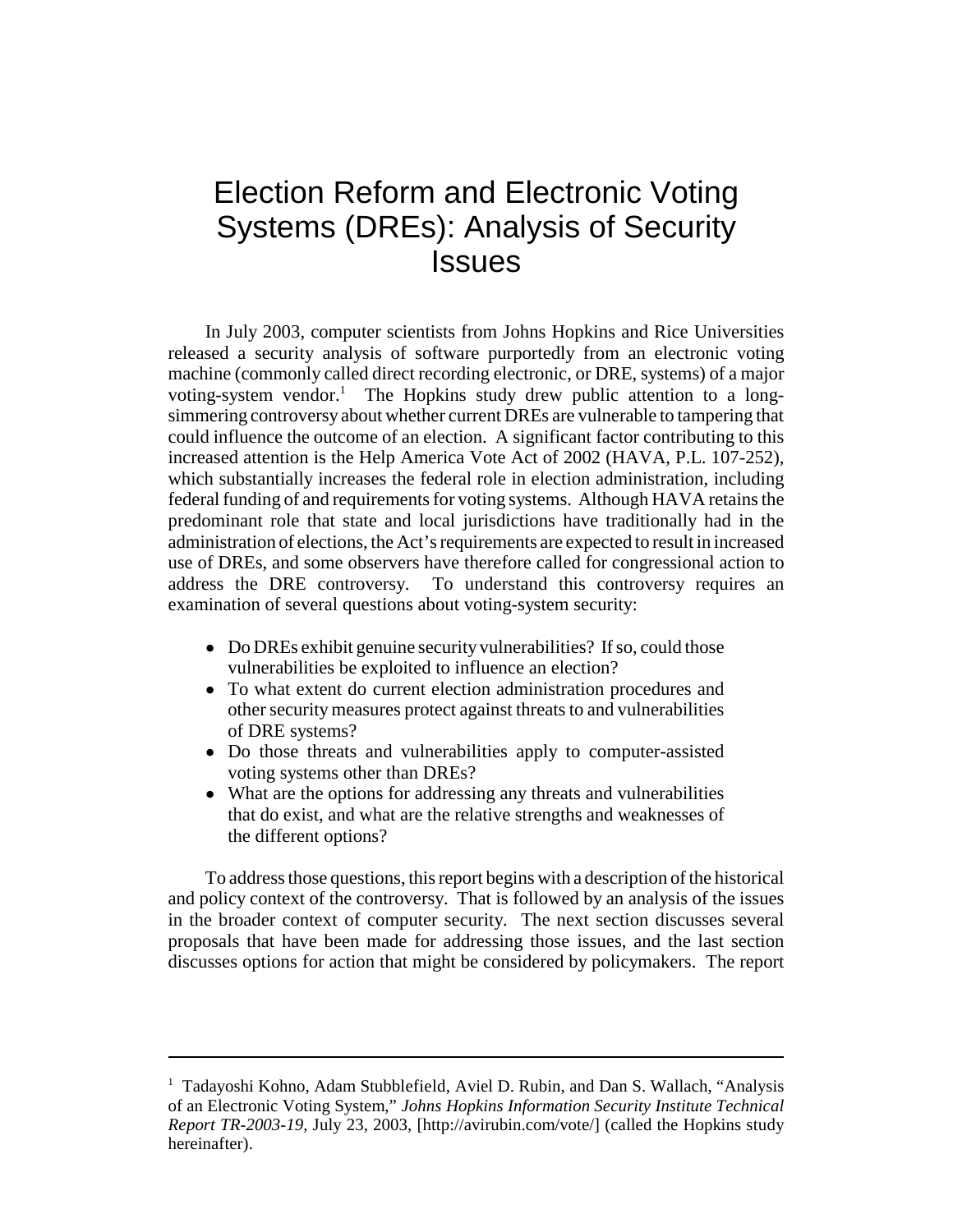does not discuss Internet voting, which is not likely to be used in the near future for federal elections in other than minor ways, largely because of security concerns.<sup>2</sup>

The administration of elections is a complex task, and there are many factors involved in choosing and using a voting system in addition to security. They include factors such as reliability, propensity for voter error, usability, and cost. This report does not discuss those factors, but election administrators must consider them in decisions about what systems to use and how to implement them. Also, security is an issue for other aspects of election administration, such as voter registration, which are beyond the scope of this report.

# **Background and History of the Issue**

Many innovations that have become familiar features of modern elections originated at least in part as a way to reduce election fraud such as tampering with ballots to change the vote count for a candidate or party. For example, in much of nineteenth century America, a voter typically would pick up a paper ballot preprinted with the names of candidates for one party and simply drop the form into the ballot box. There was no need to actively choose individual candidates.<sup>3</sup> This ticket or prox ballot was subject to fraud in at least two ways. First, the number and sequence of ballots printed was not controlled, so it could be difficult to determine if a ballot box had been stuffed with extra ballots or if ballots had been substituted after votes were cast. Second, an observer could determine which party a voter had chosen by watching what ballot the voter picked up and deposited in the ballot box — votes could therefore be bought or coerced with comparative ease.

**Australian Secret Ballot.** After a series of scandals involving vote-buying in the 1880s, calls for reform led to widespread adoption of the Australian or markchoice ballot.4 Such ballots list the names of all candidates, and the voter marks the ballot to choose among them. The ballots are commonly printed with unique, consecutive serial numbers, facilitating ballot control and thereby helping to prevent ballot stuffing and substitution. All printed ballots are otherwise identical, and voters typically fill them out in the privacy of a voting booth. This ballot secrecy makes it difficult for anyone else to know with certainty what choices a voter has made. While providing improved security, the Australian secret ballot did not eliminate

<sup>&</sup>lt;sup>2</sup> In 2000, Internet voting was offered in pilot projects during primaries in Arizona and Alaska. A small pilot program for military and overseas voters was run for the general election by the Federal Voting Assistance Project (FVAP) under the Department of Defense. FVAP is expected to repeat the effort for the 2004 federal election. While the program used the Internet to transmit ballots to local jurisdictions in a secure fashion, the ballots were then printed and counted in the same way as other absentee ballots. See Kevin Coleman, *Internet Voting,* CRS Report RS20639, 23 September 2003.

<sup>&</sup>lt;sup>3</sup> To choose a different candidate than the one printed on the ballot required crossing out the candidate's name and writing in another. Some party operatives developed ballots that made it difficult to perform write-ins — for example, by printing the names in very small type and cramming them together on a narrow strip of paper (See Richard Reinhardt, "Tapeworm Tickets and Shoulder Strikers," *American West* 3 (1966): 34-41, 85-88).

<sup>&</sup>lt;sup>4</sup> S.J. Ackerman, "The Vote that Failed," Smithsonian Magazine, November 1998, 36,38.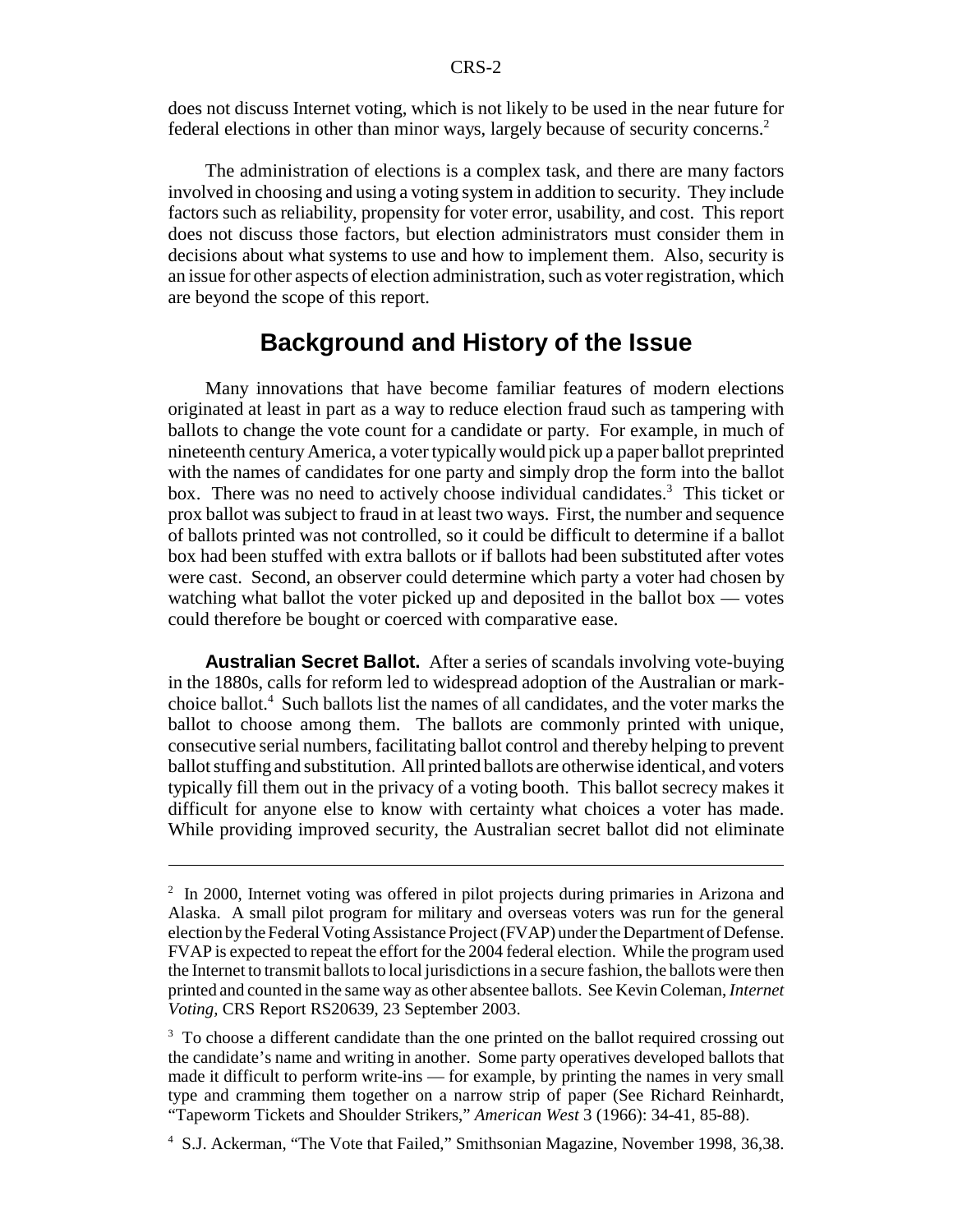tampering. Ballots could still be removed, spoiled, or altered by corrupt pollworkers, or even substituted or stuffed, although with greater difficulty than with prox ballots. It also did not eliminate the possibility of vote-buying or coercion, but it made them more difficult.<sup>5</sup>

**Mechanical Lever Machine.** One way to eliminate some means of ballot tampering is to eliminate document ballots. That became possible with the introduction of the lever voting machine in 1892. With this system, a voter enters the voting booth and sees a posted ballot with a small lever near the name of each candidate or other ballot choice. The voter chooses a candidate by moving the appropriate lever. Mechanical interlocks prevent voters from choosing more candidates than permitted for an office (such as two candidates for President). After completing all choices, the voter pulls a large lever to cast the ballot, and the votes are recorded by advances in mechanical counters in the machine. The lever machine therefore eliminates the need to count ballots manually. Instead, pollworkers read the numbers recorded by the counters. Because there is no document ballot, recounts and audits are limited to review of totals recorded by each machine. Of course, tampering is also possible with lever machines. For example, the mechanisms could be adjusted so that the counter does not always advance when a particular candidate is chosen.

**Computer-Assisted Counting (Punchcard and Optical Scan).** Another major technological advance in voting — the first use of computers to count votes — came with the introduction of the punchcard system, first used in 1964. The optical-scan voting system, which also uses computers for vote-counting, was first used in the 1980s. In both kinds of voting system, document ballots are fed into an electronic reader and the tallies stored in computer memory and media. Tallying can be done at either the precinct or a central location. Computer-assisted counting of document ballots can be done very rapidly, thus speeding the reporting of election results. It is much more efficient for counting large numbers of ballots than manual tallying. It makes some kinds of tampering more difficult than with manual counting, but it does not eliminate them, and it creates possibilities for tampering with the counting software and hardware.

**Electronic Voting Machine.** DREs (direct recording electronic systems) are the first completely computerized voting systems. They were introduced in the 1970s. DREs are somewhat analogous to (although more sophisticated than) lever machines. The voter chooses candidates from a posted ballot. Depending on the equipment used, the ballot may be printed and posted on the DRE, as it is with a lever machine, or it may be displayed on a computer screen. Voters make their choices by pushing buttons, touching the screen, or using other devices. The voter

<sup>&</sup>lt;sup>5</sup> Some observers have expressed concern that use of absentee ballots and other kinds of remote voting, such as via the Internet, compromise ballot secrecy and therefore increase the risk of vote buying and coercion. They are concerned about the impacts that the growing use of absentee voting in the United States might have on election fraud and abuse. Others, in contrast, believe that the risks are small and greatly outweighed by the benefits. For a general discussion of the benefits and disadvantages of different kinds of voting systems, see Eric Fischer, *Voting Technologies in the United States: Overview and Issues for Congress,* CRS Report RL30773, 21 March 2001.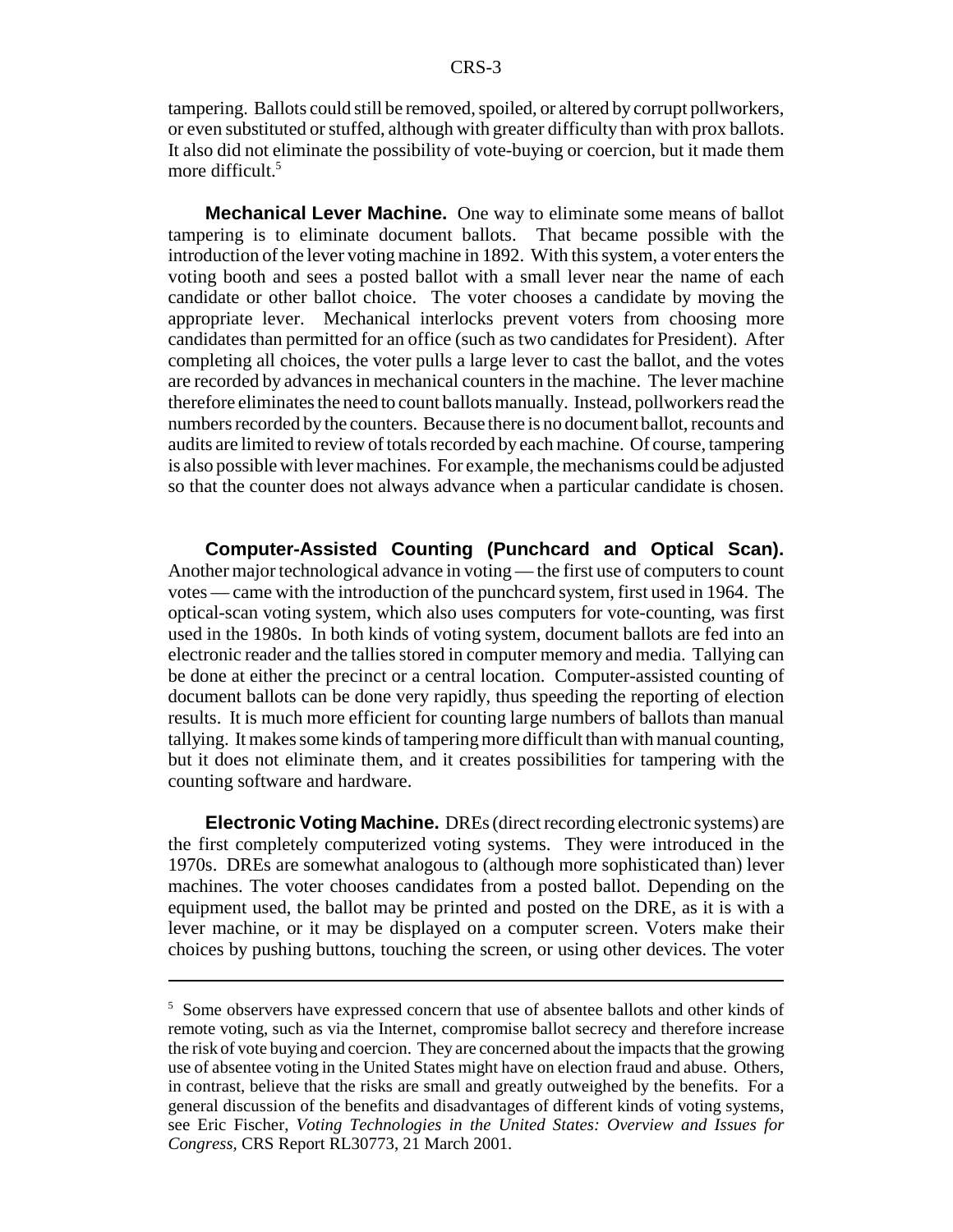submits the choices made before leaving the booth, for example by pushing a "vote" button, and the votes are then recorded electronically.

There is considerable variability in the design of DREs, but they can be classified into three basic types. The oldest design essentially mimics the interface of a lever machine. The entire posted ballot is visible at once. Instead of moving levers to make choices, the voter pushes a button next to a candidate's name, or pushes on the name itself, triggering an underlying electronic microswitch and turning on a small light next to the choice. With the second type, a ballot page is displayed on a computer screen, and the voter uses mechanical devices such as arrow keys and buttons to make choices on a page and to change ballot pages. The third type is similar to the second except that it has a touchscreen display, where the voter makes a choice by touching the name of the candidate on the computer screen and casts the ballot by pressing a separate button after all choices have been made. In all kinds of DREs, when a ballot is cast, the votes are directly stored in a computer memory device such as a removable memory card or nonvolatile memory circuit. As with lever machines, there is no document ballot, although with a DRE each cast ballot may also be separately recorded.

Touchscreen and other DREs using computer-style displays are arguably the most versatile and user-friendly of any current voting system. Each machine can easily be programmed to display ballots in different languages and for different offices, depending on voters' needs. It can also be programmed to display a voter's ballot choices on a single page for review before casting the vote. It can be made fully accessible for persons with disabilities, including visual impairment.<sup>6</sup> Like lever machines, it can prevent overvotes and ambiguous choices or spoilage of the ballot from extraneous marks, since there is no document ballot; but it can also notify voters of undervotes.<sup>7</sup> No other kind of voting system possesses all of these features.

**DREs and HAVA.** The popularity of DREs, particularly the touchscreen variety, has grown in recent years,<sup>8</sup> and their use is expected to increase substantially under provisions of HAVA. Three provisions in the Act are likely to provide such an impetus. First, HAVA authorized \$3.65 billion over four years for replacing punchcard and lever machines and for making other election administration improvements, including meeting the requirements of the Act. In FY2003, Congress appropriated \$1.48 billion for these purposes (P.L. 108-7), and the Administration requested \$500 million for FY2004. Second, beginning in 2006, HAVA requires that voting systems notify voters of overvotes and permit them to review their ballots and

<sup>6</sup> Accessibility for blind persons usually involves use of an audio program.

<sup>&</sup>lt;sup>7</sup> An *overvote* occurs if a voter chooses more candidates for an office than is permitted such as marking two candidates for President of the United States. An *undervote* occurs if a voter chooses fewer candidates than is permitted — most commonly, failing to vote for any candidate for a particular office. Virtually all overvotes are thought to be errors, whereas undervotes are often thought to be intentional, for example if the voter does not prefer any of the candidates. However, undervotes can also result from voter error.

<sup>&</sup>lt;sup>8</sup> In 1980, about 1 out of every 40 voters used DREs. By 2000, about 1 out of every 9 did (Caltech/MIT Voting Technology Project, *Voting: What Is, What Could Be,* July 2001, [http://www.vote.caltech.edu/Reports/index.html] (Caltech/MIT study)).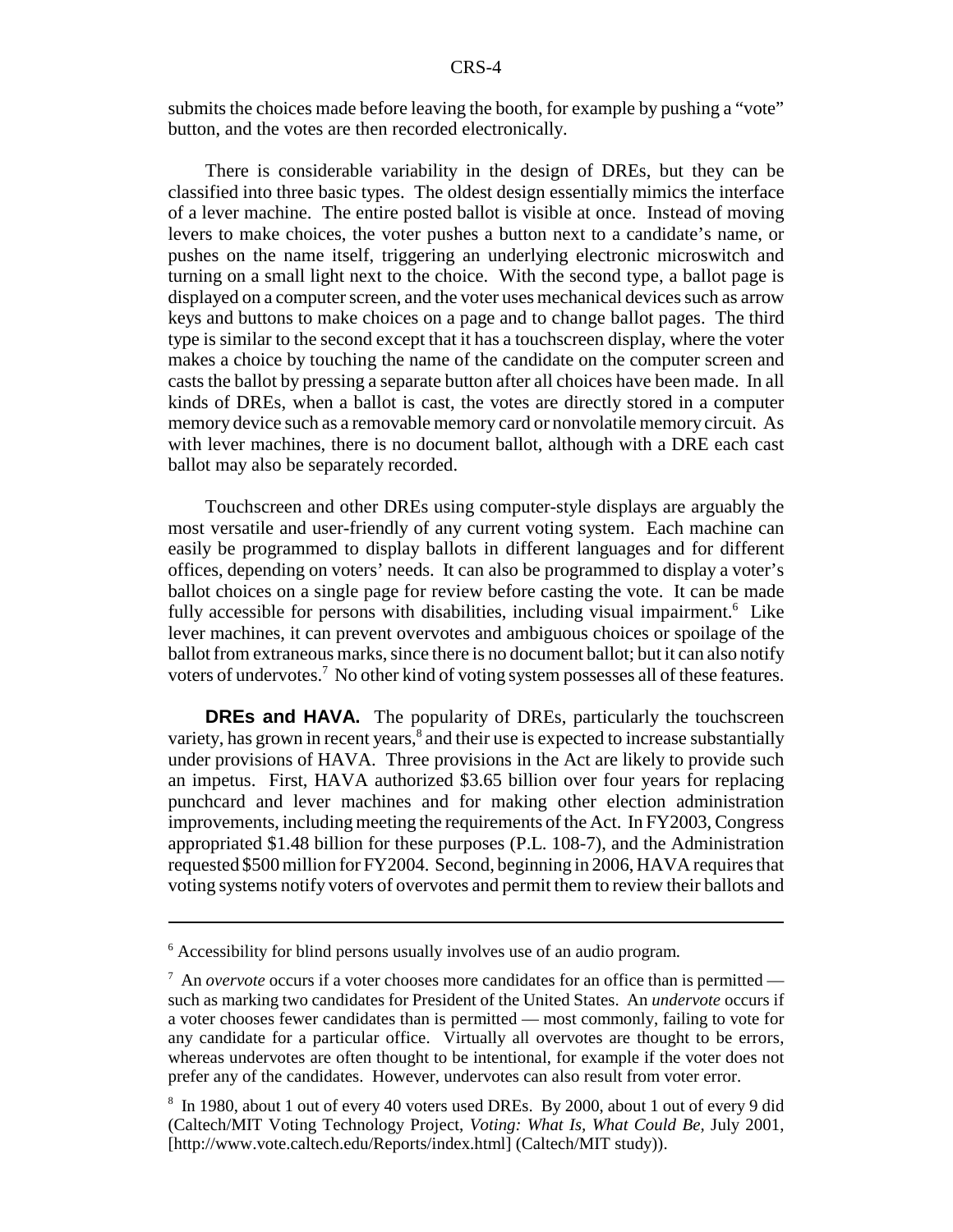correct errors before casting their votes.<sup>9</sup> Third, the Act requires, also beginning in 2006, that each polling place used in a federal election have at least one voting machine that is fully accessible for persons with disabilities. DREs are the only machines at present that can fulfill the accessibility requirement. They can also easily meet the requirements for error prevention and correction.

**Security Concerns about DREs.** One thing that distinguishes DREs from document ballot systems is that with DREs, the voter does not see the actual ballot, but rather a representation of it on the face of the machine. With few exceptions, current DREs do not provide a truly independent record of each individual ballot that can be used in a recount to check for machine error or tampering. The ballot itself consists of redundant electronic records in the machine's computer memory banks, which the voter cannot see. This is analogous to the situation with mechanical lever voting machines, where casting the ballot moves counters that are out of view of the voter. In a lever machine, if the appropriate counters do not move correctly when a voter casts the ballot, the voter will not know, nor would an observer. Similarly, with a DRE, if the machine recorded a result in its memory that was different from what the voter chose, neither the voter nor an observer would know.<sup>10</sup>

The same is true with a computerized counting system when it reads punchcards or optical scan ballots. Even if the ballot is tabulated in the precinct and fed into the reading device in the presence of the voter, neither the voter nor the pollworker manning the reader can see what it is recording in its memory. However, with such a reader, the ballot documents could be counted on another machine or by hand if there were any question about the results.

Lever machines also do not have an independent document ballot. That has led some observers to distrust those machines, but most who use them appear confident that tests and other procedural safeguards render them sufficiently safe from tampering. Is the same true for DREs? Some computer experts think not, arguing that the software could be modified in ways that could alter the results of an election and that would be very difficult to detect. This concern appears to stem largely from three factors:

• Malicious computer code, or *malware*, can often be written in such a way that it is very difficult to detect. $11$ 

<sup>&</sup>lt;sup>9</sup> However, jurisdictions using hand-counted paper ballots, punchcards, or central-count systems can rely instead on voter education and instruction programs.

<sup>&</sup>lt;sup>10</sup> Some kinds of error could be detected when voter registers and vote tallies are reconciled — for example, if the total number of votes for an office were greater than the total number of voters at the precinct. However, resolving such a problem in a way that reflects how voters actually voted would not be straightforward.

<sup>11</sup> *Malware,* an elision of *malicious software,* includes viruses, Trojan horses, worms, logic bombs, and any other computer code that has or is intended to have harmful effects. There are various ways of hiding malware. A Trojan horse, for example, is malware disguised as something benign or useful. See Kenneth Thompson, "Reflections on Trusting Trust," *Communications of the ACM* 27 (1984): 761-763, available at (continued...)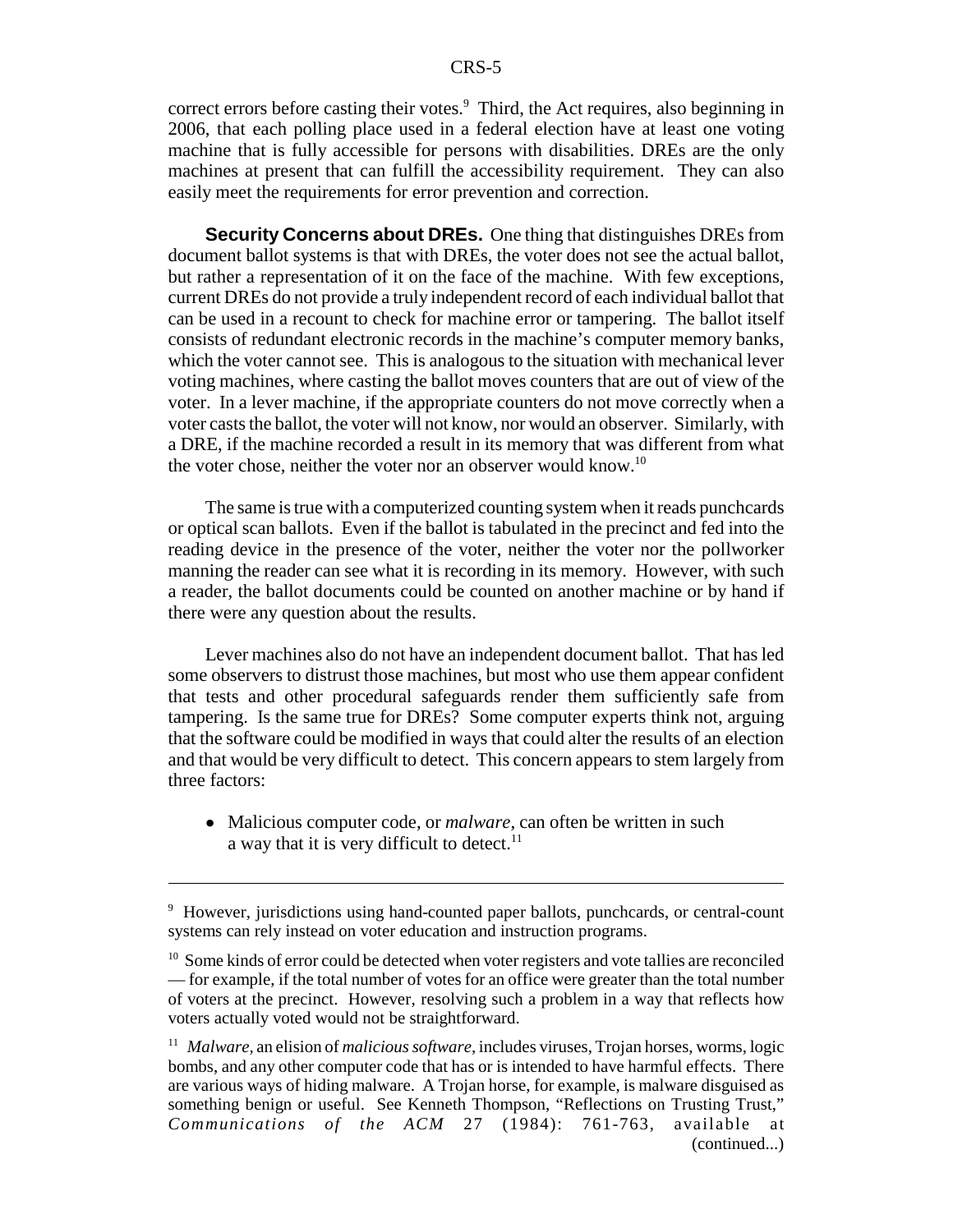- DRE software is moderately complex, and it is generally accepted that the more complex a piece of software is, the more difficult it can be to detect unauthorized modifications.<sup>12</sup>
- Most manufacturers of DREs treat their software code as proprietary information and therefore not available for public scrutiny. Consequently, it is not possible for experts not associated with the companies to determine how vulnerable the code is to tampering.<sup>13</sup>

*Voting System Standards and Certification.* Concerns such as those described above have been voiced by some experts at least since the  $1980s$ <sup>14</sup>. The development of the Voluntary Voting Systems Standards (VSS) by the Federal Election Commission (FEC) in 1990, and the subsequent adoption of those standards by many states, helped to reduce those concerns. The VSS were developed specifically for computer-assisted punchcard, optical scan, and DRE voting systems. They include a chapter on security, which was substantially expanded in the updated version, released in 2002.<sup>15</sup> Along with the standards, a voluntary testing and certification program was developed and administered through the National Association of State Election Directors (NASED). In this program, an independent test authority (ITA) chosen by NASED tests voting systems and certifies those that comply with the VSS.<sup>16</sup> Testing is done of both hardware and software, and the tested software and related documentation is kept in escrow by the  $ITA$ <sup>17</sup> If

- $12$  See page 13 for further discussion of this issue.
- $13$  See page 26 for further discussion of this issue.

 $11$  (...continued)

<sup>[</sup>http://www.acm.org/classics/sep95]. He concluded that it can be essentially impossible to determine whether a piece of software is trustworthy by examining its source code, no matter how carefully. The entire system must be evaluated, and even then it can be very difficult to find malware. However, use of modern software engineering techniques can minimize many problems with software design that can make software vulnerable to malware (see, for example, Richard C. Linger and Carmen J. Trammell, "Cleanroom Software Engineering Reference Model, Version 1.0," Technical Report CMU/SEI-96-TR-022, November 1996, available at [http://www.sei.cmu.edu/pub/ documents/96.reports/pdf/tr022.96.pdf]). See page 12–14 of this report for further discussion of this issue.

<sup>14</sup> See, for example, Ronnie Dugger, "Annals of Democracy (Voting by Computer)," *The New Yorker,* 7 November 1988, 40-108; Roy G. Saltman, "Accuracy, Integrity, and Security in Computerized Vote-Tallying," *NBS Special Publication 500-158,* August 1988.

<sup>15</sup> See Federal Election Commission, *Voting Systems Performance and Test Standards,* 30 April 2002, [http://www.fec.gov/pages/vssfinal/vss.html].

<sup>&</sup>lt;sup>16</sup> See NASED, "General Overview for Getting a Voting System Qualified", 30 September 2003, [http://www.nased.org/ITA\_process.htm]. The program is managed by The Election Center, [http://www.electioncenter.org]. As of September 2003, more than 20 optical scan and DRE voting systems were listed as certified through this process.

<sup>&</sup>lt;sup>17</sup> It may also be kept by the states (The Election Center, "DREs and the Election Process," April 2003, [http://www.electioncenter.org/newstuff/DREs%20and%20the%20Election (continued...)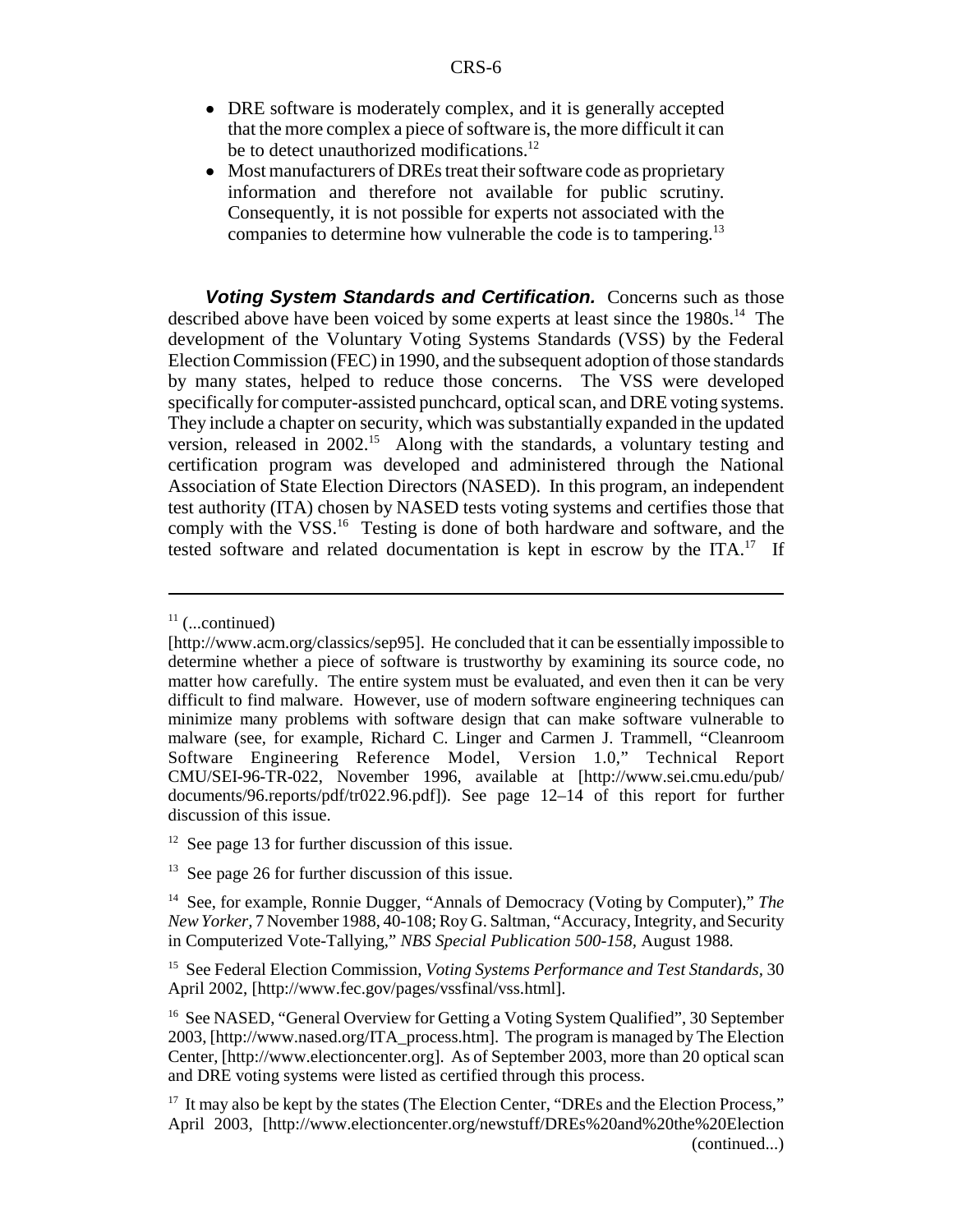questions arise about whether the software used in an election has been tampered with, that code can be compared to the escrowed version. Systems that receive NASED certification may also need to go through state and local certification processes before being used by an election jurisdiction.

HAVA creates a new mechanism for the development of voluntary voting system standards. It creates the Election Assistance Commission (EAC) to replace the FEC's Office of Election Administration and establishes three bodies under the EAC: a 110-member Standards Board consisting of state and local election officials, a 37-member Board of Advisors representing relevant government agencies and associations and fields of science and technology, and a 15-member Technical Guidelines Development Committee chaired by the Director of National Institute of Standards and Technology (NIST). This last committee is charged with making recommendations for voluntary standards (called guidelines in the Act), to be reviewed by the two boards and the EAC.<sup>18</sup>

HAVA also requires the EAC to provide for testing, certification, and decertification of voting systems and for NIST to be involved in the selection and monitoring of testing laboratories. The EAC is also required to perform a study of issues and challenges — including the potential for fraud — associated with electronic voting, and periodic studies to promote accurate, secure, and expeditious voting and tabulation. HAVA also provides grants for research and development on security and other aspects of voting systems. The voting system requirements in the Act do not specifically mention security but do require that each voting system produce a permanent paper audit document for use as the official record for any recount. This requirement is for the system, not for each ballot. For example, most DREs can print a tally of votes recorded and therefore can meet this requirement.

*The Caltech/MIT Study.* The problems identified after the November 2000 federal election prompted wide public concern about voting systems and led to several major studies<sup>19</sup> with recommendations, many of which were incorporated in

 $17$  (...continued)

<sup>%20</sup>Process%204-2003.doc]).

<sup>&</sup>lt;sup>18</sup> HAVA does not direct the EAC to include any specific issues in the guidelines, although the guidance must address the specific voting system requirements in the Act, and NIST is directed to provide technical support with respect to security, protection and prevention of fraud, and other matters. However, in the debate on the House floor before passage of the conference agreement on October 10, 2002, a colloquy (*Congressional Record,* daily ed., 148: H7842) stipulated an interpretation that the guidelines specifically address the usability, accuracy, security, accessibility, and integrity of voting systems.

<sup>&</sup>lt;sup>19</sup> Studies that specifically addressed the security of voting systems included the Caltech/MIT study; The Constitution Project, Forum on Election Reform, *Building Consensus on Election Reform,* August 2001, [http://www.constitutionproject.org/eri/ CPReport.pdf]; The National Commission on Federal Election Reform, *To Assure Pride and Confidence in the Electoral Process,* August 2001, [http://www.reformelections.org/data/ reports/99\_full\_report.php]; National Conference of State Legislatures, Elections Reform Task Force, *Voting in America,* August 2001, [http://www.ncsl.org/programs/press/2001/ (continued...)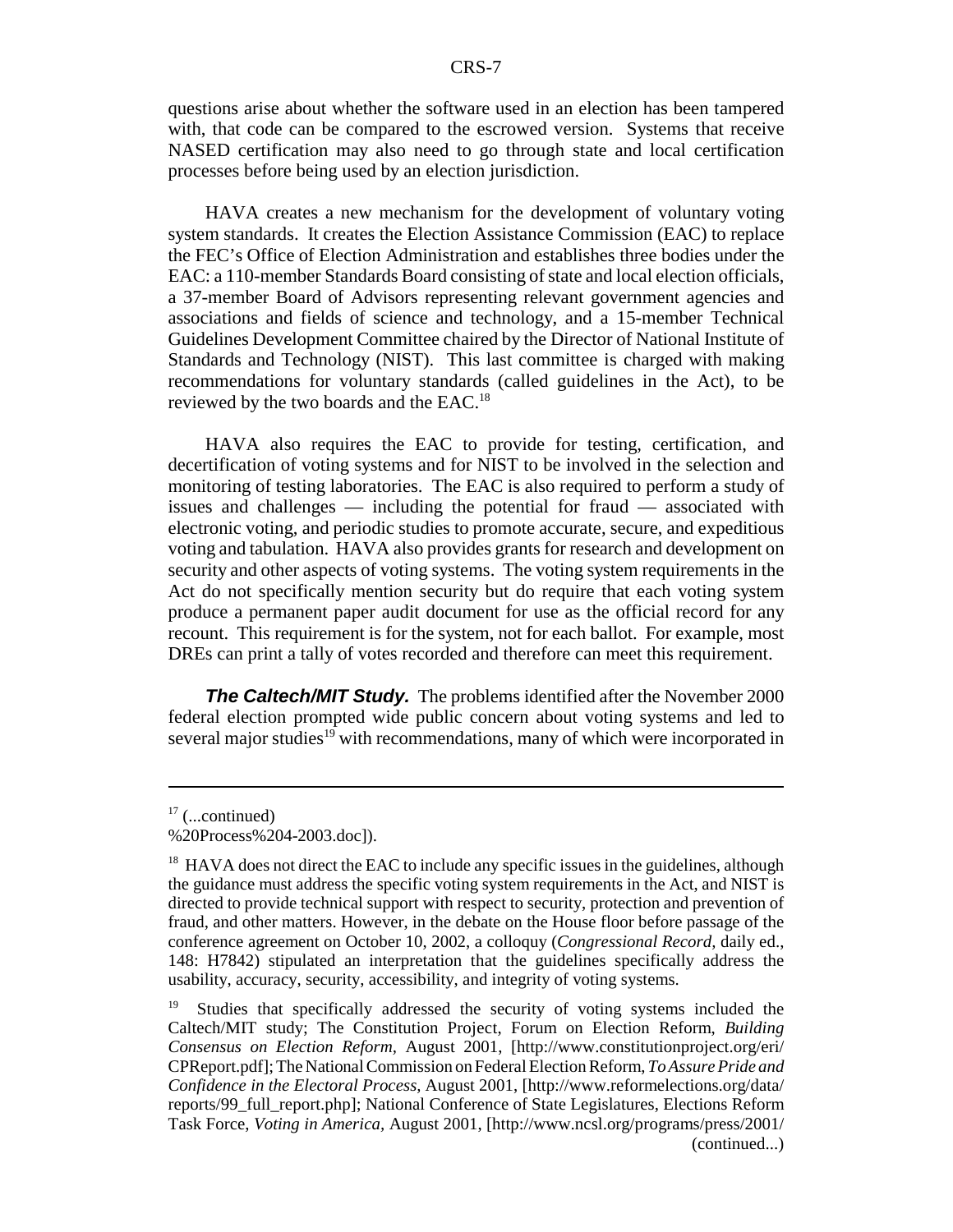HAVA. The most extensive examination of security was performed by scientists at the California Institute of Technology and the Massachusetts Institute of Technology. Their report identified four main security strengths of the electoral process that has evolved in the United States: the openness of the election process, which permits observation of counting and other aspects of election procedure; the decentralization of elections and the division of labor among different levels of government and different groups of people; equipment that produces "redundant trusted recordings" of votes; and the public nature and control of the election process.20 The report expressed concern that current trends in electronic voting are weakening those strengths and pose significant risks, but that properly designed and implemented electronic voting machines can improve, rather than diminish, security.

*The California Task Force Report.* The concerns expressed by the Caltech/MIT study and others were partially addressed by HAVA, but as states began to acquire DREs, and the appointment of EAC members was delayed, $^{21}$  some observers began expressing concerns that states were purchasing flawed machines with no federal mechanism in place for addressing the problems. In response to such concerns, the California secretary of state established a task force to examine the security of DREs and to consider improvements. The report<sup>22</sup> recommended changes to how voting systems are tested at the federal, state, and local levels, as well as other changes in security for software and for vendor practices. It also recommended the implementation of a voter-verified audit trail — that is, a mechanism, whether paperbased or electronic, that produces an independent record of a voter's choices that the voter can verify before casting the ballot and that can be used as a check against tampering or machine error. Until such a system can be implemented, the task force recommended the use of "parallel monitoring," in which a selection of machines are tested while in actual use on election day to determine if they are recording votes accurately.

**The Hopkins Study.** Until recently, the concerns raised about DRE vulnerabilities were considered by many to be largely hypothetical. However, in early 2003, some election-reform activists discovered<sup>23</sup> an open website containing

 $19$  (...continued)

electref0801.htm].

<sup>&</sup>lt;sup>20</sup> Some international observers consider openness and public control to be important components of any voting system (Lilian Mitrou and others, "Electronic Voting: Constitutional and Legal Requirements, and Their Technical Implications," in *Secure Electronic Voting,* ed. Dimitris Gritzalis (Boston: Kluwer, 2003), p. 43-60.

<sup>&</sup>lt;sup>21</sup> HAVA calls for appointment of members by February 26, 2003. On October 3, 2003, the White House forwarded nominations to the Senate for confirmation. The nominations were referred to the Committee on Rules and Administration, which held a hearing on the nominations on October 28.

<sup>&</sup>lt;sup>22</sup> California Secretary of State Kevin Shelley, "Ad Hoc Touch Screen Task Force Report," 1 July 2003, [http://www.ss.ca.gov/elections/taskforce\_report.htm] (California Task Force report).

<sup>23</sup> Bev Harris, "System Integrity Flaw Discovered at Diebold Election Systems," *Scoop,* 10 (continued...)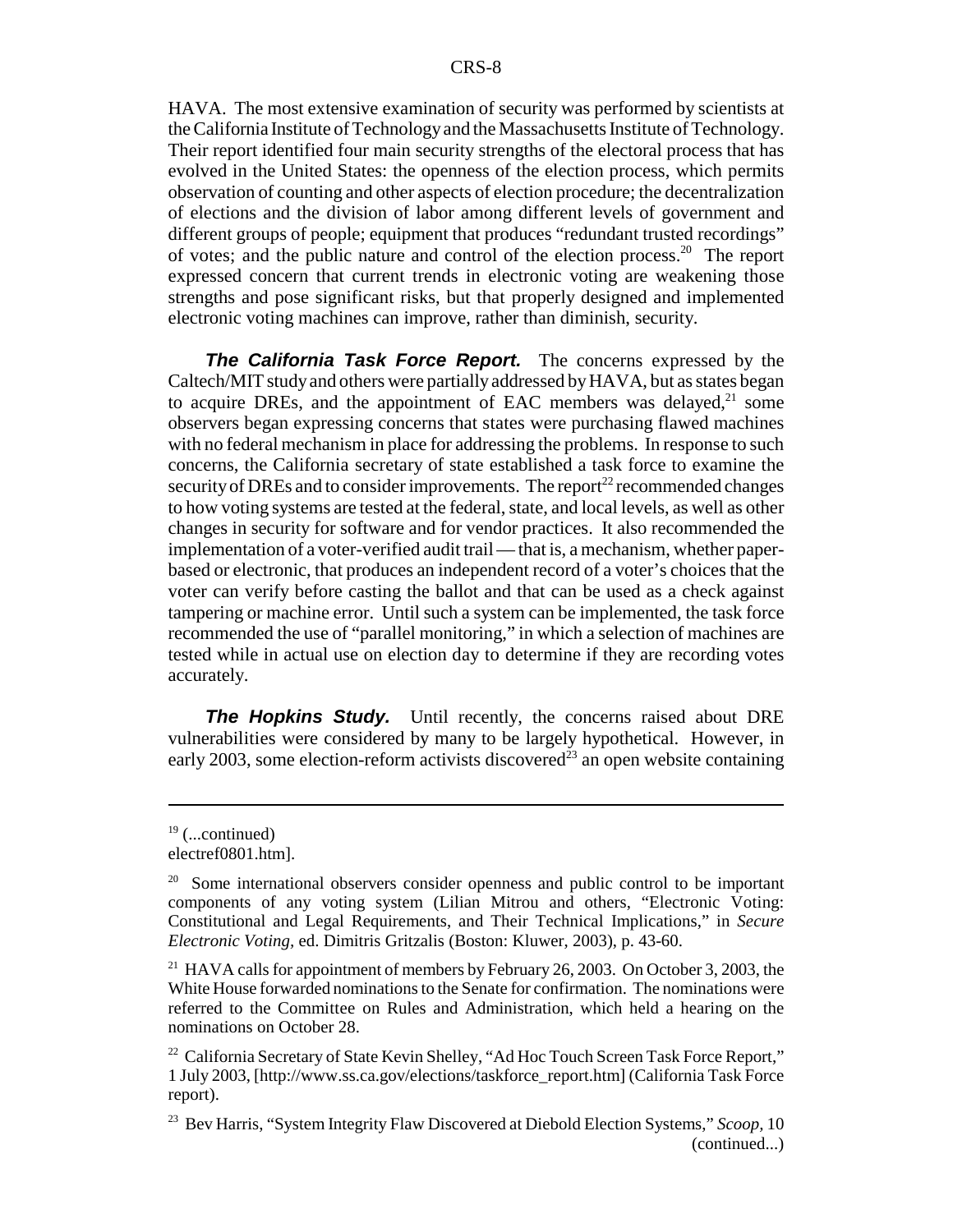large numbers of files relating to voting systems of Diebold Election Systems, a major voting system vendor which had recently won contracts with Georgia and Maryland to provide touchscreen DREs. Activists downloaded and posted many of those files on Internet sites, and the authors of the Hopkins study used some of those files to analyze computer source code that "appear[ed] to correspond to a version of Diebold's voting system."<sup>24</sup> Their analysis concluded that the code had serious security flaws that could permit tampering by persons at various levels, including voters, election workers, Internet "hackers," and even software developers. Diebold quickly rebutted those claims,  $25$  arguing that they were based on misunderstanding of election procedures and of the equipment within which the software was used, and that the analysis was based on an "inadequate, incomplete sample" of Diebold's software. Some computer scientists, while agreeing that the code contained security flaws, also criticized the study for not reflecting standard election procedures.<sup>26</sup>

Shortly after the Hopkins study was released, Maryland Governor Robert Ehrlich ordered that the contract with Diebold be suspended pending the outcome of an independent security analysis. That analysis,  $^{27}$  while agreeing with several of the criticisms of the Hopkins study, found that the Diebold system, as implemented in the state, had serious security flaws. The report concludes overall that this voting system, "as implemented in policy, procedure, and technology, is at high risk of compromise" and made many recommendations for improvements.28 The Maryland State Board of Elections has developed a plan to implement those recommendations.29

The extent to which the risks identified in the Maryland study may apply to other states or to other DREs may be worth examination by state officials. In Ohio, which has also been considering the purchase of Diebold DREs, secretary of state

 $23$  (...continued)

February 2003, [http://www.scoop.co.nz/mason/stories/HL0302/S00052.htm].

 $24$  Hopkins study, p. 3.

<sup>&</sup>lt;sup>25</sup> Diebold Election Systems, "Checks and balances in elections equipment and procedures prevent alleged fraud scenarios," 30 July 2003, 27 p., [http://www2.diebold.com/ checksandbalances.pdf] (Diebold rebuttal).

<sup>&</sup>lt;sup>26</sup> Rebecca Mercuri, "Critique of 'Analysis of an Electronic Voting System' document," 24 July 2003, [http://www.notablesoftware.com/Papers/critique.html]; Douglas W. Jones, "The Case of the Diebold FTP Site," updated regularly, [http://www.cs.uiowa.edu/~jones/voting/ dieboldftp.html].

<sup>&</sup>lt;sup>27</sup> Science Applications International Corporation (SAIC), "Risk Assessment Report: Diebold AccuVote-TS Voting System and Processes" (redacted), SAIC-6099-2003-261, 2 September 2003, [http://www.dbm.maryland.gov/DBM%20Taxonomy/Technology/Policies %20&%20Publications/State%20Voting%20System%20Report/ stateVotingSystemReport.html] (Maryland study).

 $28$  Maryland study, p. 10.

<sup>&</sup>lt;sup>29</sup> Linda H. Lamone, "State of Maryland Diebold AccuVote-TS Voting System Security Action Plan" , 23 September 2003, [http://www.elections.state.md.us/pdf/voting\_system\_ security\_action\_plan.pdf].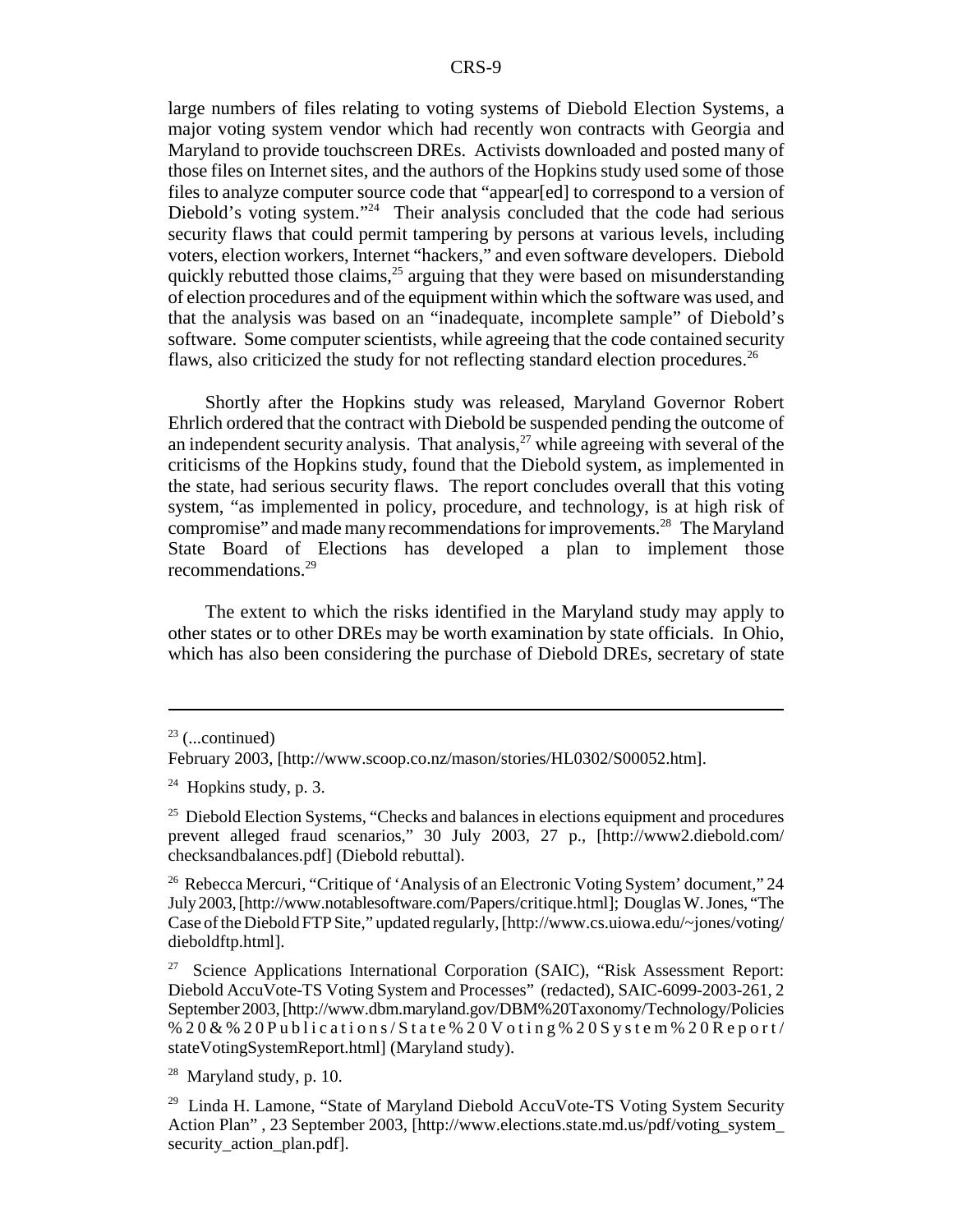Kenneth Blackwell has also initiated a security evaluation of electronic voting devices from four vendors.30

# **Analysis of the Problem**

Elections are at the heart of the democratic form of government, and providing sufficient security for them is therefore critical to the proper functioning of a democracy. There has been some disagreement among experts about the seriousness of the potential security problems with DREs and, therefore, what is needed to ensure sufficient security. While it is generally accepted that tampering is possible with any computer system given enough time and resources, some experts believe that current security practices are adequate. Others believe that substantial additional steps are needed. To determine the nature and extent of the problem and what solutions might be considered requires an understanding of some general concepts in computer security, which are discussed in this section, along with their applicability to computer-assisted voting systems. The discussion is organized along four themes: threats, vulnerabilities, defense, and response and recovery after an incident occurs.

The term *threat* can be used in several different ways, but in this report it refers to a possible attack — what *could* happen. Descriptions of threats often include both the nature of the possible attack, those who might perpetrate it, and the possible consequences if the attack is successful. *Vulnerability* usually refers to a weakness that an attack might exploit — *how* an attack could be accomplished. Analysis of threats and vulnerabilities, when combined, can lead to an assessment of *risk*. Statements of risk often combine both the probability of a successful attack and some measure of its likely consequences.31 *Defense* refers to how a system is protected from attack. *Response and recovery* refer to how, and how well, damage is mitigated and repaired and information and functionality are recovered in the event of a successful attack.

# **Threats**

**Kinds of Attacks and Attackers.** The best known type of attack on a voting system is one that changes the vote totals from what voters actually cast. Historically, such tampering has been performed by corrupt officials or partisans, one of the most famous examples being Tammany Hall in New York City, of which Boss Tweed said, "the ballots made no result; the counters made the result."32 Sometimes, others who stood to benefit from a particular outcome would be involved, as was reportedly the case with respect to allegations of vote-buying in Indiana with money

<sup>&</sup>lt;sup>30</sup> Office of J. Kenneth Blackwell, "Security Contracts Finalized For Voting Systems Reviews," Press Release, 30 September 2003, [http://www.sos.state.oh.us/sos/news/ release/09-30-03.htm]. Vendors qualified to participate include the three largest voting system firms — Diebold Election Systems, Election Systems and Software, and Sequoia Voting Systems — plus Hart Intercivic.

<sup>31</sup> See Rob Buschmann, *Risk Assessment in the President's National Strategy for Homeland Security,* CRS Report RS21348, 31 October 2002.

 $32$  Dugger, "Annals of Democracy," p. 46.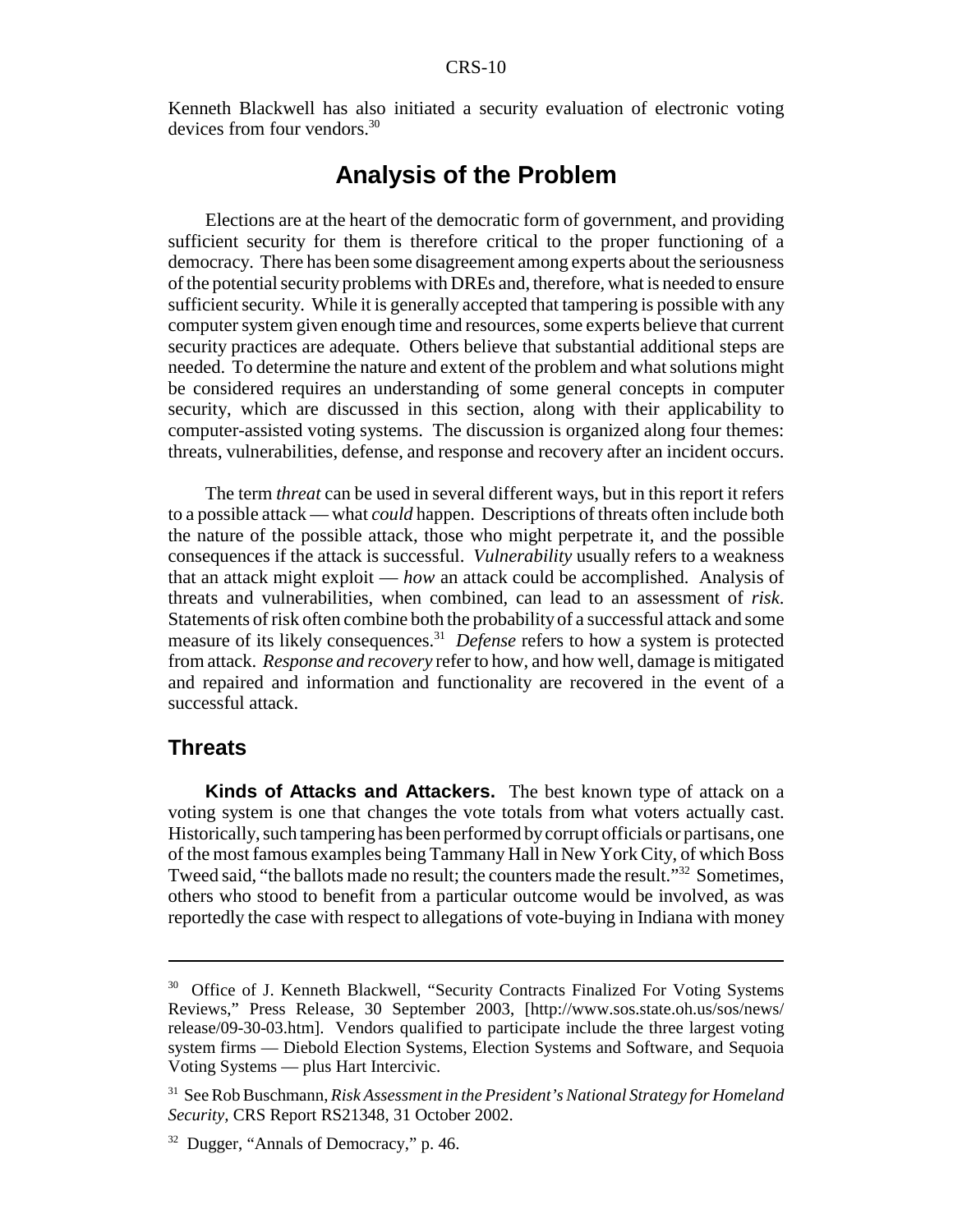from some of New York's "robber barons" in the presidential election of 1888.<sup>33</sup> The goal of such tampering would generally be to influence the final vote tally so as to guarantee a particular result. That could be accomplished by several means, such as adding, dropping, or switching votes. Many of the features of modern voting systems — such as secret balloting and the use of observers — are designed to thwart such threats.

The impact of such vote tampering depends on several factors. Two of the most important are the scale of an attack and the competitiveness of the contest. An attack would have to have sufficient impact to affect the outcome of the election. For that to happen, scale is critical. If tampering impacts only one ballot or one voting machine, the chances of that affecting the election outcome would be small. But tampering that affects many machines or the results from several precincts could have a substantial impact, although it might also be more likely to be detected. The scale of attack needed to affect the outcome of an election depends on what proportion of voters favor each candidate. The more closely contested an election is, the smaller the degree of tampering that would be necessary to affect the outcome.<sup>34</sup>

While attacks that added, subtracted, or changed individual votes are of particular concern, other kinds of attacks also need to be considered. One type of attack might gather information that a candidate could use to increase the chance of winning. For example, if vote totals from particular precincts could secretly be made known to operatives for one candidate before the polls closed, $35$  the results could be used to adjust get-out-the-vote efforts, giving that candidate an unfair advantage. Another type of attack might be used to disrupt voting. For example, malware could be used to cause voting machines to malfunction frequently. The resulting delays could reduce turnout, perhaps to the benefit of one candidate, or could even cause voters to lose confidence in the integrity of the election in general. The latter might be of more interest to terrorists or others with an interest in having a negative impact on the political system generally.

**An Evolving Threat Environment.** The kinds of attacks described above are potential threats against any voting system. However, the growing use of information technology in elections has had unique impacts on the threat environment. It provides the opportunity for new kinds of attacks, from new kinds of attackers. As information technology has advanced and cyberspace has grown, so too have the rate and sophistication of cyberattacks in general:<sup>36</sup>

<sup>&</sup>lt;sup>33</sup> S.J. Ackerman, "The Vote that Failed."

 $34$  A common prayer of election officials on election day is said to be "Please may it not be close!"

<sup>&</sup>lt;sup>35</sup> This could potentially be done, for example, if voting or counting machines in precincts used modem connections for transmittal of tallies to the central election office, and a tamperer could use that connection before the polls closed to send results to another location.

<sup>36</sup> Eric Fischer, Coordinator, *Understanding Cybersecurity: A CRS Workshop,* CRS Online Video MM70048, 21 July 2003.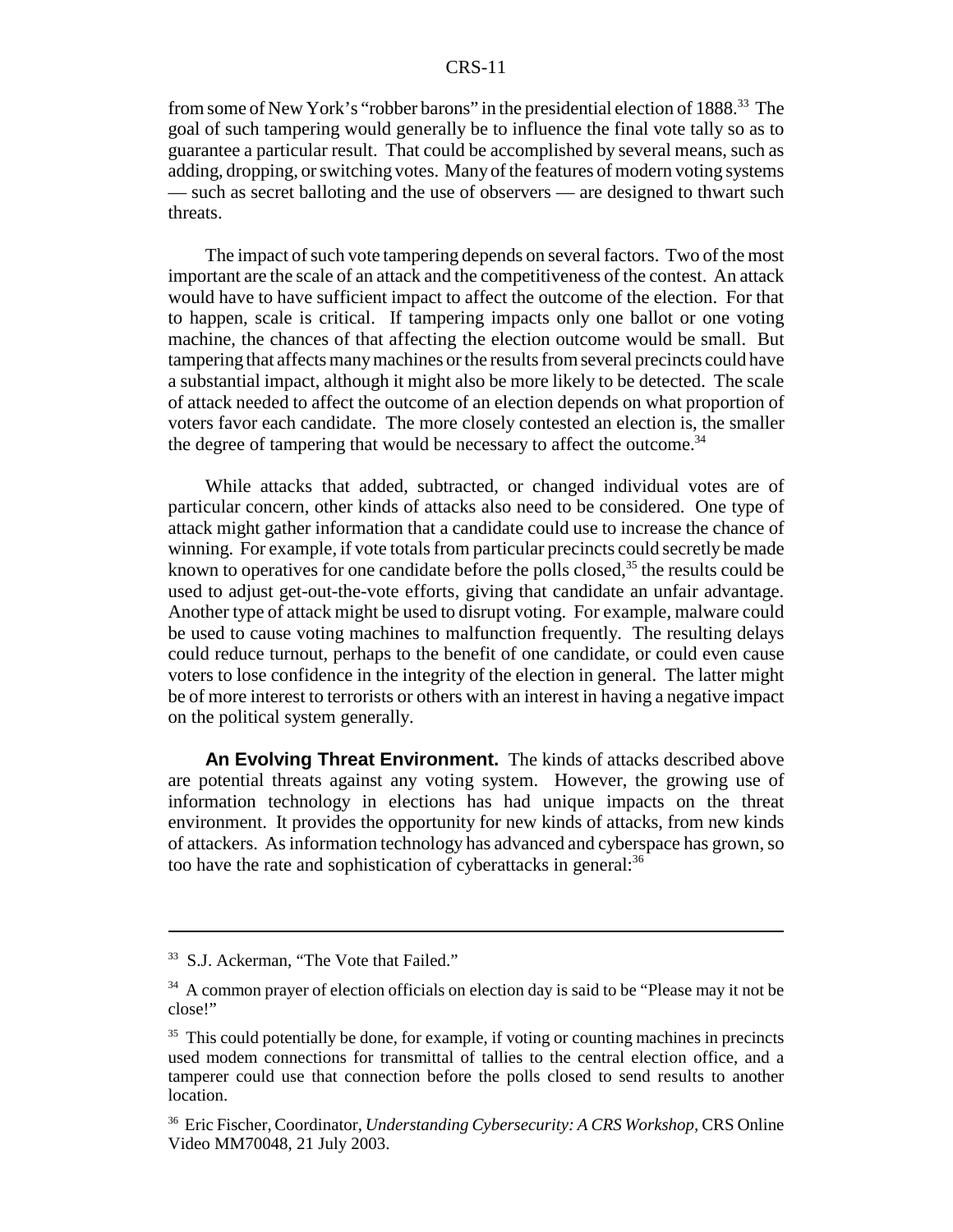- The number of reported computer-security violations has grown exponentially in the past decade, from about 100 in 1989 to more than 100,000 in the first three quarters of  $2003$ <sup>37</sup>
- Potential threats may now come from many sources amateur or professional hackers using the Internet, insiders in organizations, organized crime, terrorists, or even foreign governments. With respect to election tampering, some such attackers could benefit in traditional ways, but some, such as terrorists, might be interested instead in disrupting elections or reducing the confidence of voters in the electoral process.
- New and more ingenious kinds of malware are constantly being invented and used. There are now tens of thousands of known viruses, and the sophistication of tools used to develop and use new ones has increased.

Malware in a voting system could be designed to operate in very subtle ways, for example, dropping or changing votes in a seemingly random way to make detection more difficult. Malware can also be designed to be adaptive — changing what it does depending on the direction of the tally. It could also potentially be inserted at any of a number of different stages in the development and implementation process — from the precinct all the way back to initial manufacture — and lie in wait for the appropriate moment.

Several other kinds of attack could also be attempted in addition to malware. Among them are electronic interception and theft or modification of information during transport or transmission, modifications or additions of hardware, and bypassing system controls or misuse of authority to tamper with or collect information on software or election data.<sup>38</sup>

# **Vulnerabilities**

The threats discussed above, and others, are of course only harmful potentially. Their mere existence does not in itself imply anything about the likelihood that they are a significant risk in a genuine election. To be such a risk, there must be vulnerabilities in the voting system that can be exploited. For the purposes of this report, discussion of vulnerabilities is divided into two categories — technical and social.

**Technical Vulnerabilities.** This category includes weaknesses stemming from the computer code itself, connection to other computers, and the degree of auditing transparency of the system.

**Computer Code.** In the recent public debate about the security of DREs, much of the attention has focused on the computer code. Two significant potential

<sup>&</sup>lt;sup>37</sup> Carnegie Mellon University, CERT Coordination Center, "CERT/CC Statistics," 17 October 2003, [http://www.cert.org/stats/cert\_stats.html].

<sup>&</sup>lt;sup>38</sup> Rebecca Mercuri and Peter Neumann, "Verification for Electronic Balloting Systems," in *Secure Electronic Voting,* ed. Dimitris Gritzalis, (Boston: Kluwer, 2003), p. 31-42.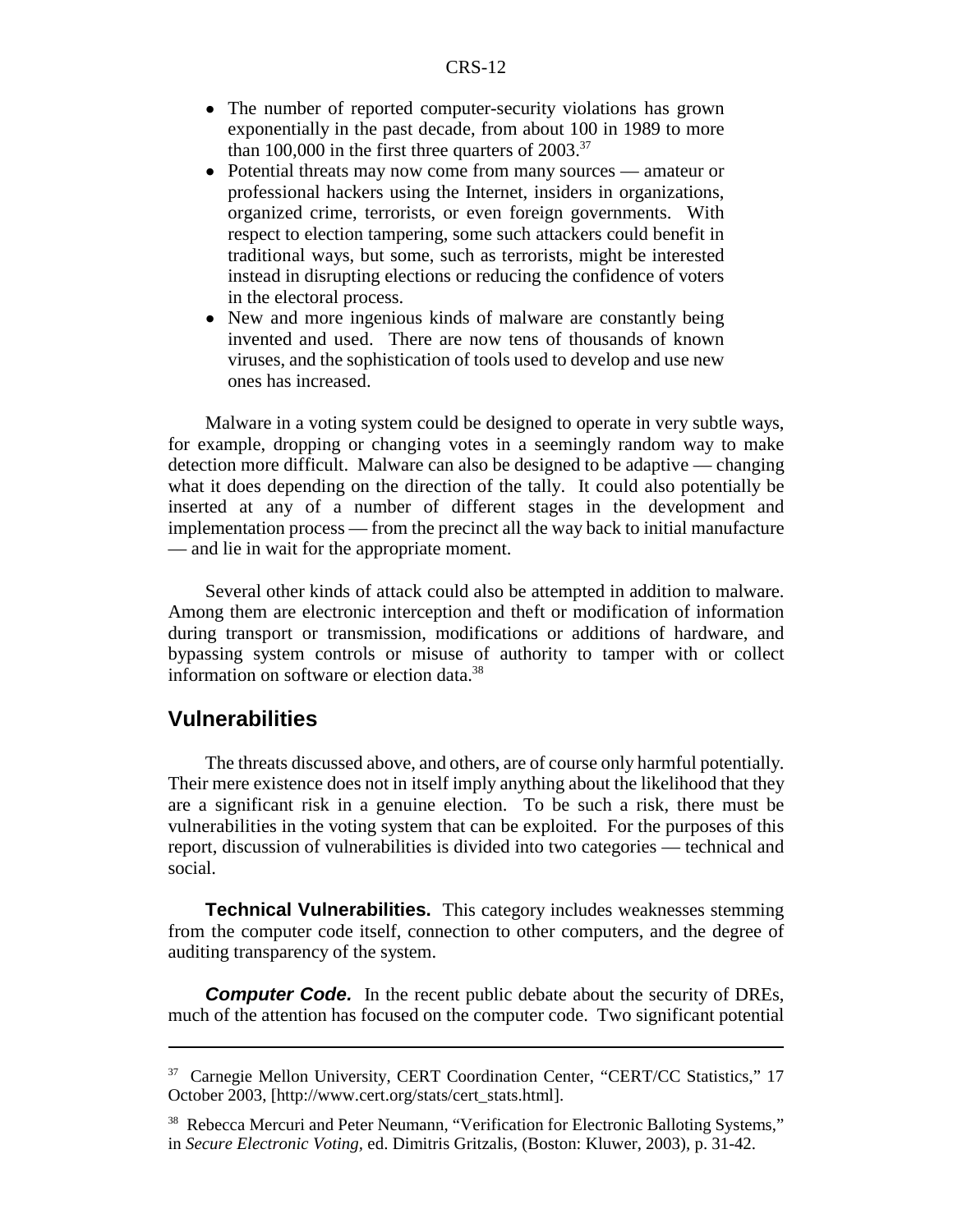vulnerabilities relate to the use of cryptography in the system and the way the code is designed. Cryptography<sup>39</sup> is one of the most powerful tools available for protecting the integrity of data. Robust cryptographic protocols are well-developed and in common use, for example in online financial transactions. Cryptography is important not only in making it difficult for unauthorized persons to view critical information (security), but also in making sure that information is not changed or substituted in the process of being transferred (verification). This could be a concern for DREs; both the Hopkins and Maryland studies found weaknesses in the way encryption was used.

The design of software can have a significant effect on its vulnerability to malware. Both the complexity of the code and the way it is designed can have an impact. It is a general principle of computer security that the more complex a piece of software is, the more vulnerable it is to attack. That is because more complex code will have more places that malware can be hidden and more potential vulnerabilities that could be exploited, and is more difficult to analyze for security problems. In fact, attackers often discover and exploit vulnerabilities that were unknown to the developer, and many experts argue that it is impossible to anticipate all possible weaknesses and points of attack for complex software. With DREs, each machine requires relatively complex software, since it serves as a voter interface, records the ballot choices, and tallies the votes cast on the machine.<sup>40</sup> The first function requires the most complex software, especially if the machine is to be fully accessible to all voters. The code used in optical-scan and punchcard readers can be simpler, as it performs fewer functions.

Software code that is not well-designed from a security perspective is more likely than well-designed code to have points of attack and weaknesses that could be exploited, as well as places for malware to be hidden. However, code can be designed so as to minimize such vulnerabilities, and well-developed procedures have been established to accomplish this goal.<sup>41</sup> These procedures can be applied to both new and legacy systems. Good design involves not only the code itself, but also the process by which it is developed and evaluated. DRE code has been criticized with respect to its design, $42$  although the proprietary nature of the software has precluded thorough public assessment. The systems may also use commercial off-the-shelf software for functions such as the operating system, and that software could also have

<sup>39</sup> *Cryptography* refers to the process and use of methods for the encoding or *encryption* of information, such as a piece of plain or clear text, so that it cannot be deciphered, and the subsequent decoding or *decryption* of that information. Cryptographic methods are used to help protect information from unauthorized access (confidentiality), prevent undetected modification (integrity), to confirm identity (authentication), and to prevent a false denial of identity (nonrepudiation) (National Research Council (NRC), *Trust in Cyberspace,* (Washington, DC: National Academy Press, 1999), p. 301–310).

 $40$  Caltech/MIT study, p. xx.

<sup>&</sup>lt;sup>41</sup> Linger and Trammell, "Cleanroom Software Engineering." See also footnote 93.

<sup>42</sup> Hopkins study; Jones, "Diebold FTP Site."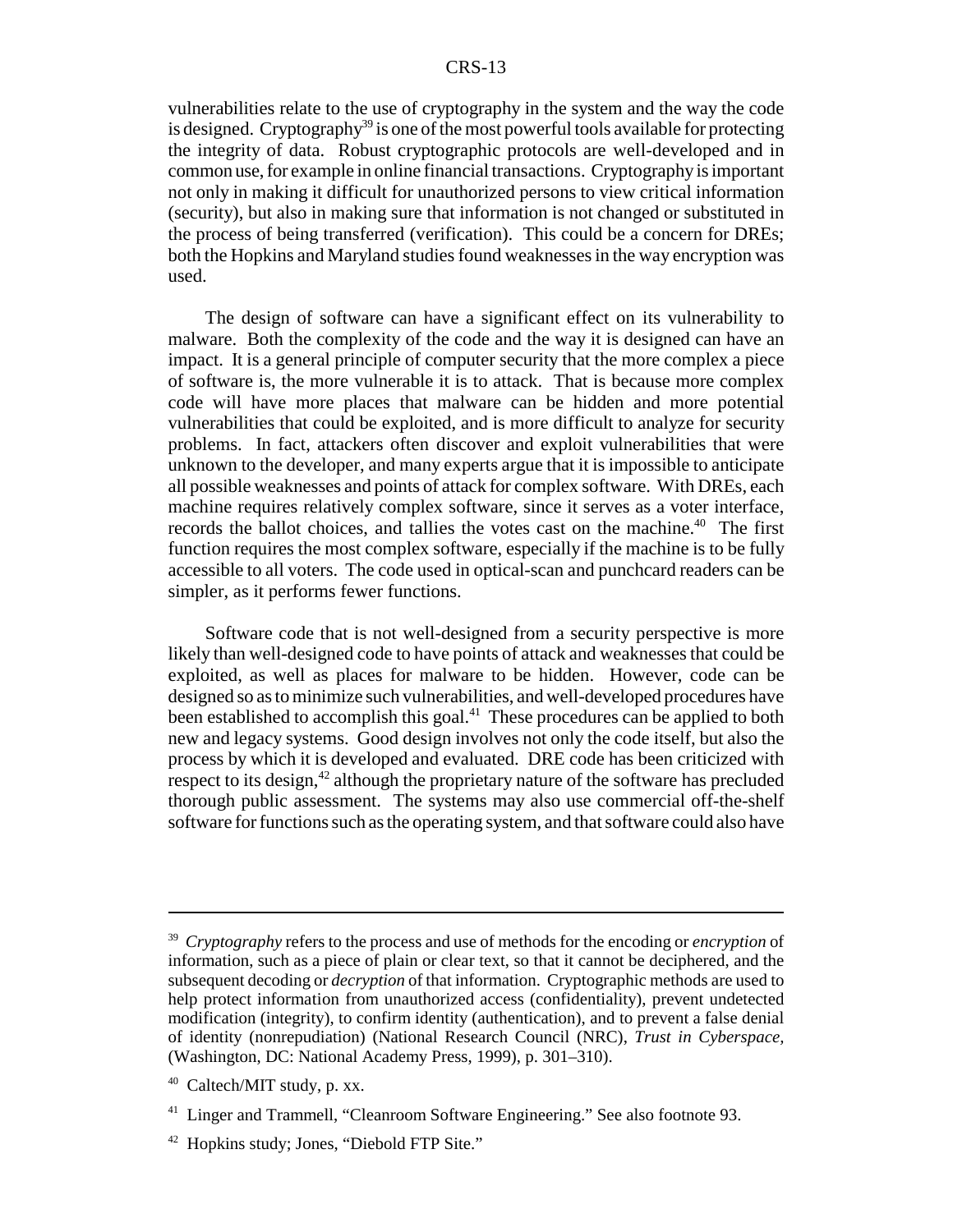vulnerabilities. However, the software in the major systems in use today has been evaluated and certified as meeting VSS requirements, including those for security.<sup>43</sup>

**Connection to Other Computers.** This can be a vulnerability because it provides potential avenues for attack. The most well-known attack targets are computers with direct Internet connections that hackers can exploit. Concerns about such attacks have made the adoption of Internet voting in public elections generally unattractive so far from a security perspective.<sup>44</sup> While a measure of protection can be provided by firewall programs and related technology, the safest approach is to ensure that the voting system computers, including not just the voting machines themselves but also computers involved in ballot generation and vote tallying, are not connected to the Internet or to any other computers that are themselves connected to the Internet. This isolation is sometimes called "air-gapping." However, an effective air gap must include sufficient security controls for removable media such as floppy disks,<sup>45</sup> CDs, and the memory cards that are often used to transport data from the precinct to the central election office.<sup>46</sup>

Vendors and election jurisdictions generally state that they do not transmit election results from precincts via the Internet, but they may transmit them via a direct modem connection. However, even this approach can be subject to attack via the Internet, especially if encryption and verification are not sufficient. That is because telephone transmission systems are themselves increasingly connected to the Internet (as exemplified, for example, by the increasing use of Internet-based telephony), and computers to which the receiving server may be connected, such as through a local area network (LAN), may have Internet connections. In fact, organizations may be unaware of the extent of such connections.47 This can be even more of an issue if the system uses wireless connectivity.

The way that a voter interacts with the DRE may provide another possible source of connection. For example, with the Diebold DRE, a "smartcard"<sup>48</sup> is inserted into the voting machine to start the voting process (some machines use other methods, such as a numerical code). The Hopkins study claims that voters or pollworkers could program their own smartcards and use them to vote repeatedly or to manipulate the voting machine. The Diebold rebuttal rejected this assertion. The Maryland study, while not ruling out this vulnerability, states that software and

<sup>43</sup> NASED, "Voting Systems That Are NASED Qualified," 3 January 2003, [http://www.nased.org/NASEDApprovedSystems1.03.pdf]. See also Britain J. Williams, "Security in the Georgia Voting System," 23 April 2003, available at [http://www.votescount.com/georgia.pdf].

<sup>44</sup> See Kevin Coleman, *Internet Voting,* CRS Report RS20639.

<sup>45</sup> Computer viruses were originally spread through floppy disks.

<sup>&</sup>lt;sup>46</sup> This need applies to any computer-assisted voting system with precinct tabulation.

<sup>47</sup> Fischer, *Understanding Cybersecurity Workshop.*

<sup>48</sup> A *smartcard* is a card, usually about the size of a credit card, with an embedded computer chip that can communicate with another electronic device that can read information from and/or write it to the card.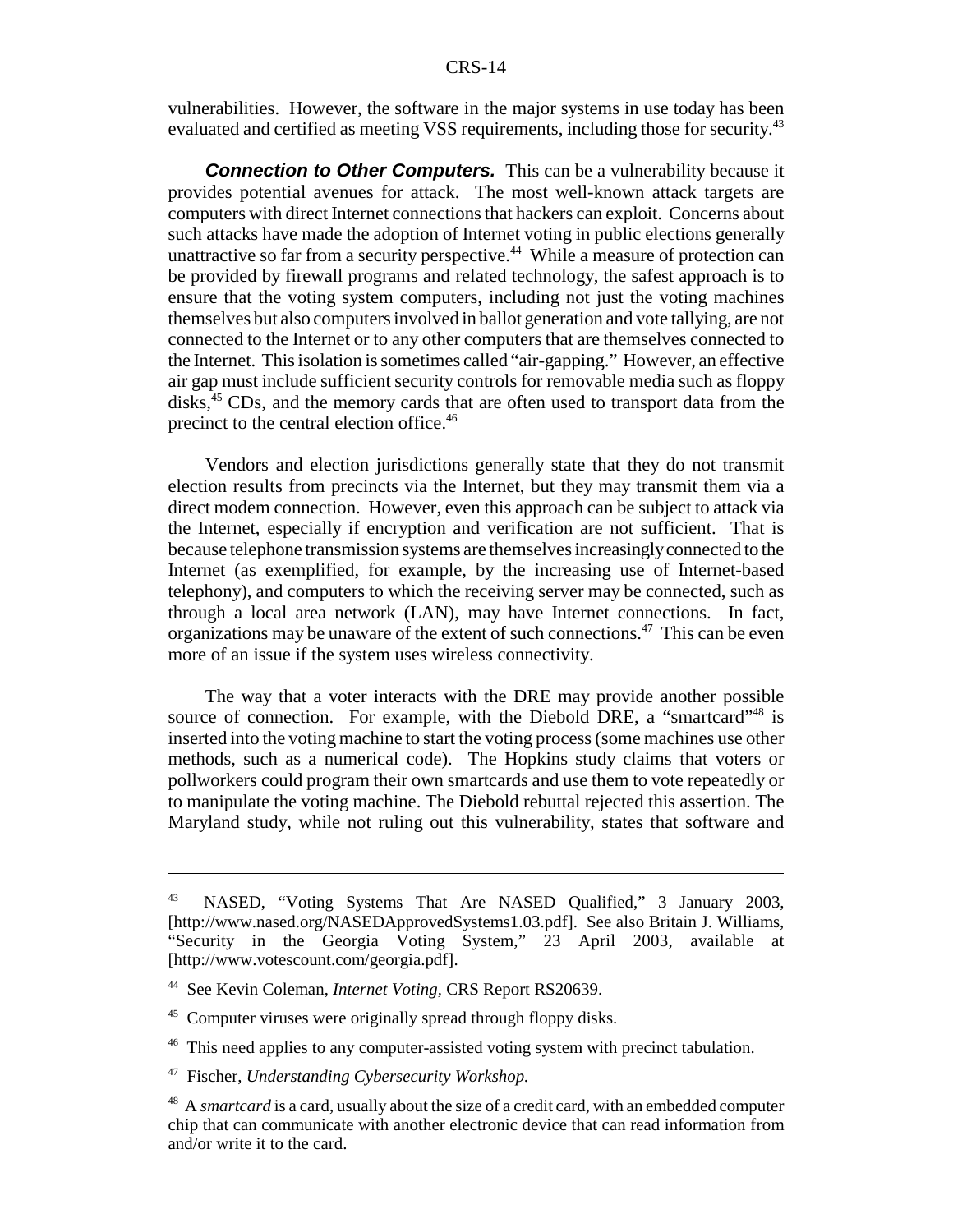physical controls, and the openness of the voting booth,<sup>49</sup> minimize the likelihood of exploitation.

*Auditing Transparency.* In current DREs, the actions that occur between ballot screen and the final vote tally are not subject to human observation. The voter sees a visual representation of the ballot on the computer screen or face of the DRE. When the voter pushes the button to cast the ballot, the machine records the votes electronically. That means that a voter cannot know if the machine recorded the choices the voter saw on the screen or some other choices, and an observer also cannot check to see if all ballots cast are counted correctly. The former vulnerability also exists with a mechanical lever machine, and the latter with an optical scan or punchcard ballot reader, but with a reader, there is a document ballot that can be checked independently. While DREs are generally designed to make a separate recording of each ballot cast,<sup>50</sup> this is not an independent record but rather a copy in a different format of the information sent to the tallying registers.

**Social Vulnerabilities.** A significant and increasingly sophisticated kind of attack — dubbed "social engineering" by hackers — involves finding and exploiting weaknesses in how people interact with computer systems.<sup>51</sup> Such social vulnerabilities can include weaknesses relating to policy, procedures, and personnel. Of the 14 specific risks identified in the Maryland study, most were of these types.<sup>52</sup>

**Policy.** A security policy lays out the overall goals and requirements for a system and how it is implemented, including the technology itself, procedures, and personnel.53 An absent or weak policy, or even a good one, if it is not implemented, is considered a substantial vulnerability. Security policies of election administrators,

<sup>&</sup>lt;sup>49</sup> Use of illegitimate smartcards could be difficult with certain common election administration practices — for example, if a pollworker, rather than the voter, inserts the smartcard into the DRE; if the voting booth is not fully screened and pollworkers observe the behavior of voters for irregularities; and if time limits for voting are enforced. However, voters may legitimately be concerned with privacy when they cast their votes and may try to obscure the view of others, and pollworkers, in the interest of protecting the voter's privacy, may be reluctant to watch closely enough to detect attempts to use an illegitimate card.

<sup>50</sup> Systems that conform to the VSS are required to have this function (FEC, *Voting Systems Performance and Test Standards,* Sec. 2, p. 4).

<sup>&</sup>lt;sup>51</sup> For example, one kind of attack involves sending victims email purportedly from a legitimate financial or software company and urging them to visit a website, also purportedly of this company, where they are requested to enter information such as a usernames and passwords for accounts. The hacker can then use this information to take control of the victim's computer or to steal funds.

 $52$  However, two of the risks are entirely redacted. References in this and other sections to weaknesses found in Maryland's implementation of the Diebold system are made because this was the only system for which an independent analysis of such weaknesses was available. It is not intended to imply in any way that Maryland or the Diebold system exhibit more or more serious vulnerabilities than other states or systems.

<sup>&</sup>lt;sup>53</sup> The SANS Institute, "A Short Primer For Developing Security Policies," 6 October 2001, [http://www.sans.org/resources/policies/Policy\_Primer.pdf].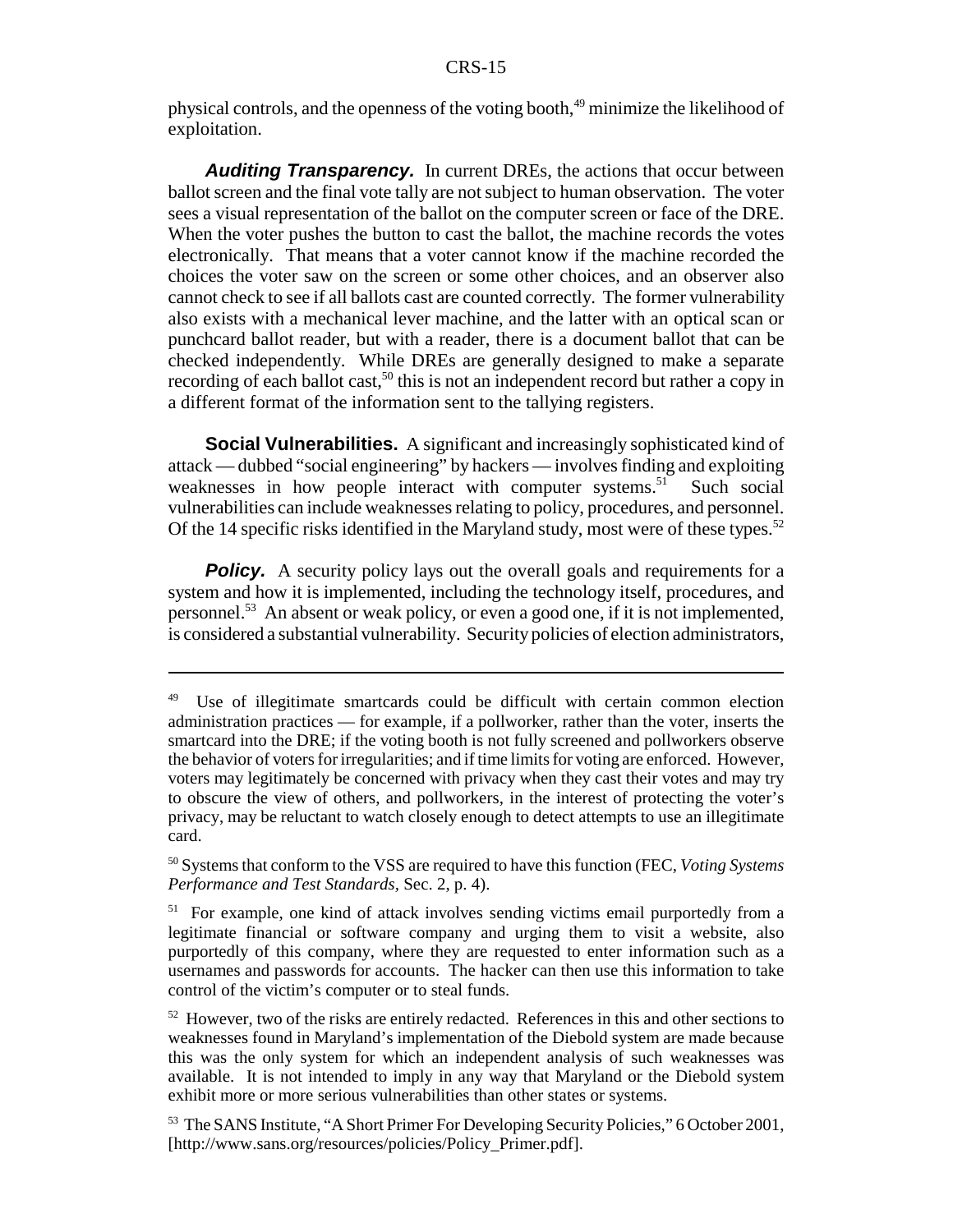vendors, third-party suppliers, and the ITAs are all relevant. The Maryland study found that the Diebold system as implemented did not comply with the state's information security policy and standards. The study did not examine the security policies of Diebold or other relevant entities.

**Procedure.** The security policy provides the basis from which procedures such as access controls are developed. Election administration is a complex effort involving vendors, ITAs, state and local government, and pollworkers who are often volunteers, as well as voters. Also, DREs are potentially targets of attack at virtually any point from when they are initially developed and manufactured to when they are used in the polling place. Consequently, security procedures are especially important. Vulnerabilities can occur, for example, if the controls that the manufacturer uses to prevent insertion of malware are inadequate; if the analyses performed by evaluators is not sufficient to detect security problems with the technology; if the chain of custody for software, including updates — from when it is certified to when it is used in an election — is weak or poorly documented; or if auditing controls are insufficient. As with security policy, absent or poor procedures, or even good ones if they are not properly implemented, can create serious vulnerabilities. The Maryland study did not examine vendor or ITA practices<sup>54</sup> but did raise several concerns with respect to the procedures used by the state.

**Personnel.** Perhaps the most important single factor in determining the vulnerability of a system is the people involved. It is they who must implement security policies and procedures and defend against any attacks. If they are not adequately skilled and trained, they may be unable to prevent, detect, and react to security breaches, and they may themselves be more vulnerable to a "social engineering" attack. In addition, it can be particularly difficult to defend against attack by an insider, so background checks and other controls to minimize that risk are especially important. The Maryland study pointed out that the state training program for the Diebold system did not include a security component.

# **Defense**

**Goals of Defense.** It can be useful to think of three goals of defense from an attack on a computer-based system: protection, detection, and reaction.<sup>55</sup> Protection involves making a target difficult or unattractive to attack. For example, good physical security can prevent attackers from accessing voting machines in a warehouse. Use of encryption and authentication technologies can help prevent attackers from viewing, altering, or substituting election data when it is transferred.

<sup>&</sup>lt;sup>54</sup> Some others, however, have raised concerns or suggested improvements to vendor and ITA practices (see, for example, the Hopkins study [cf. Diebold rebuttal]; Jones, "Diebold FTP Site"; and the California Task Force report).

<sup>55</sup> National Security Agency (NSA), "Defense in Depth: A Practical Strategy for Achieving Information Assurance in Today's Highly Networked Environments," NSA Security Recommendation Guide, 8 June 2001, available at [http://nsa2.www.conxion.com/support/ guides/sd-1.pdf]. *Deterrence* may be used by some authors instead of *reaction.*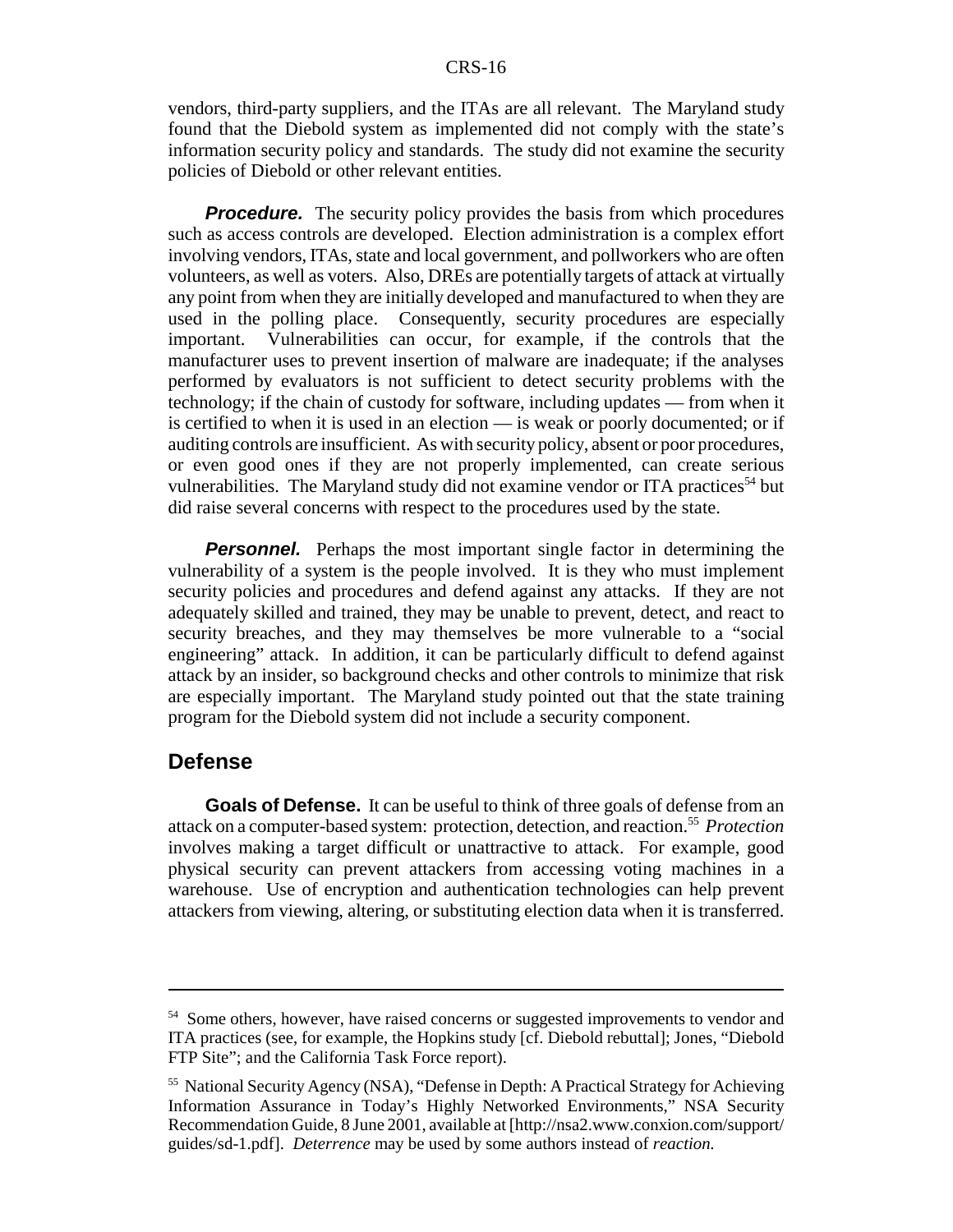Currently, election jurisdictions and vendors appear to rely heavily on procedural mechanisms for protection.<sup>56</sup> These may include access controls, certification procedures, pre-election equipment-testing, and so forth. Such procedures are an essential element of an effective defense, although some observers dispute that they are sufficient to prevent tampering. Even if they are, they must be implemented and followed properly if they are to ensure adequate protection. However, in some circumstances, the time and resources needed to follow such procedures may conflict with other important goals, such as the timely administration of an election, forcing election officials to choose whether to risk bypassing or modifying security procedures.<sup>57</sup>

*Detection* involves identifying that an attack is being or was attempted. For example, election observers can serve as detectors of a potential attack. One of the criticisms of DREs has been that it is a "black box" system, and observers cannot detect suspicious activity within the machine.<sup>58</sup> One approach to addressing this issue is the use of auditing. That can include engineering the DRE so that it creates a log of all actions performed, especially those that might indicate tampering. It can also include the creation of an audit trail for votes. HAVA requires such a trail for the voting system, but some observers have proposed the use of voter-verified ballots for auditing (discussed below<sup>59</sup>). Cryptographic protocols may also be useful in detecting attempts at tampering.<sup>60</sup> However, any specific mechanisms that might be built into the technology itself are proprietary and therefore not discussed in this report.

*Reaction* involves responding to a detected attack in a timely and decisive manner so as to prevent its success or mitigate its effects. For example, if an observer sees something suspicious during voting or tallying, the process can be stopped and the situation investigated. Also, a voting machine may be programmed to shut down if certain kinds of problems are encountered. The system might have additional defense measures such as antivirus software.

To be most effective, the countermeasure must be implemented before the attacker can do significant damage. Effective reaction therefore requires early detection of an attack. Given the lack of transparency of DRE operations, heavy reliance may need to be placed on technological countermeasures.

<sup>56</sup> See, for example, the Diebold rebuttal and the Maryland study.

<sup>&</sup>lt;sup>57</sup> For example, if a serious software problem is discovered shortly before an election, officials might have to choose whether to have a vendor install a patch directly, without having it first certified through ITA and state procedures.

<sup>58</sup> See section on auditing transparency above, p. 15.

 $59$  See section on verifiability, p. 27–31.

 $60$  See section on computer code above, p. 13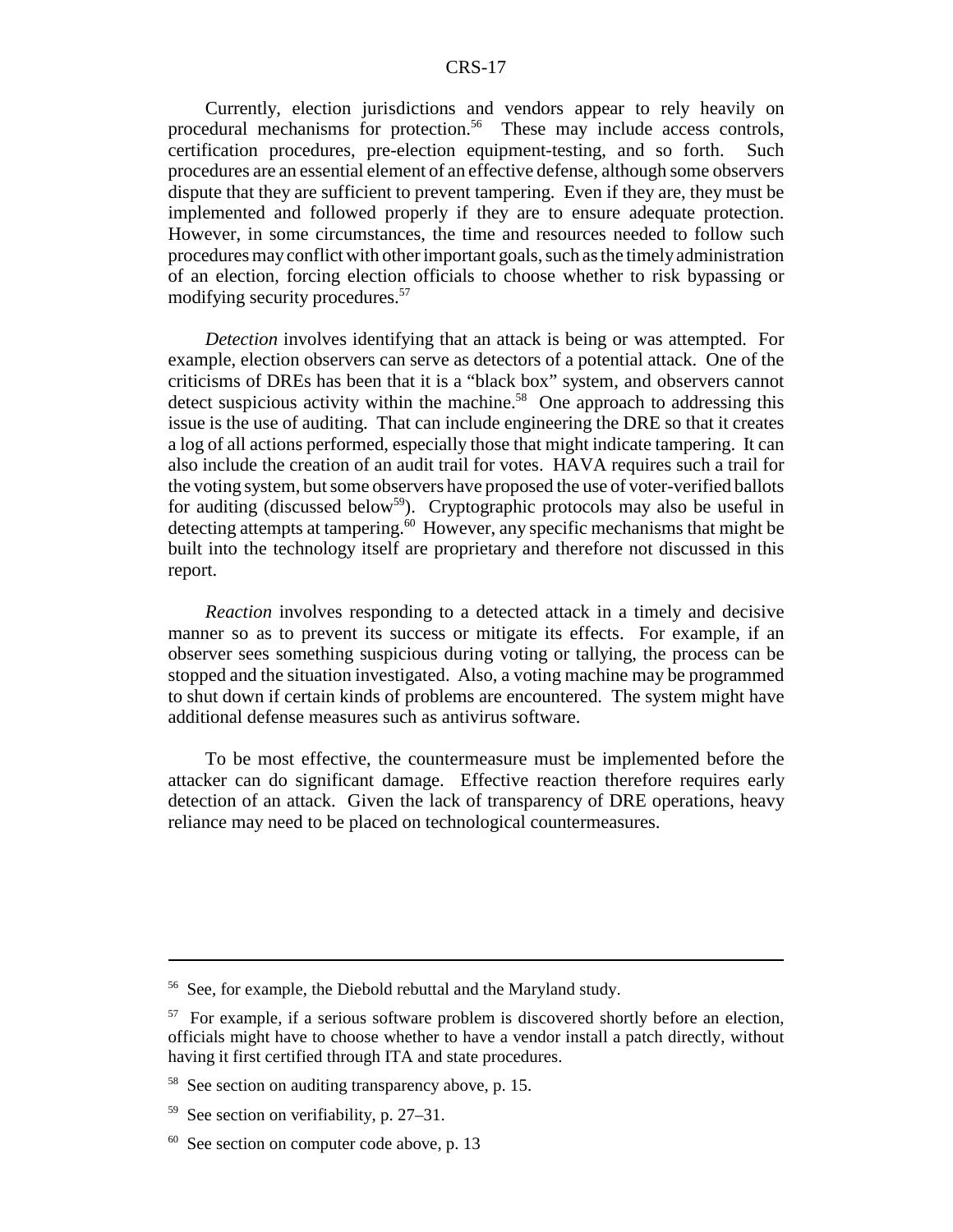**Elements of Defense.** It is generally accepted that defense should involve a focus on three elements: personnel, technology, and operations.61 The *personnel* component focuses on a clear commitment to security by an organization's leadership, assignment of appropriate roles and responsibilities, implementation of physical and personnel security measures to control and monitor access, training that is appropriate for the level of access and responsibility, and accountability. The *technology* component focuses on the development, acquisition, and implementation of hardware and software. The *operations* component focuses on policies and procedures, including such processes as certification, access controls, management, and assessments.

A focus that is not properly balanced among those elements creates vulnerabilities. Computer security experts have criticized computer-assisted voting in part because they believe that the security focus has emphasized procedural safeguards too heavily. The use of older, "legacy" hardware and software technology, and weak technology defenses, as well as lack of training of election personnel in security, are among the concerns experts have cited. The validity of such concerns has been disputed by others.<sup>62</sup>

For applications where security considerations are a priority, techniques have been developed to engineer systems to the appropriate level of security corresponding to the specific needs for the application. Such systems are designed with carefully specified requirements and are thoroughly reviewed and tested before implementation.<sup>63</sup> Some experts have proposed that such an approach be used in the development of voting systems.<sup>64</sup>

Another general principal is that an effective defense cannot be focused only on one particular location but needs to operate at all relevant points in the entire enterprise.<sup>65</sup> For voting systems, these points would likely include development (both software and hardware) by the manufacturer, the certification process, acquisition of the voting system (including software and hardware updates) by the state, state and local implementation, and use during elections. Because of the proprietary nature of vendor practices, the defenses used by them could not be

<sup>61</sup> NAS, "Defense in Depth."

 $62$  For example, see the Caltech/MIT, Hopkins, and Maryland studies, the California Task Force report, and Jones, "Diebold FTP Site" for criticisms and recommendations for improvements; and for alternative views, see the Diebold rebuttal and Williams, "Georgia Voting System."

<sup>63</sup> See, for example, Linger and Trammell, "Cleanroom Software Engineering"; and Syntegra, "Common Criteria: An Introduction," 21 February 2002, available at [http://www.commoncriteria.org/introductory\_overviews/CCIntroduction.pdf].

<sup>64</sup> Rebecca Mercuri, "Electronic Voting," 1 September 2003, [http://www.notablesoftware. com/evote.html].

<sup>65</sup> NSA, "Defense in Depth."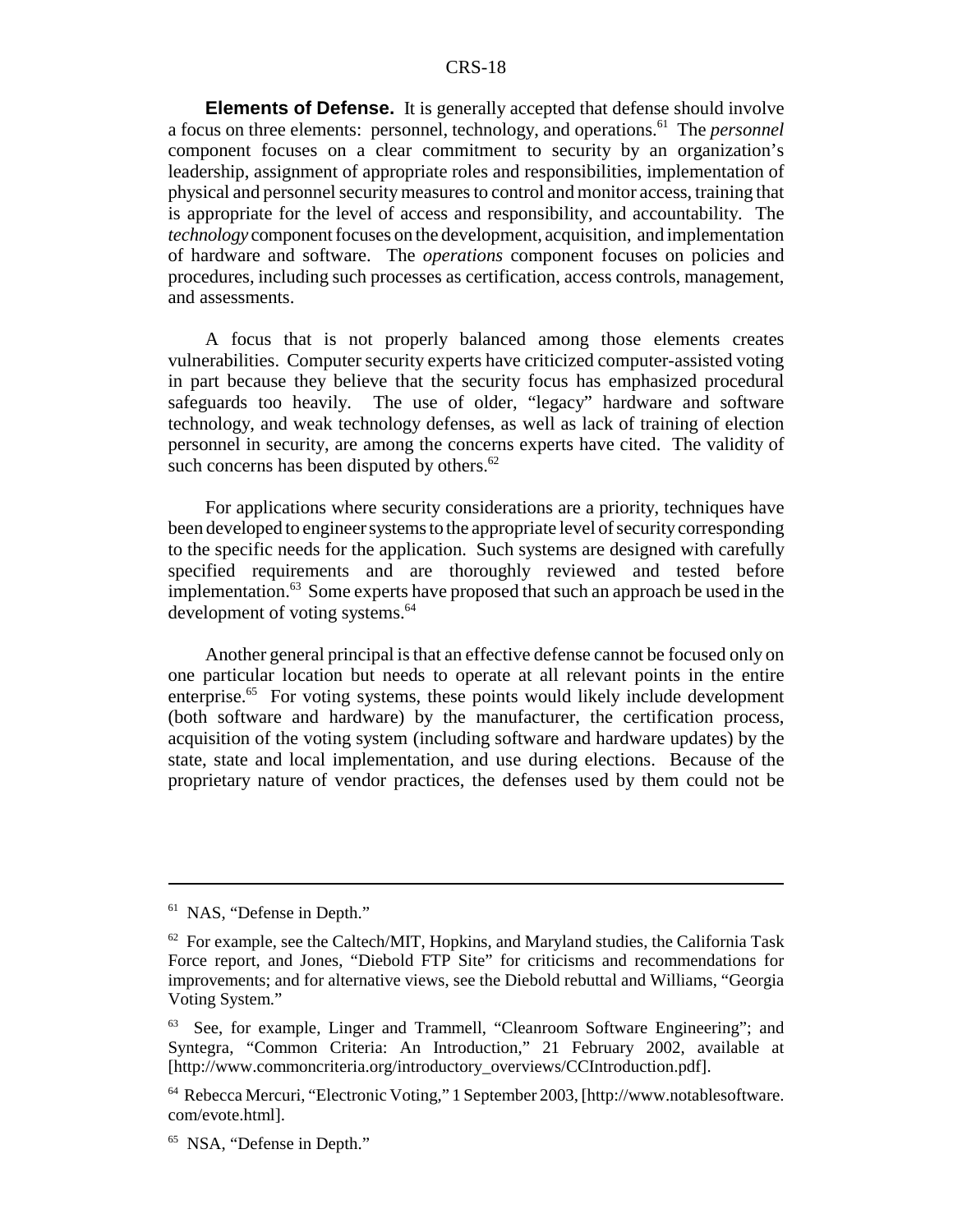determined for this report.<sup>66</sup> State procedures are more transparent in many cases but vary from state to state.<sup>67</sup>

Finally, an effective defense is based on the assumption that attackers will continuously attempt to breach the defenses (including devising new ways to attack) and that they will eventually find a vulnerability to exploit. Therefore, a successful defense should be *robust*, so that security needs are met even if an attack occurs.<sup>68</sup> One way to accomplish this is through a *layered defense,* in which more than one defense mechanism is placed between the attacker and the target.<sup>69</sup> If the outer layer is breached, the next comes into play. Each layer should include both protection and detection capability. For example, a state will use a combination of physical security (e.g., lock and key), procedural controls (e.g., who is given access to the system and for what purpose) and auditing (a record of what was done and by whom) to defend against tampering with voting systems. Georgia does additional validation testing on software installed on machines in a local election jurisdiction to ensure that it is the same as the certified software.<sup>70</sup> Other states may have similar procedures.

**Trade-Offs.** The combined use of goals and elements as discussed above is known as *defense in depth*. Such a strategy requires balancing "protection capability and cost, performance, and operational considerations."71 This balancing can involve difficult questions, especially with regard to resource allocation. For example, how much effort should be expended in threats that may have a significant probability but a comparatively low impact versus addressing those with very low probability but very high impact? The need to weigh such trade-offs occurs throughout the security arena. In the area of homeland security, the number of casualties from a terror attack using the smallpox virus could be much higher than from an attack with explosives, but the latter is widely considered much more likely. Furthermore, there are many other factors that must be weighed, such as balancing protection against the threat, on the one hand, against the safety of countermeasures (such as vaccines) and disruption to daily life (such as screening for explosives) on the other.

Setting priorities with respect to investment in defense in such cases is far from straightforward. This is true for election administration as well. Decisions about what kinds of security to provide and how to provide it must be made in complex circumstances. For example, with DREs, the probability of successful tampering occurring may be very small, but the impact of a successful attack could be very high.

<sup>66</sup> Diebold claims that its security procedures make insertion of malware during development "realistically impossible" (Diebold rebuttal, p. 6). The California task force report makes several recommendations with respect to vendor security, including requiring background checks of programmers and developers and documentation of the custody chain for software (p. 36).

<sup>67</sup> Williams, "Georgia Voting System," describes Georgia's certification procedures. The Maryland study made several recommendations for improvements in state procedures.

<sup>68</sup> See, for example, Burmester and Magkos, "Toward Secure and Practical E-Elections".

<sup>69</sup> NSA, "Defense in Depth."

<sup>70</sup> Williams, "Georgia Voting System."

 $71$  NSA, "Defense in Depth," p. 1.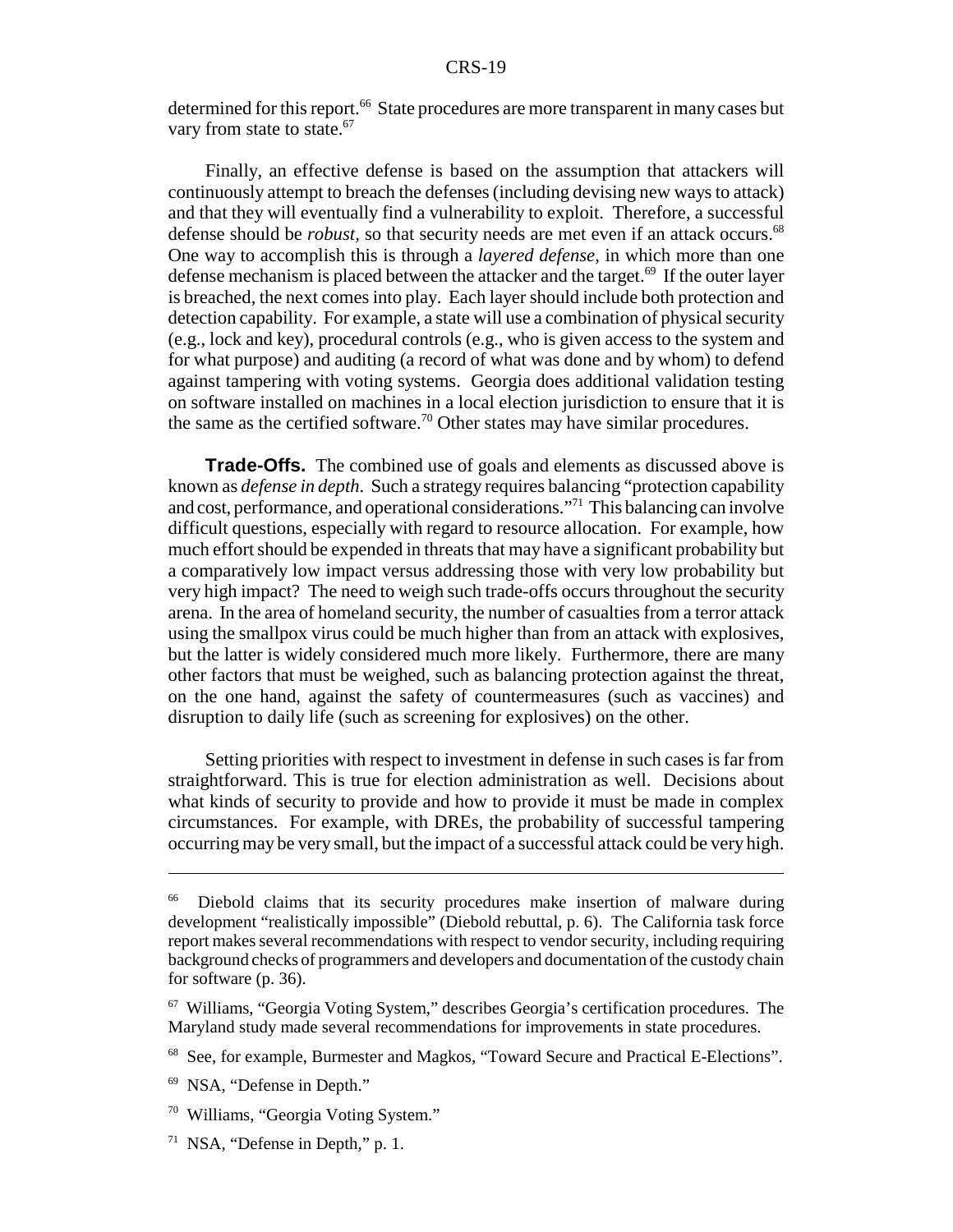At the same time, current DREs arguably reduce the risks of certain kinds of tampering that can occur with paper ballots — such as selectively spoiling certain ballots during counting. Many DREs also have other highly desirable features, as discussed earlier, $^{72}$  that can substantially reduce the number of votes lost because of voter error or other problems. According to one study, over a million of such "lost votes" could have been prevented during the November 2000 presidential election if better-designed voting technology had been used.<sup>73</sup>

Also, security measures may have unanticipated impacts. Measures that made voting much more difficult or complicated and thereby discouraged voters from participating or increased the rate of voter or pollworker error would probably not be worth implementing. Furthermore, voting machines are only part of the election administration system, and security must be integral to the whole system to be effective.

### **Response and Recovery**

The idea that no defense is perfect and that attackers try to find the imperfections means that defenders need to assume that an attack will at some point be successful. Some damage will occur before the attack is detected and stopped (assuming that the attack is detected — in the case of vote tampering, an attacker would usually prefer that the attack not be discovered and will make efforts to hide  $it^{74}$ ). For this reason, mechanisms for minimizing and recovering from damage that occurs are considered desirable. They are also desirable in the event of damage that can result from sources other than an attack, such as power outages, malfunctioning voting machines, or administrative problems. For example, DREs store vote data in redundant memory locations, in the event that one memory fails. As the difficulties with spoiled ballots from the November 2000 Presidential election indicated,  $7<sup>5</sup>$ recovery from some kinds of damage may not be possible, and reliance must be placed on strengthening preventive measures. Thus, HAVA requires that voters be notified of overvotes before a ballot is cast and be given the opportunity to correct errors.76

 One criticism of DREs has been that if a problem is discovered during auditing, it is not clear what can be done to identify which votes were valid and which were not. For example, if a machine is suspected of harboring malware, should all votes

 $72$  See page 4.

<sup>73</sup> Caltech/MIT report, p. 8–9.

 $74$  For example, in a statewide election, increasing the votes for a candidate in a precinct already voting heavily for that person may be less likely to trigger questions than would changing the vote in a closely fought precinct.

<sup>&</sup>lt;sup>75</sup> In this case the problems arose from ballot design and procedural flaws rather than an attack.

 $76$  However, for systems where this is not possible — such as those using document ballots where votes are not counted in the precinct but in a central location — an education and instruction program is permitted.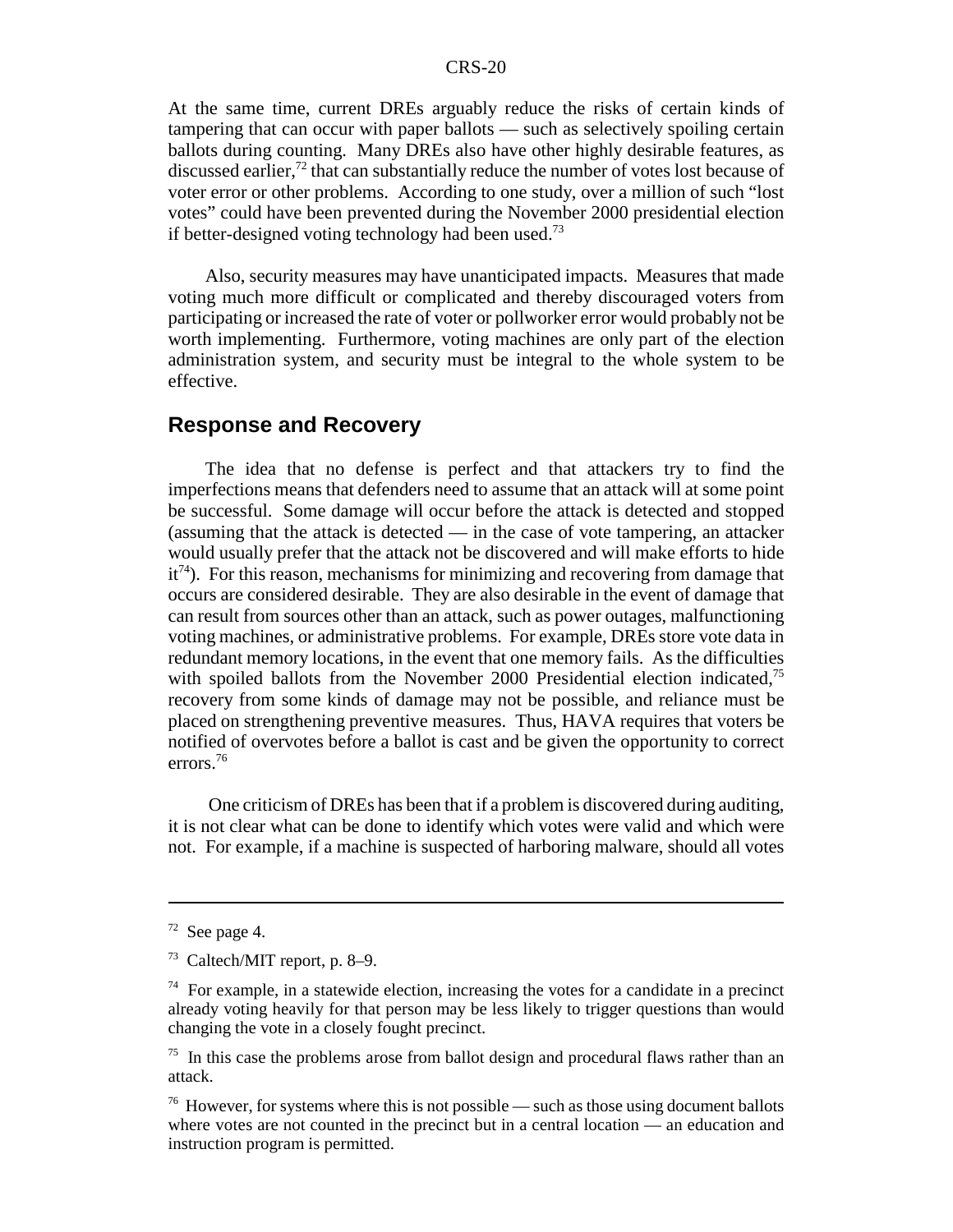from it be discarded, or would some be counted? How election officials answer such questions will depend on state law, regulations, and practices.

One mechanism for recovery from some kinds of problems is the recount, in which ballots are counted a second time to address concerns about the accuracy of the original count. DREs, like lever machines, simplify recounts and reduce chances for error in them because the recounts are based on the vote tallies from the machines, rather than individual ballots. However, problems with the machines themselves, including tampering, would probably not be discovered through a recount.

# **Confidence in DREs**

There appears to be an emerging consensus among computer scientists that current DREs, and to a lesser extent other computer-assisted voting systems, do not adhere sufficiently to currently accepted security principles for computer systems, especially given the central importance of voting systems to the functioning of democratic government.<sup>77</sup> However, election administrators and those with related expertise tend to express more confidence in the systems as they are currently realized.78 Also, the fact that security concerns exist does not in itself mean that voting systems have been compromised or are likely to be. It does, however, suggest that the issues raised need to be addressed expeditiously, especially given the evolving threat environment and vulnerabilities discussed above.

The question of confidence in computer-assisted voting systems is important in general, since voters must have confidence in the integrity of the voting systems they use if they are to trust the outcomes of elections and the legitimacy of governments formed as a result of them. If the concerns that have been raised about DRE security become widespread, that confidence could be eroded, whether or not those concerns are well-founded. This potential problem could be exacerbated by two factors. One is the likelihood, especially given the applicable provisions of HAVA, that the use of DREs will increase. The other is the likelihood of increasing concentration of market share for voting systems in a few companies.<sup>79</sup> Historically, election jurisdictions in the United States have used a wide diversity of voting systems provided by a broad array of vendors. This diversity has been considered an advantage by many, not only in meeting the diverse needs of election jurisdictions, but also for security, especially in statewide and federal elections where more systems may be used. Some experts believe that it is much more difficult to successfully commit widespread tampering with elections if many different systems

 $77$  See the Caltech/MIT study, the California Task Force report, the Hopkins study, and the Maryland study.

<sup>78</sup> See for example Williams, "Georgia Voting System"; The Election Center, "DREs."

 $79$  According to Diebold, the combined U.S. market share for the three largest voting system companies — Diebold Election Systems, Election Systems and Software, and Sequoia Voting Systems — increased from 74% in 2000 to 89% in 2002 (Gregory Geswein, Senior Vice President and Chief Financial Officer, Diebold, Incorporated, Untitled presentation slides, 24 February 2003, [http://www.diebold.com/investors/presentation/ir2003.pdf], p. 21).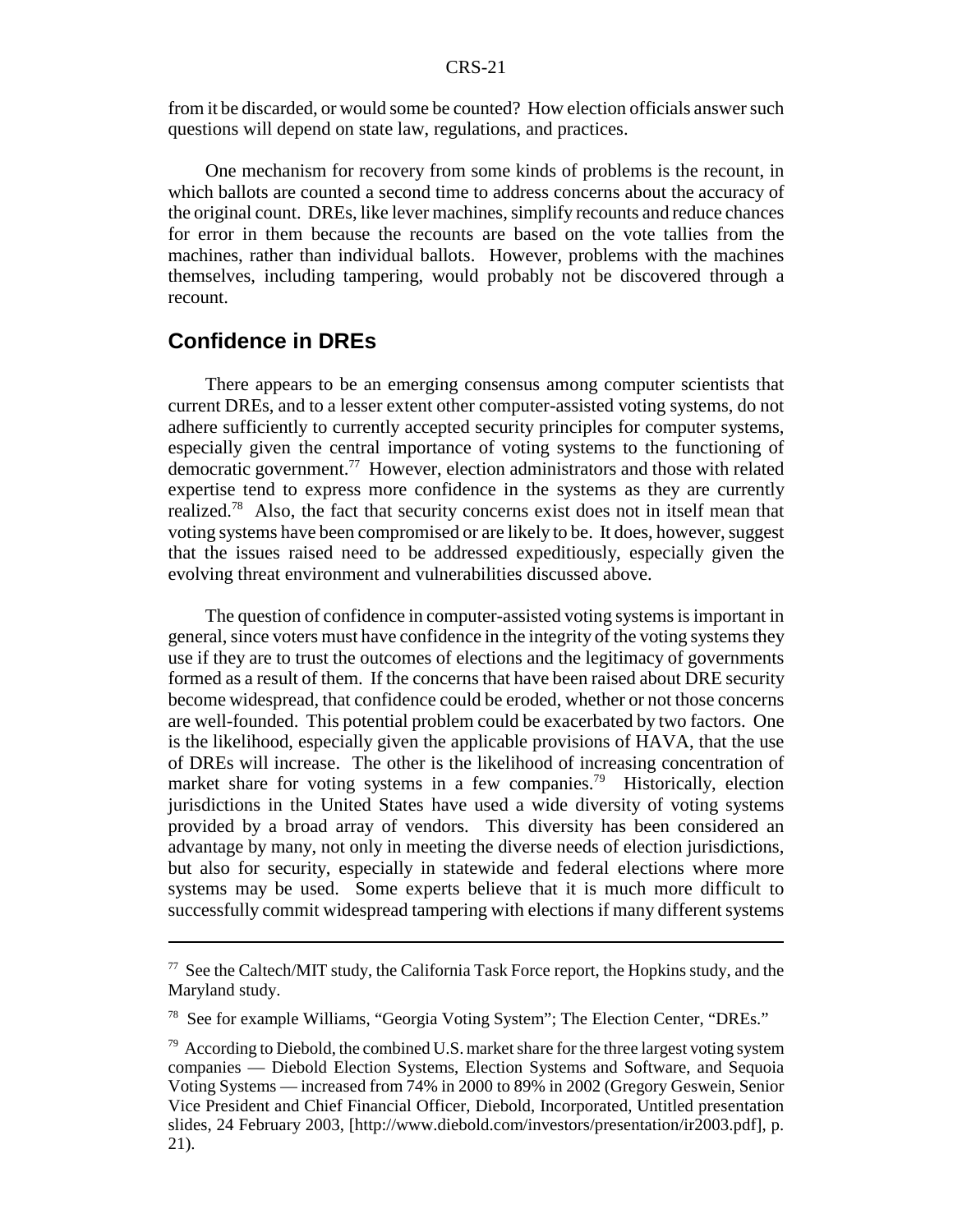need to be compromised than if only a few must be. In any case, as the usage of DREs increases, they and the companies that make and sell them may be subjected to increased public scrutiny.

For these and other reasons, many experts and observers have proposed actions to resolve the controversy over DRE security. Several of these ideas are discussed below.

# **Proposals for Resolving the Issue**

# **Use Current Procedures**

Some observers have argued that existing security mechanisms are sufficient to resolve any problems and that no new solutions are necessary, although current procedures may need to be improved, as recommended by the Maryland study.<sup>80</sup> These observers argue that the federal Voting System Standards (VSS); NASED, state, and local certification processes; and vendor and election administration procedures and controls, when properly implemented, provide sufficient security to prevent tampering. They also point to the lack of any proven case, despite many accusations, of election fraud involving computer tampering, $81$  and that criminal penalties provide a deterrent to election fraud. ${}^{82}$  Critics state, in contrast, that those processes and procedures are flawed, and that recommended or stated security procedures are not always followed. They also point out that the absence of a proven case of tampering does not necessarily mean that it has not been attempted, and that as the usage of DREs increases, the potential payoff for tampering, and hence the potential threat, will also increase.<sup>83</sup>

<sup>80</sup> See for example, the Diebold rebuttal and Lamone, "Action Plan."

<sup>&</sup>lt;sup>81</sup> The occurrence of voter error or machine malfunction is sometimes pointed to as evidence for vote fraud, but they are not the same. However, both fraud and error can affect the outcome of an election, and both need to be minimal to ensure the integrity of the results. In addition, if errors occur frequently, they could mask an occurrence of fraud — if a discrepancy is discovered, officials might simply conclude that it is another case of error even if it is actually caused by tampering. See also footnote 122.

<sup>&</sup>lt;sup>82</sup> Federal law prohibits voting more than once  $(42 \text{ U.S.C. } § 1973i(e))$ , vote buying and selling (18 U.S.C. § 597, 42 U.S.C. § 1973i(c)), and procuring, casting, or tabulating fraudulent ballots (42 U.S.C. § 1973gg10(2)). The Public Integrity Section of the Voting Rights Division of the Department of Justice prosecutes such cases.

<sup>83</sup> See, for example, Bev Harris, *Black Box Voting* (High Point, North Carolina: Plan Nine Publishing, 2003), available at [http://www.blackboxvoting.com].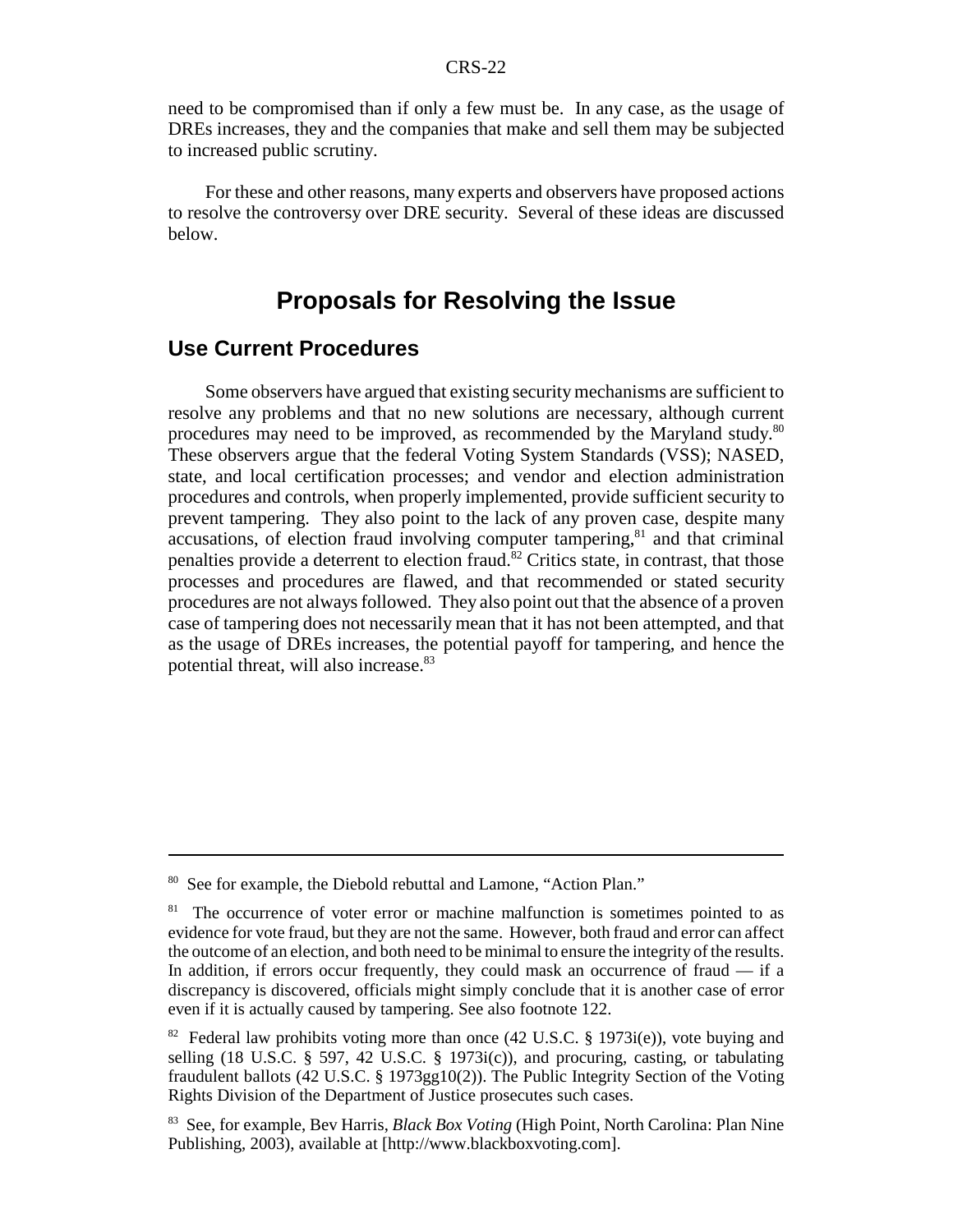# **Improve Security Standards and Certification of Voting Systems**

Some critics have stated that the security provisions in the VSS are insufficient,<sup>84</sup> and that their development did not follow best practices in this area, as promulgated and practiced, for example, by national and international standardssetting organizations such as the American National Standards Institute (ANSI), the International Organization for Standardization (ISO), and NIST, which has been involved only marginally in the development and implementation of the VSS.<sup>85</sup> The VSS have also been criticized for placing too many constraints on the development of new technology that can address security concerns.<sup>86</sup> Critics also point out that several of the problems identified by the Hopkins and Maryland studies occurred despite the certification by NASED that the Diebold system conforms to the VSS.

HAVA requires changes in the processes for developing standards for and certifying voting systems. It establishes a Technical Guidelines Development Committee under the new Election Assistance Commission to assist the EAC in the development of voluntary voting system guidelines. These guidelines will essentially replace the current Voluntary Voting System Standards (VSS), but the Act also stipulates that the initial set of guidelines will be the most recently adopted version of the VSS. The new Committee established by HAVA will be chaired by the Director of NIST and will include, among others, representatives of ANSI, the Institute of Electrical and Electronics Engineers (IEEE), and NASED. IEEE has already begun developing new draft voting system standards.<sup>87</sup> These standards would presumably be used to help inform the guideline-development process once the EAC and its support bodies are established.

The importance of standards was reinforced with the initial adoption and implementation of the VSS, which led to significant improvements in computerassisted voting systems. Standards are essential to security because they specify measurable attributes a system needs to be considered trustworthy, and they can reduce design flaws.<sup>88</sup> However, a particular challenge that arises with respect to security standards is that it is not possible to anticipate all the ways a system might be attacked. In addition, standards can provide adversaries with information they can

<sup>84</sup> For example, Mercuri and Neumann, "Verification," p. 37.

<sup>85</sup> For some legislative history of the development of the VSS, see Eric Fischer, *Federal Voting Systems Standards: Congressional Deliberations,* CRS Report RS21156, 25 February 2002.

<sup>&</sup>lt;sup>86</sup> For example, the DRE standards assume that the voter interface and the vote tallying components will be in the same unit, which may constrain manufacturers from following one of the central security-related recommendations of the Caltech/MIT report (p. 72), which is to separate those functions in different units.

<sup>87</sup> IEEE, "Standards Coordinating Committee 38 (SCC 38): Voting Standards," accessed 8 October 2003, [http://grouper.ieee.org/groups/scc38/index.htm].

<sup>88</sup> NRC, *Trust in Cyberspace,* p. 201, 209.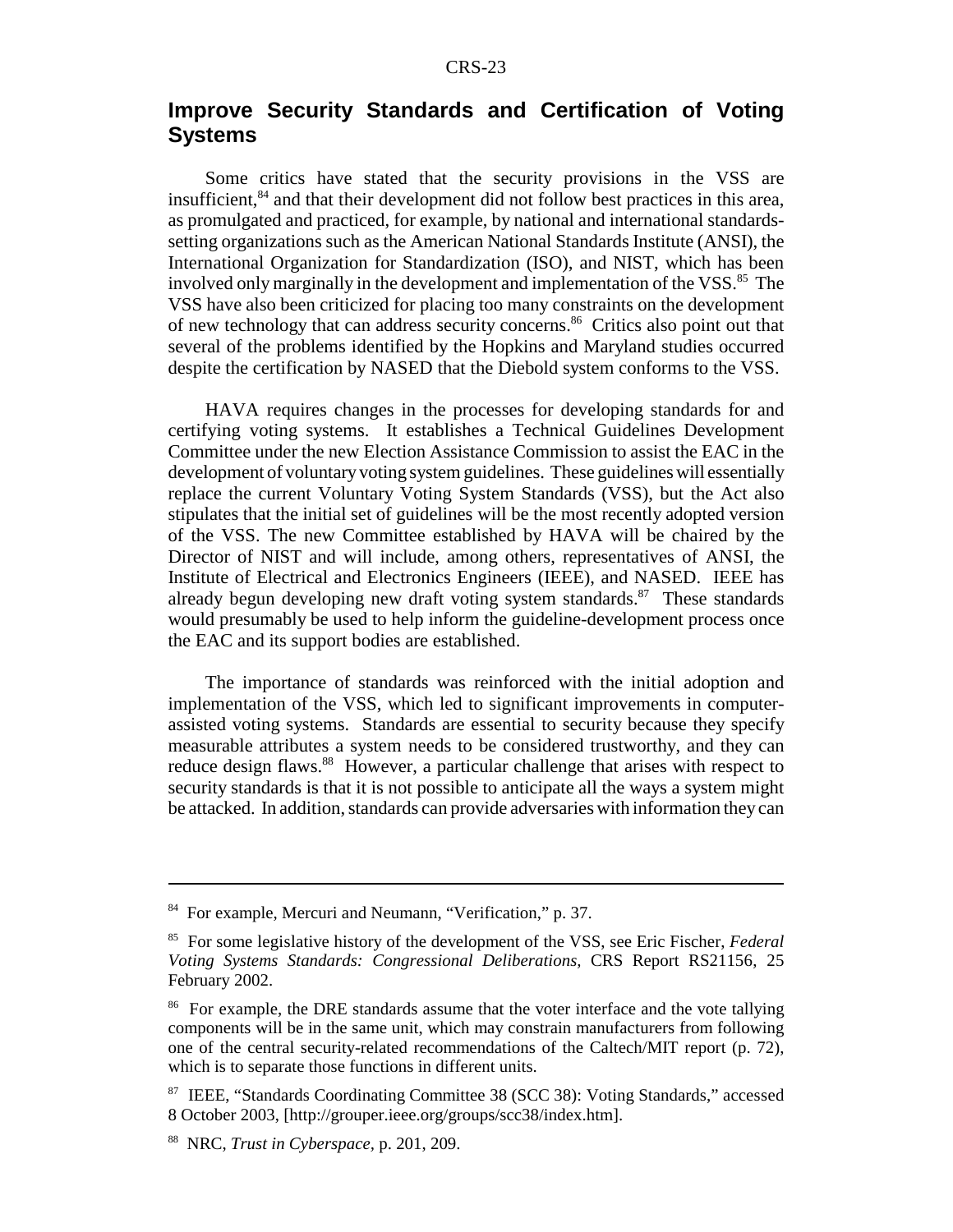use in searching for vulnerabilities.<sup>89</sup> Therefore, security standards need to be continually reevaluated as new threats and vulnerabilities are discovered. Also, it is considered risky to treat adherence to standards as an indication that a system is secure.<sup>90</sup> The federal government requires that federal agencies adhere to a set of computer-security policies, standards, and practices, $91$  but these do not apply to voting systems, which are under the purview of state and local governments.

Standards can be difficult and time-consuming to develop, especially under the commonly used consensus approach, in which stakeholders reach agreement on provisions to be included. Strengths of this approach, when properly implemented, are that the resulting standards are less likely to contain substantial omissions, and they are more likely to be acceptable to users and other stakeholders. Efforts to develop the VSS began in the 1970s, but the standards were not approved until 1990. $92$  The Common Criteria for Information Technology Security Evaluation (ISO/IEC 15408), which is a set of requirements for evaluating the security of information technology, took five years to develop, efforts having been begun in 1993 and completed in 1998.93 The IEEE voting standards project began in 2001 and has proceeded amid some controversy, which apparently is not atypical for standards panels addressing difficult issues.<sup>94</sup> Given those considerations and the delays in establishing the EAC, it is not clear whether new standards or guidelines will be in place before the HAVA voting system requirements go into effect in January 2006; however, HAVA requires the Technical Guidelines Development Committee to

<sup>&</sup>lt;sup>89</sup> Ibid., p. 209. Although there are many benefits from having a single, uniform set of standards, that does have the potential for increasing vulnerability in the sense that "…it is easier to mount attacks against multiple representatives of a single standard than against differing implementations of several standards" (Ibid., p. 204). This is somewhat analogous to the vulnerabilities associated with use of a single, uniform voting system (see above).

<sup>90</sup> Ibid., p. 203.

<sup>91</sup> See Marcia Smith and others, *Internet: An Overview of Key Technology Policy Issues Affecting Its Use and Growth,* CRS Report 98-67, 11 July 2003, p. 9-11.

<sup>92</sup> There were several factors involved in this delay. See Fischer, *Federal Voting System Standards.*

<sup>&</sup>lt;sup>93</sup> Edward Roback, Chief, Computer Security Division, National Institute of Standards and Technology, "Exploring Common Criteria: Can it Ensure that the Federal Government Gets Needed Security in Software?" testimony before the House Committee on Government Reform, Subcommittee on Technology, Information Policy, Intergovernmental Relations and the Census, 17 September 2003. The notion of criteria is broader than that of standards because it generally includes things, such as statements on how a system should be designed and operated, that cannot be directly assessed by examining the product (National Research Council, *Trust in Cyberspace,* p. 199). The Common Criteria provide a framework for the development of standard sets of requirements, called profiles, to meet specific needs of consumers and developers, depending on the assurance level that they require (Syntegra, "Common Criteria"). HAVA uses the term guidelines rather than standards or criteria and does not define it.

<sup>94</sup> Farhad Manjoo, "Another case of electronic vote-tampering?" *Salon.com,* 6 October  $2$  0 0 3, [http://archive.salon.com/tech/feature/2003/09/29/voting\_machine\_standards/index\_np.h tml]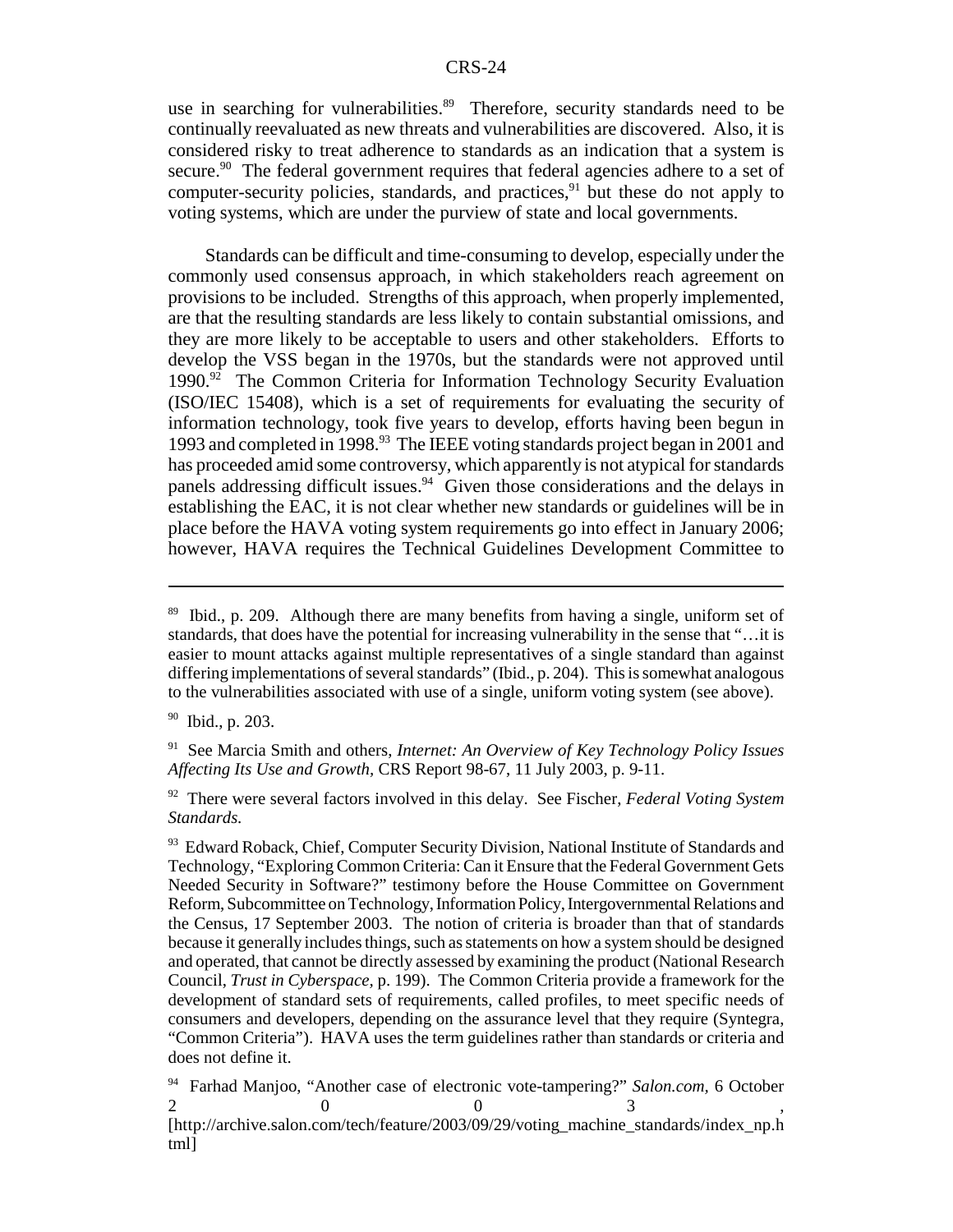submit its initial recommendations to the EAC within nine months of the Committee's appointment.<sup>95</sup> In any case, even after new standards are approved, there remain issues relating to testing and certification. For example, should all voting systems be required to adhere to the new guidelines or should those certified under the VSS continue to be accepted?

The current process for testing and certification of voting systems was initiated by NASED in 1994. HAVA directs the EAC to provide for "testing, certification, decertification, and recertification of voting system hardware and software by accredited laboratories" (Sec.  $231(a)(1)$ ). It gives NIST responsibility for accredited laboratories" (Sec.  $231(a)(1)$ ). recommending and reviewing testing laboratories.

While HAVA maintains the voluntary nature of adherence by states to federal voting system standards and use of certified systems, most states have adopted the VSS.<sup>96</sup> Consequently, if the EAC decertifies voting systems that do not meet the new guidelines, many states would likely replace those systems, provided that funding were available to do so. However, the more stringent a set of standards is with respect to security, the more time-consuming and expensive it may be to test and certify the system (some have criticized the Common Criteria for this reason, although others have suggested that they be applied to voting systems<sup>97</sup>). More secure systems may also be more expensive to manufacture. Consequently, there may be economic disincentives for investment in highly secure voting systems, although such disincentives would likely become less important if public concern grows.

Under the current VSS, testing is performed under specific laboratory test conditions. Such tests are necessary to determine if the system meets the standards, but some experts have proposed that they are not sufficient, that additional testing needs to be done under realistic conditions of use, involving actual voters, and that systems should be retested after use in the field.<sup>98</sup>

Even if new guidelines and certification procedures can be developed that include state-of-the-art security features, some observers believe that this will not be sufficient. They point to three problems: (1) Given the time required to develop and implement new voting system guidelines and to test and certify systems under them, systems reflecting such guidelines will not be in place for several years, whereas the threat from cyberattacks is present and growing. (2) Overreliance on any one line of defense, such as security standards, runs counter to the recommended use of defense in depth. (3) The use of standards does nothing about the reduced observability and

<sup>95</sup> HAVA distinguishes between the *guidelines* (Sec.221-222), which replace the VSS, and *guidance* (Sec. 311-312) for meeting the requirements of the Act. The deadline for adoption of guidance for meeting voting system requirements is January 2004.

<sup>96</sup> FEC, *Voting Systems Performance and Test Standards: An Overview,* p. 15.

 $97$  Rebecca Mercuri has recommended that voting systems be benchmarked at level 4 or above of the 7 levels (Mercuri, "Electronic Voting" ).

<sup>&</sup>lt;sup>98</sup> See Caltech/MIT report, p. 72-73.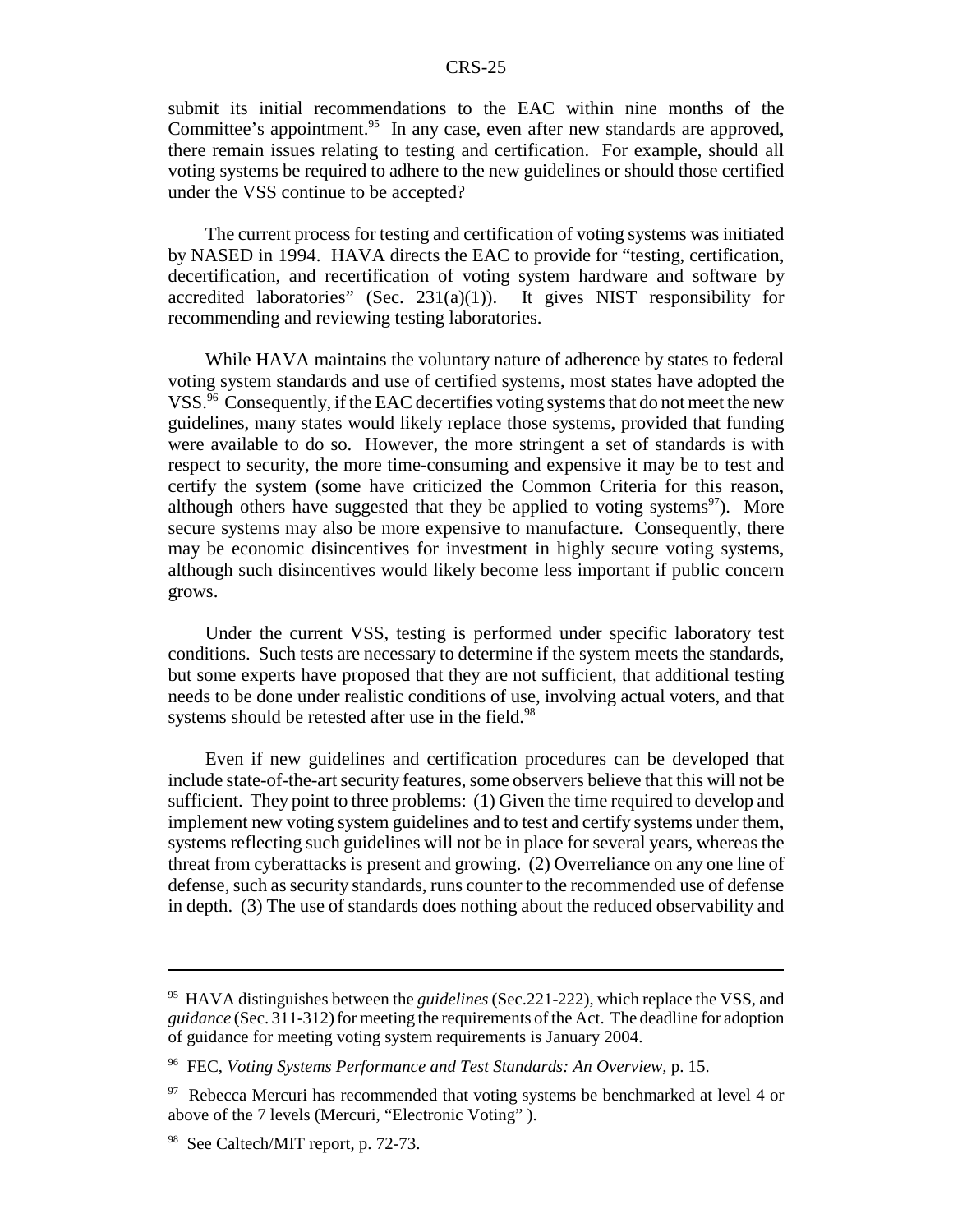transparency that characterizes computerized voting systems<sup>99</sup> in contrast to more traditional systems, and therefore cannot sufficiently address concerns about public confidence in the integrity of computer-assisted voting. Some experts also believe that certification and procedural controls, including auditing, can never guarantee security of a voting system.<sup>100</sup> This problem, they say, is further complicated by the need for ballot secrecy, which is not an issue, for example, in computerized financial transactions.

# **Use Open Source Software**

Some experts have proposed the use of *open source* software code for at least some voting system software.<sup>101</sup> Such code would be available for public inspection and undergo thorough security review, and these experts argue that it would therefore be more secure because the open source review process would be more thorough and identify more potential security flaws than is possible with proprietary code. Advocates of proprietary or *closed source* code argue, in contrast, that this approach makes potential flaws more difficult to discover and therefore to exploit. Even if open source code is superior with respect to security (which remains unproven), DREs often use commercial off-the-shelf (COTS) software (such as Microsoft Windows) that is proprietary.<sup>102</sup>

Currently, the code for virtually all voting system software in the United States is closely held by the vendors, who release it only to select parties, such as the ITAs, under nondisclosure agreements. The vendors argue that the use of proprietary software is important both to protect their intellectual property rights and for security. While secrecy can be an important security tool (sometimes called "security through obscurity"), it has some weaknesses. First, it is fragile, in that once this defense is breached, the damage cannot be repaired — the code cannot be made secret again. Second, use of secrecy limits the number of people who can examine the code, thereby limiting the scrutiny it can receive for vulnerabilities. Both of these potential weaknesses were demonstrated by the circumstances leading to the Hopkins study. Diebold code was posted (perhaps inadvertently) on an open Internet server; the authors analyzed this code and claimed to have discovered several vulnerabilities (which Diebold disputed).

<sup>&</sup>lt;sup>99</sup> Some advocates pejoratively refer to DREs as "black-box voting" (see for example, [http://www.blackboxvoting.com/]).

<sup>&</sup>lt;sup>100</sup> See, for example, Mercuri and Neumann, "Verifiability," p. 39.

 $101$  "Open source software refers to a computer program whose source code is made available to the general public to be improved or modified as the user wishes" (Jeffrey W. Seifert, *Computer Software and Open Source Issues: A Primer,* CRS Report RL31627, 5 November 2002, p. 1). What is "open" (or "closed") is the source code — what programmers actually write. This code is translated into machine code (compiled) for use by computers to run the programs. Machine code can be translated back into source code (decompiled). This does not recover the original source code but can be useful, for example, to hackers hoping to find vulnerabilities, or to defenders looking for malware that might be in the machine code.

<sup>&</sup>lt;sup>102</sup> The way COTS software is tested and used in current DREs might itself create vulnerabilities (Jones, "Diebold FTP Site").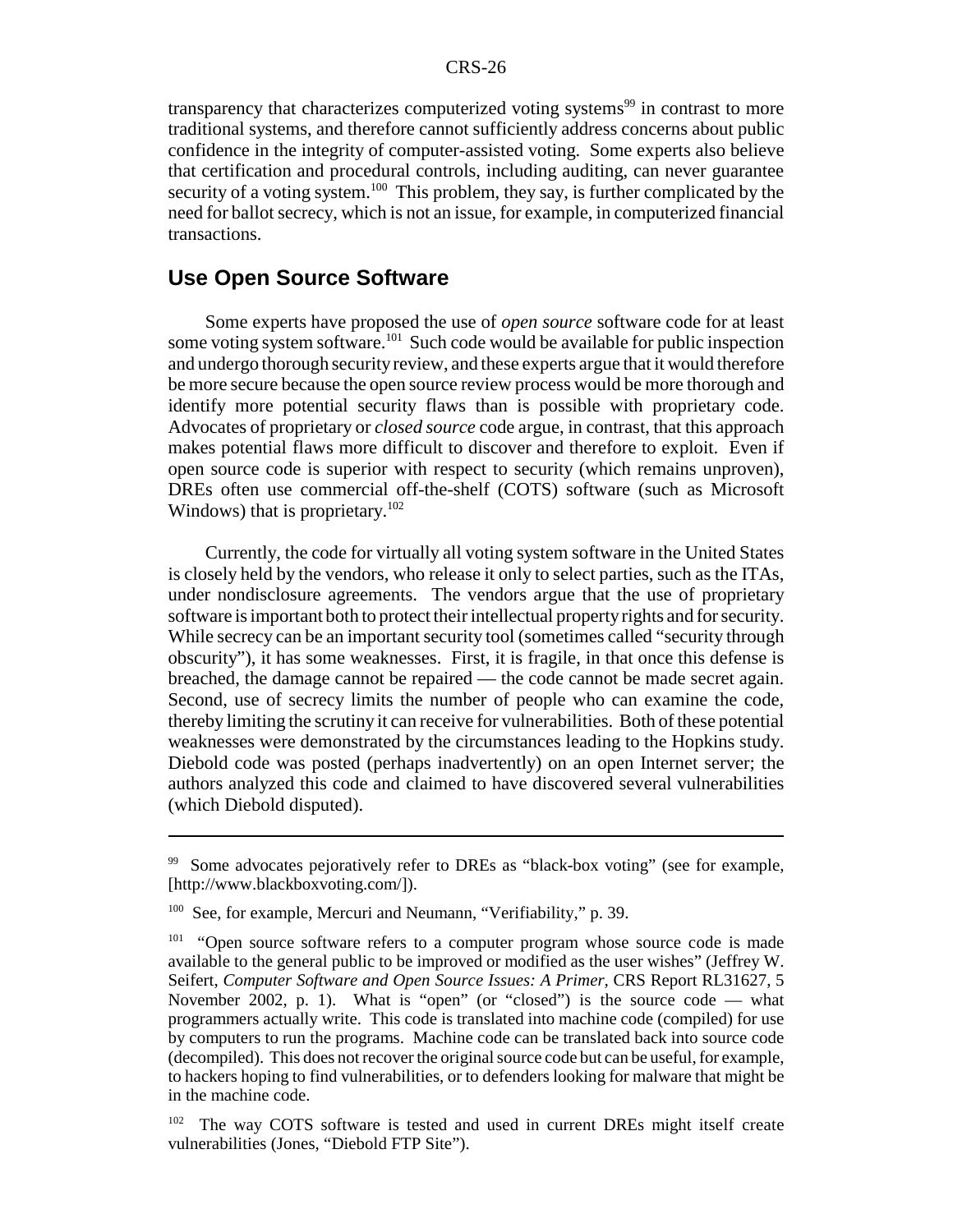Some have proposed resolving this issue by using a modular approach that separates the voter interface or ballot choice function (equivalent to marking an optical-scan ballot) from the vote-casting function (putting the ballot in the opticalscan reader).<sup>103</sup> The software for the latter would be open source and standardized and for the former proprietary and more flexible. The reasons are that vote casting is a straightforward, well-defined process that requires high security to ensure that the voter's actual choices are recorded and counted, whereas the voter interface is where innovations can provide the greatest advances in usability and other benefits for voters, and the security requirements are not as stringent. The code used for vote casting and counting can be much simpler than that needed for the voter interface, making security potentially much easier to achieve than is currently the case with DREs, where both functions are housed within a single unit.

### **Improve Verifiability and Transparency**

Verifiability in elections can be thought of as consisting of two components. One involves the capability of the voter to verify that his or her ballot was cast as intended. This is what is usually meant by *voter verifiability*. The other involves the capability to determine that the final tally accurately reflects all votes as cast by the voters and that it includes no additional votes — in other words, that no votes were improperly changed, omitted, or added. This has been called *results verifiability*. 104 If all voters can obtain both voter and results verifiability, that is known as *universal verifiability*. 105 Roll-call voting provides robust universal verifiability — voters publicly record their votes, which are counted in the presence of all voters. However, this approach sacrifices ballot secrecy and can be used only for very small electorates. While ballot secrecy reduces the risk of vote selling and coercion, it complicates verifiability, since voters cannot know directly if their ballots were counted as cast. Hand-counted paper ballot systems, which can provide ballot secrecy, may provide universal verifiability only under some very limited circumstances and only for very small electorates. Such systems can provide a kind of surrogate results verifiability, if observers closely watch the counting of ballots, but even that can be difficult to achieve. Lever machines and computer-assisted voting systems arguably exhibit neither voter nor results verifiability, although document-based systems such as optical scan and punchcards do retain the capacity for surrogate results verifiability if manual recounts are done in the presence of observers.

Some observers believe that the potential security problems associated with the lack of transparency and observability in vote casting and counting with DREs cannot be resolved through the use of security procedures, standards, certification, and testing. They assert that the only reliable approach is to use ballots that voters can

 $103$  Caltech/MIT report, p. 60, 63. The authors further propose that these be performed by different machines. See the section on modular voting architecture, p. 29, for a description of this approach.

<sup>&</sup>lt;sup>104</sup> See C. Andrew Neff and Jim Adler, "Verifiable e-Voting," 6 August 2003, [http://www.votehere.net/vhti/documentation/verifiable\_e-voting.pdf].

<sup>105</sup> Mike Burmester and Emmanouil Magkos, "Toward Secure and Practical E-Elections in the New Era," in Gritzalis, *Secure Electronic Voting,* p. 63-76.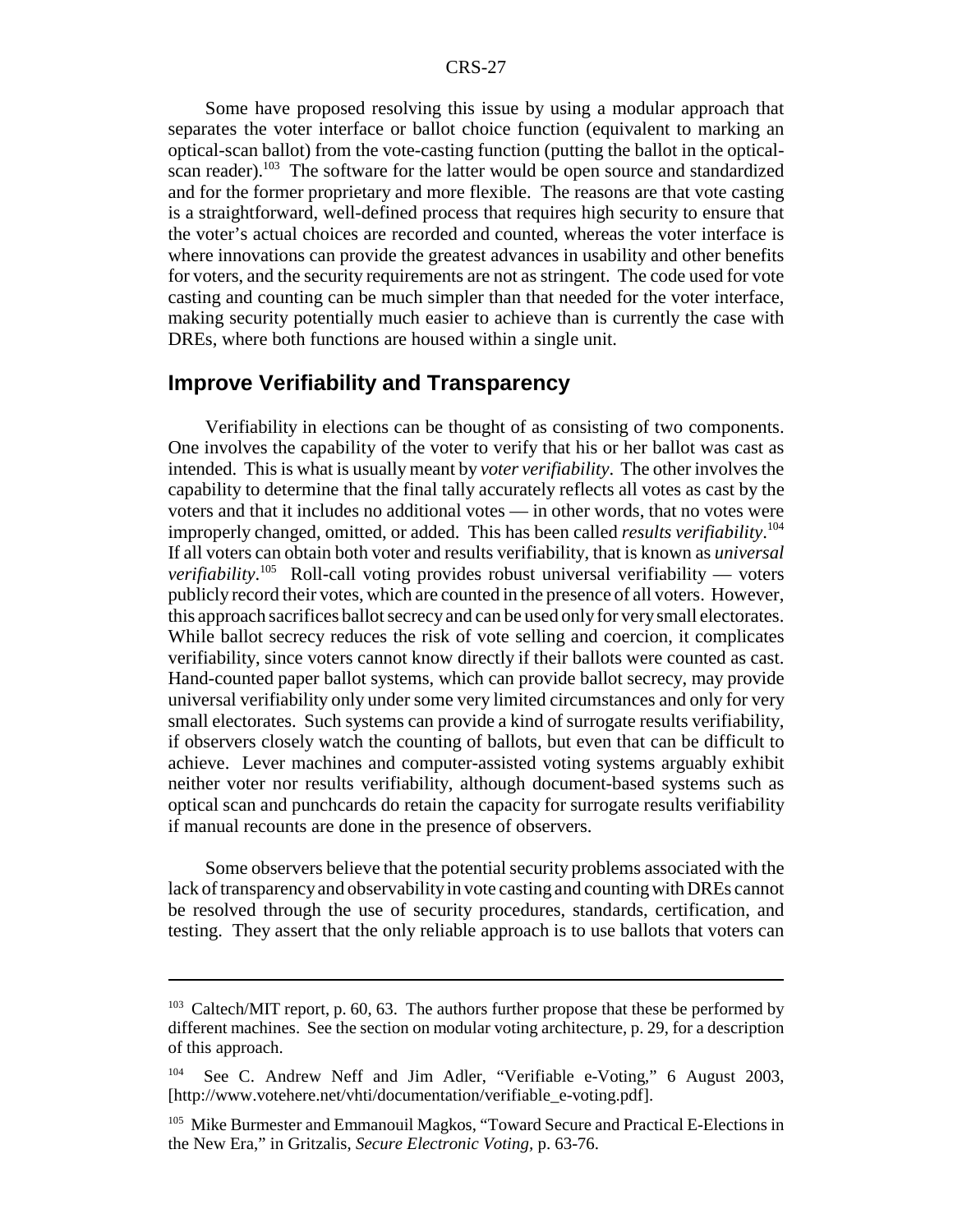verify independently of the DRE and that these ballots become the official record for any recounts. Others assert that voter verifiability is a highly desirable feature but caution about some of the proposed ways of achieving it. Still others believe that there are problems with the approach that make it undesirable.

HAVA requires that each voting system produce a paper audit record for the system and that this be the official record for recounts. It also requires that voters have the opportunity to correct their ballots before that record is produced. However, it does not stipulate that that record consist of individual ballots or that it be verifiable by the voter.

At least four different ways of achieving voter verifiability have been proposed. These are discussed below to illustrate the range of complexity and issues involved.

**Voter-Verifiable Paper Ballot.** In the most widely discussed method, the DRE would print a paper ballot with the voter's choices listed. The voter could then verify that the ballot accurately reflected the voter's choices as made on the DRE. Any discrepancies could then be called to the attention of a pollworker. Once the voter was satisfied with the paper ballot, it would be deposited in a ballot box<sup>106</sup> and kept in the event of a recount. A sample of these ballots could also be counted as part of a standard audit for comparison with the total count. Some observers also believe that any recount using these paper ballots should be performed by hand rather than machine.

This approach has the following potential advantages: (1) Any recount would be based on an independent record that the voter had had an opportunity to verify. (2) Each election could be audited, and any significant discrepancies between the electronic and paper tallies would trigger a full recount. (3) If the recount were performed by hand, that would take advantage of the transparency and observability that can be associated with that approach. (4) The method could help ensure voter confidence in the legitimacy of election results, since voters would know that ballots they had verified would be available for recounts.

The approach has also been criticized, with critics asserting the following: (1) It makes voting more complicated and time-consuming by requiring extra steps by the voter. (2) The use of printers would substantially increase both the cost of administering an election and the risk of mechanical failure of a voting machine. (3) It is generally accepted that paper ballot systems cannot be made to conform to the

<sup>&</sup>lt;sup>106</sup> This could be done by the voter or by the DRE (the voter need not handle the ballot but could view it through a transparent pane (see Rebecca Mercuri, "A Better Ballot Box?" IEEE Spectrum Online, October 2002, [http://www.spectrum.ieee.org/WEBONLY/ publicfeature/oct02/evot.html]), although the latter approach could raise issues about ballot secrecy if the ballots were deposited in the box in the order in which voters used the DRE (ballots are not recorded in the order cast in the DRE's memory). The method as usually described does not provide voters with ballot "receipts" that they can take from the polling place, which would create significant opportunities for fraud and abuse, if those receipts showed the choices the voter made.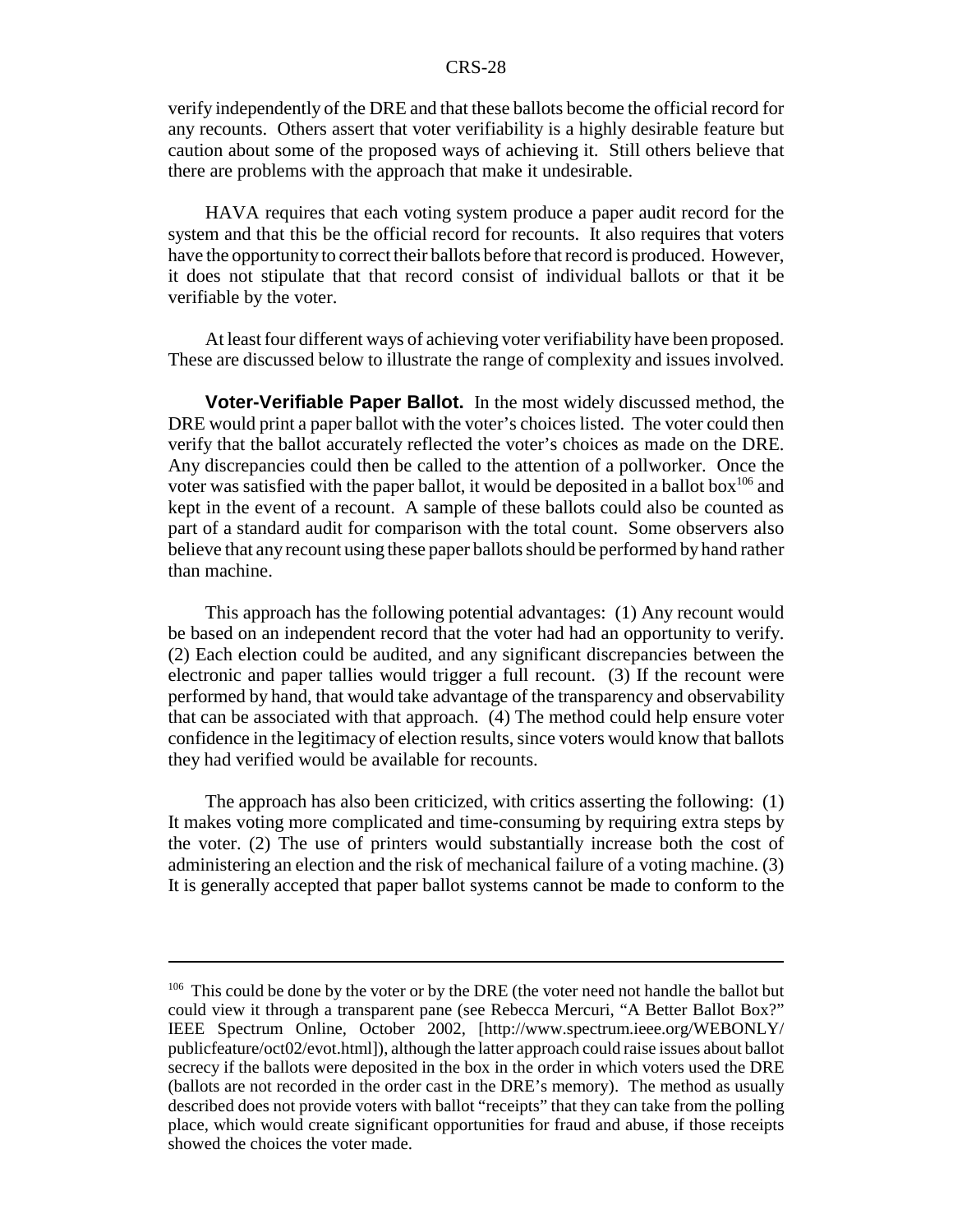HAVA accessibility requirements.<sup>107</sup> (4) Since the method is largely untested, it is not clear to what extent it would improve security in practice and what impacts it might have on voters.<sup>108</sup> (5) Hand counting of the paper ballots would be timeconsuming and arguably more error-prone than machine counting.<sup>109</sup>

**Votemeter.** There is an electronic version of the above method, in which an electronic device would be attached to the DRE. This *votemeter* would have a display on which the voter could verify choices and it would record those choices independently of the DRE. Those records would be used in any recount and could also be tallied separately by an independent agency — to provide a check on possible collusion with respect to the DREs. Advantages to such a system over a paper trail would be that it would not have the problems of manual paper recounts, it could provide a fast, independent, full audit of the DRE vote, and it could be accessible to blind persons via an audio input. However, it would still be more complex for the voter than current systems, and voters would need to trust that the attached unit was secure.

**Modular Voting Architecture.** A third way to provide voter verifiability with DREs is analogous to optical scan or punchcard balloting with precinct counting.110 After a voter makes choices on the voter interface (such as a touchscreen), the machine writes the ballot to a memory card or other device, called a *frog,* which the voter then takes to another machine that reads the ballot. This reader would be highly secure, as discussed above.<sup>111</sup> It would have a display so that the voter could verify choices before casting the ballot. A reader could even be

<sup>&</sup>lt;sup>107</sup> For example, while a blind voter could use audio features of the DRE to make ballot choices, the voter could not verify those selections with a paper ballot unless it were printed in Braille. But most blind people do not read Braille (Braille Institute, "Braille Institute Services," 10 October 2003, [http://www.brailleinstitute.org/about-edu.html]), and Braille ballots would not provide complete ballot secrecy, since only blind people who read Braille would use them. A separate audio or other paperless verification device could, however, be provided. The U.S. Department of Justice has issued an opinion that DREs that produce voter-verifiable paper ballots are consistent with both HAVA and the Americans with Disabilities Act (P.L. 101-336) "so long as the voting system provides a similar opportunity for sight-impaired voters to verify their ballots before those ballots are finally cast" (Sheldon Bradshaw, Deputy Assistant Attorney General, "Whether Certain Direct Recording Electronic Voting Systems Comply with the Help America Vote Act and the Americans with Disabilities Act," Memorandum Opinion for the Principal Deputy Assistant Attorney General, Civil Rights Division, U.S. Department of Justice, 10 October 2003, available at [http://www.usdoj.gov/olc/drevotingsystems.htm]).

 $108$  For example, it would arguably be unlikely to deter certain forms of tampering, such as those that would not trigger a recount — for example, changing the vote by a small percentage in precincts where the vote was not close — and it does not take into account the vulnerabilities of printed ballots to various forms of election fraud.

 $109$  This is likely to be especially true for ballots on which the choices the voter made are printed. There would be no ambiguous marks or hanging chad for a machine to misread.

 $110$  See Caltech/MIT study, p. 58-64.

 $111$  See page 27.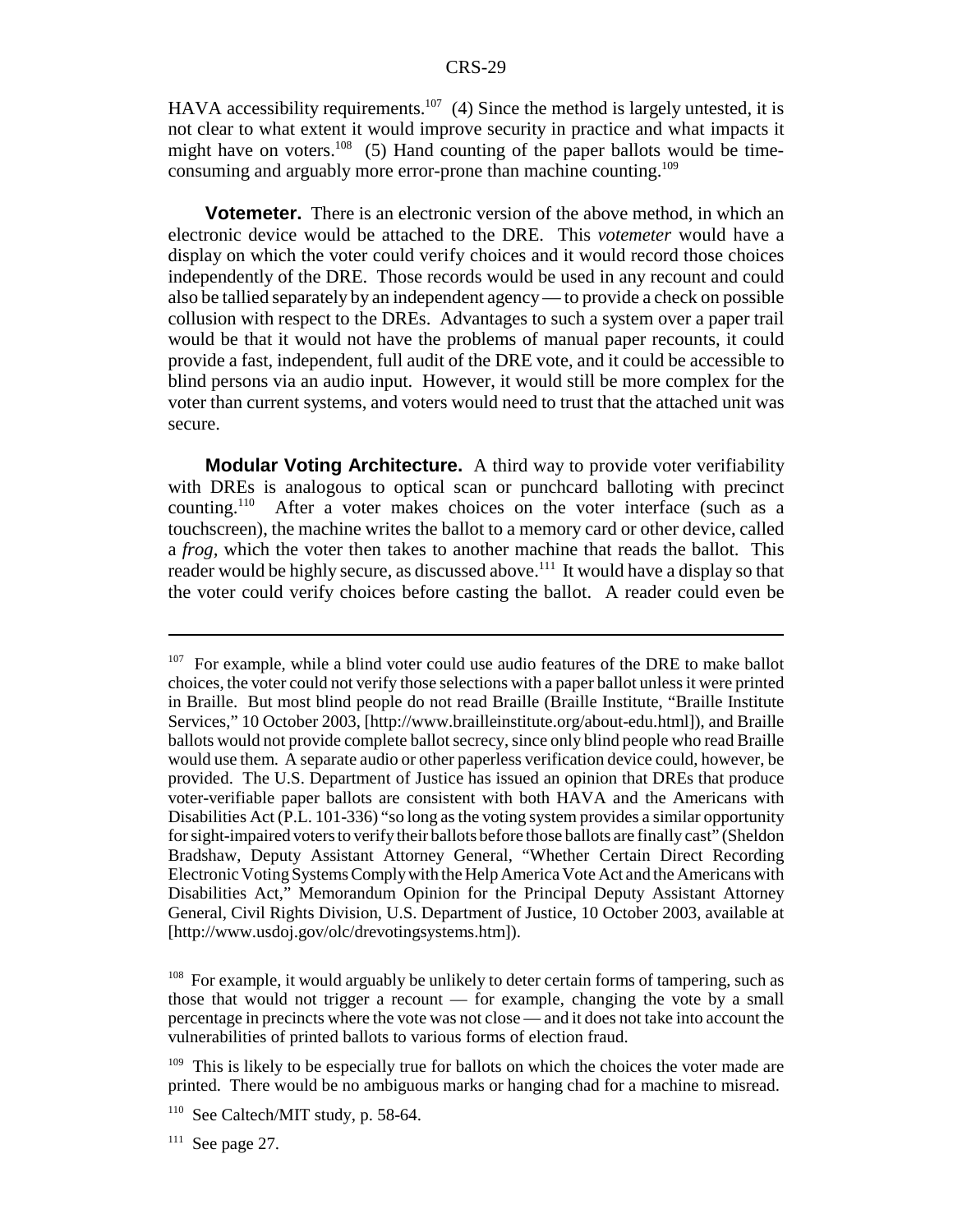provided with an audio program to allow blind voters to verify choices.<sup>112</sup> The advantages and disadvantages of this system are similar to those for the previous two, depending on its particular design.

**Encrypted Votes.** All three of the above approaches essentially provide a second, independent audit channel for the voting system. Another way of providing verifiability uses cryptographic methods to provide a kind of electronic verification.<sup>113</sup> Proponents argue that a properly designed system using encrypted votes is conceptually different from the "electronic ballot box" exemplified by DRE technology and that it provides for privacy, transparency, auditability, and security in a superior way to any current approach. This can be part of a more comprehensive system that uses cryptographic methods throughout the election process — from election preparation through auditing of the results — that purports essentially to mimic electronically or even improve upon the observability and transparency associated historically with manually counted paper ballot systems.

There are several different possible approaches using cryptographic protocols.<sup>114</sup> In one kind of system, the voter, before casting the vote in the voting booth, can see the ballot choices the encrypted information will correspond to. When the vote is cast, a receipt is generated with encrypted information, which could be in any of several different forms, such as a number or a pattern printed on a piece of paper.<sup>115</sup> After the election, each voter can also determine if his or her vote was counted as cast by comparing the receipt to posted information.<sup>116</sup> However, because the information on the receipt is encrypted, no one, including the voter, can prove what choices were made.<sup>117</sup> The encryption is performed with a set of encryption keys that have been generated independently by different election trustees — for example, an election

<sup>116</sup> This provides voter verifiability.

 $112$  However, this might better be done by a third, intermediary unit to keep the computer code in the reader as simple as possible.

<sup>113</sup> One application is described in VoteHere, "VHTi," 25 September 2003, [http://www.votehere.net/products\_tech.htm].

<sup>114</sup> See, for example, Burmeister and Magdos, "Towards Secure E-Elections," p. 68-71. Most approaches appear to be based on one or both of two cryptographic protocols, asymmetric cryptography and homomorphic encryption (Danilo Bruschi and others, "E-Vote and PKI's: A Need, a Bliss or a Curse?" in Gritzalis, *Secure Electronic Voting,* p. 195-209).

<sup>&</sup>lt;sup>115</sup> For example, the choices could be printed in plain text on the receipt and, when the voter casts the vote, be partially overprinted in a way that makes the text unreadable but retains characteristics that the voter can use to check later to see if the vote was counted as cast (David Chaum, "Secret-Ballot Receipts and Transparent Integrity," unpublished manuscript, May 2002). Alternatively, numeric codes on the receipt can be checked against those in a codebook in the voting booth (VoteHere, "VHTi," 25 September 2003, [http://www.votehere.net/products\_tech.htm]).

<sup>&</sup>lt;sup>117</sup> This seemingly paradoxical situation is possible through use of a cryptographic protocol known as a zero-knowledge proof, with which it is possible for one party to prove to another, with a very high degree of confidence (although not absolutely in the mathematical sense), that it possesses a particular piece of information, without revealing the information itself (Burmeister and Magdos, "Towards Secure E-Elections," p. 72).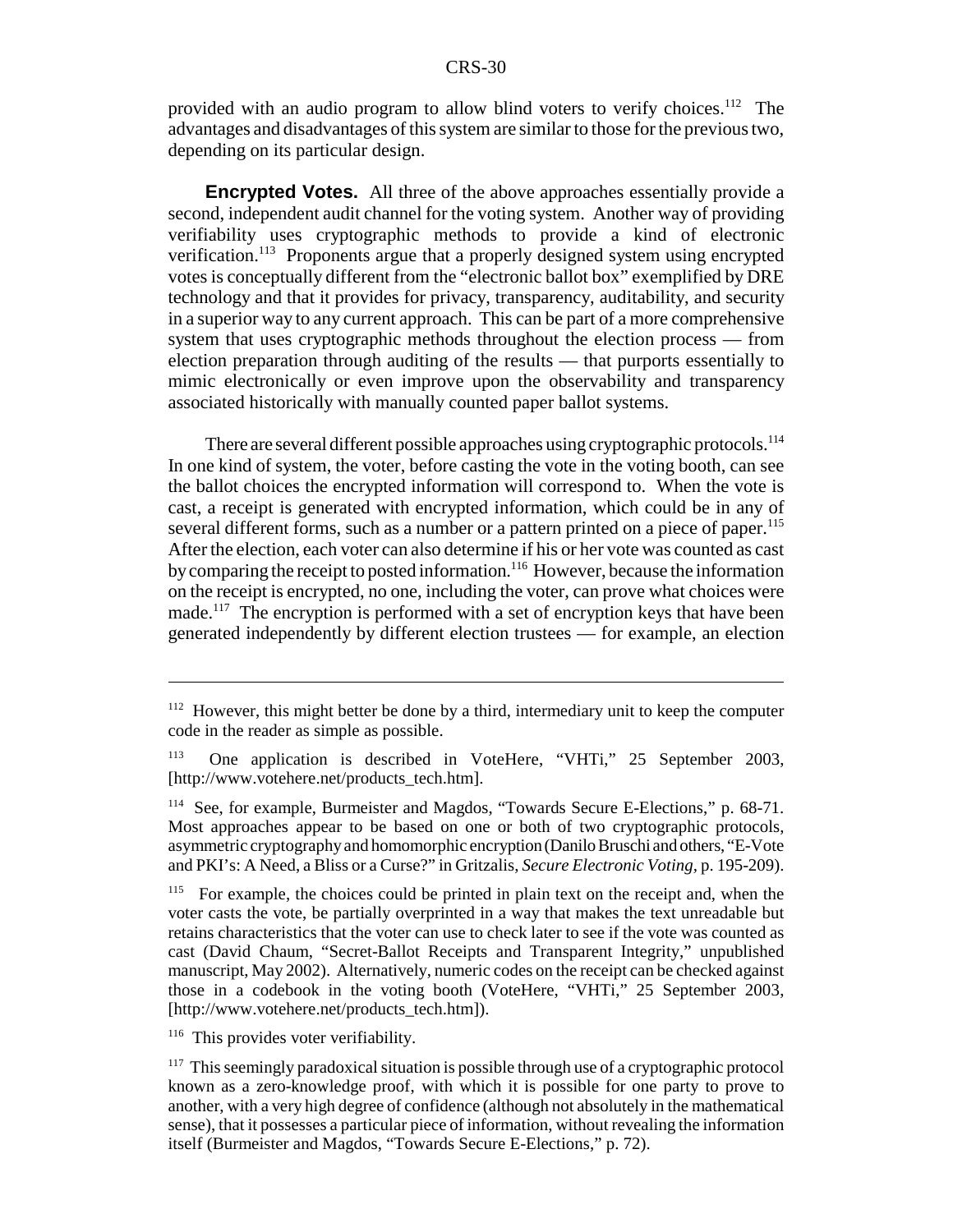administrator and representatives of each of the major political parties. Votes, to be counted, must be decrypted, which is accomplished by each trustee applying his or her key, and shuffling the votes before sending them to the next trustee.<sup>118</sup> Information related to the encryption is also posted that makes it possible for a trustee or a member of the public to audit and authenticate the election.<sup>119</sup> If a trustee (or anyone else) attempts to change, omit, or add any ballot, that will be detected in the audit, because the changes will show up as invalid, just as someone trying to modify an encrypted financial transaction will be discovered. At least one proposed system also permits auditing by observers during the course of the election.

Proponents of this approach claim that the capabilities of checking the vote before and after casting the ballot while maintaining ballot secrecy, along with the high probability of detecting any tampering through public auditing, means that, unlike with DREs, it is not necessary for voters or election or party officials to trust the voting machines to produce the correct tallies. In this sense, the encrypted-vote system is even more transparent than paper ballots that are hand-counted in the presence of observers. It is much closer in transparency to a roll-call vote, but it retains ballot secrecy. Proponents also believe that use of this approach could reduce the costs of elections by reducing the need for physical security, testing, and other activities. They also state that the integrity of the system is not dependent on the secrecy of the encryption keys, although privacy might be compromised if all keys were broken or stolen or all trustees colluded.

If successful, the approach could address many of the security issues with DREs that this report discusses. However, it does not yet appear to have been independently evaluated and therefore could have currently unknown disadvantages and vulnerabilities. Also, it is not clear that it would have the same potential positive impact on voter confidence as paper-based voter verification might. That is because a voter who does not understand the technology behind the system — and few voters are likely to — may have no greater basis for confidence in the correspondence between the encrypted receipt and the choices the voter made than is currently the case with DREs. Some proponents, however, believe that those concepts are simple enough that they can be taught in secondary school.<sup>120</sup>

If the system relies on printers at each voting booth, that raises issues similar to those with respect to printers for voter-verifiable paper ballots. Similarly, the verifiability feature increases the complexity of the voting process for voters, with unknown consequences. In addition, it is not clear to what extent valid ballots could be recovered in the event that tampering was found or malfunction occurred. Finally, some critics question whether encrypted receipts are in fact unable to show a voter's choices. Proponents argue that these concerns are either unlikely to be a problem in practice or are relatively easy to address.

<sup>118</sup> This is called a *mix-net* approach (Ibid., p. 68).

<sup>&</sup>lt;sup>119</sup> This provides results verifiability.

<sup>&</sup>lt;sup>120</sup> David Chaum, telephone conversation with author, 14 October 2003.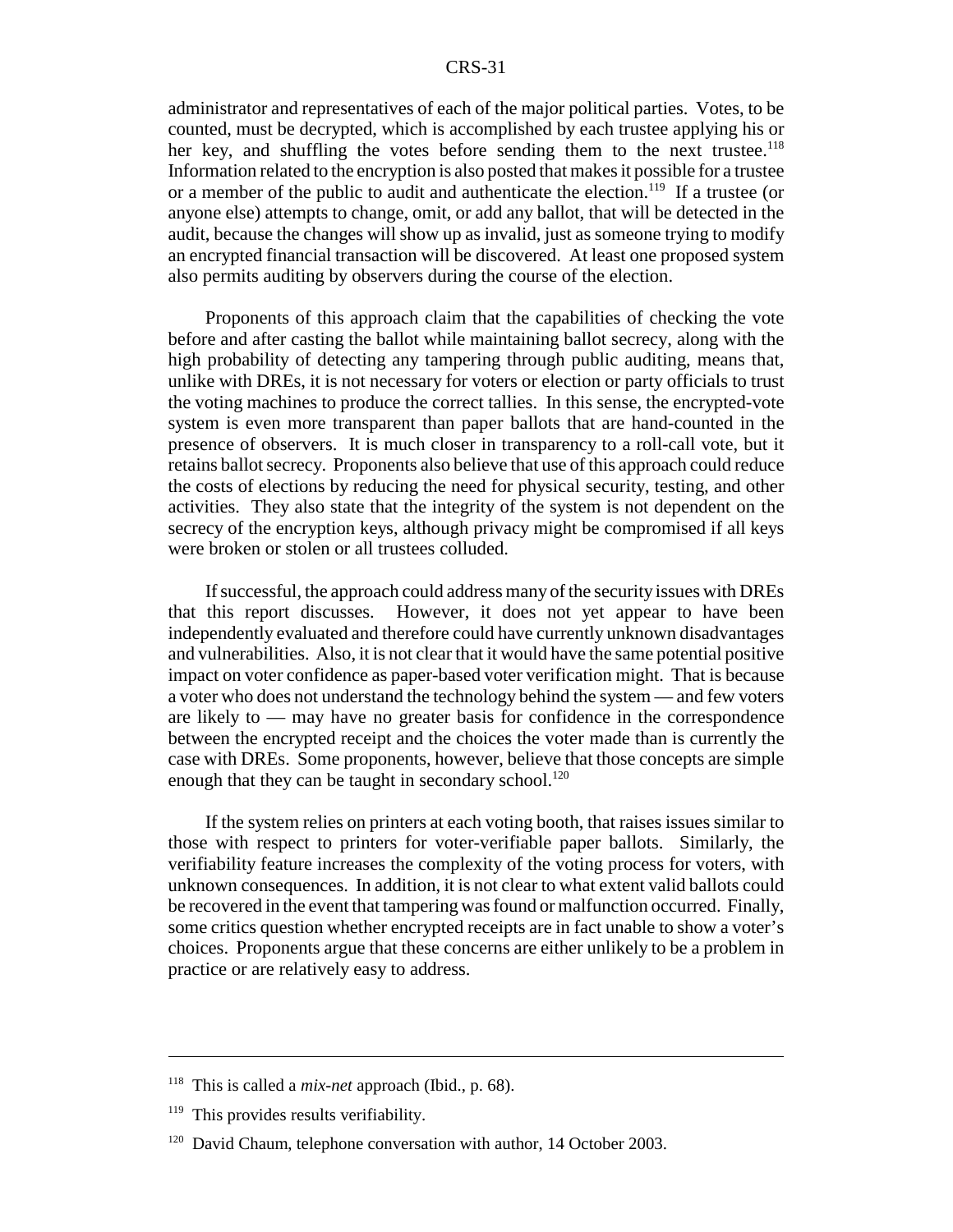# **Options That Might Be Considered**

The several methods proposed to address the verifiability issue — ranging from printing paper ballots to new electronic ways of voting — each have different strengths and weaknesses, making it difficult to determine at present whether any of these approaches should be adopted. At the same time, many observers would agree that finding ways to increase the verifiability and transparency of electronic voting is desirable. DRE technology is clearly evolving fairly rapidly and has not yet become settled, as witnessed by the diversity of available devices and features in comparison to other kinds of voting systems.<sup>121</sup> This environment may promote developing improved security and other desirable properties of the technology. At the same time, as jurisdictions continue to adopt DREs in response to HAVA and other factors, pressures to resolve security issues quickly may increase.

While a defense-in-depth approach would appear to be generally desirable for addressing security questions with DREs, as discussed above, any attempt to implement such an approach needs to take into account potential problems that can be associated with making substantial changes in the way an election is administered. For example, when a voting system is replaced in a jurisdiction, the proportion of residual votes and problems administering the election may actually increase initially, at least in part because neither voters nor pollworkers are familiar with the new system. In addition, there are no proven cases of tampering with DREs or other computer-assisted voting systems in public elections.122 For these and other reasons, some observers argue that any changes to current technology and procedures should be incremental. Others, however, state that given the evolving threat environment and the concerns that have been identified, an incremental approach is not sufficient to prevent undetected tampering that could change the outcome of an election. Policymakers will need to weigh such differences in determining what if any actions to take in response to this set of issues.

Three general approaches are discussed below for addressing the issues raised in this report. First, action could be left to state and local jurisdictions that administer elections. Second, the EAC could address the issues. Third, Congress could take any

 $121$  As with many unsettled technologies, some problems have accompanied the evolution of this technology. For example, the Caltech/MIT study found that jurisdiction using DREs had a surprisingly large rate of *residual votes* (overvotes, undervotes, and spoiled ballots). There have also been reports of some problems encountered in jurisdictions recently acquiring the technology (see for example Kim Zetter, "Did E-Vote Firm Patch Election?" *Wired News,* 13 October 2003, [http://www.wired.com/news/politics/ 0,1283,60563,00.html]).

 $122$  According to a recent report, "the incidence of election fraud in the United States is low and…has had a minimal impact on electoral outcomes" (Lori Minnite and David Callahan, "Securing the Vote: An Analysis of Election Fraud," Demos, 2003, [http://www.demosusa.org/demos/pubs/Securing\_The\_Vote.pdf]). However, there are documented cases of problems with DREs and other computer-assisted voting technology that have resulted in votes being lost, at least temporarily. For a compilation of cases, with sources, see Harris, *Black Box Voting,* p. 16–55. It could not be determined to what extent such problems go unreported, whether the options discussed in this report would reduce them, or if other kinds of voting systems would exhibit fewer problems.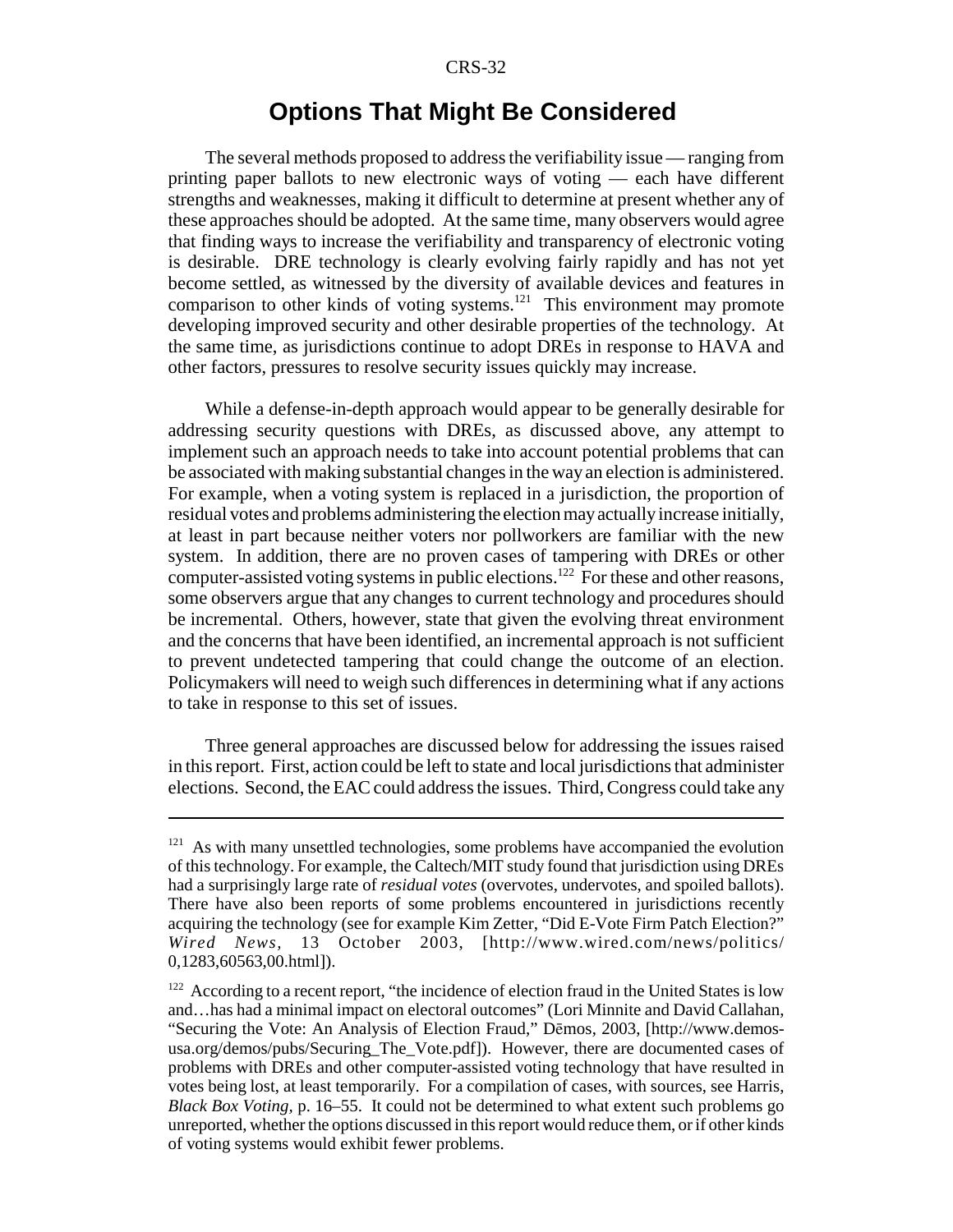of several possible actions. These approaches and options, which are not mutually exclusive, are discussed in turn below.

**States.** Elections are administered by state and local governments, with the federal government playing a circumscribed role. Although that role was substantially enhanced with the enactment of HAVA, the law stipulates that methods of implementation of its requirements are to be left to the discretion of the states (Sec. 305). States may therefore address these issues individually, as, for example, California, Maryland, and Ohio have already been doing.<sup>123</sup> The availability of federal funding under HAVA to improve election administration by state and local governments, as well as the creation of an independent federal agency whose purpose is to assist those governments in election administration, should improve the ability of those governments to ensure the security of elections. Leaving action to the states would allow them to react to the issues in a timely fashion and in ways that are most responsive to their individual circumstances and could lead to a variety of options being tested by different states, making it easier to determine which approaches work best. However, this approach might also lead to a patchwork of responses, which could be challenging for vendors to meet and could lead to some states being more vulnerable to tampering than others.

**EAC.** The Election Assistance Commission created by HAVA will have some responsibilities to provide guidance and to perform studies and research specifically relating to the security of voting systems. Its work in this area will involve NIST and others with experience in computer security. The EAC and its supporting boards and committees may provide an effective venue for addressing fundamental questions regarding voting system security and helping states meet their needs and responsibilities in this regard as well as issues relating to voter confidence in the security of DREs. One option would be that the EAC could perform an independent security review of current DREs. This might be especially useful if it could be done in cooperation with a selection of states exhibiting a range of security policies and procedures. However, to address the issue, the EAC must first form the relevant boards and committees, and any study would require a significant amount of time to complete. The EAC may not, therefore, be able to resolve the controversy before states need to make decisions about which kinds of voting systems to acquire.

**Congress.** Among the possible actions that Congress might consider are hearings, funding to address the controversy, and revisions to HAVA. Congress could choose to hold hearings on the issue for several purposes, such as clarifying issues and options, providing guidance to the EAC, or exploring funding and legislative options. It could also use other means, such as legislative report language or direct communication from congressional leaders, to encourage the EAC to address the controversy in an expedited manner.

Given the range of proposals for addressing DRE security issues, and the uncertainties associated with those proposals, Congress might also consider supporting research and development  $(R&D)$  in this area to identify the most appropriate solutions. In the past, economic incentives for private investment in such

 $123$  See discussion on pages 8–10 and elsewhere.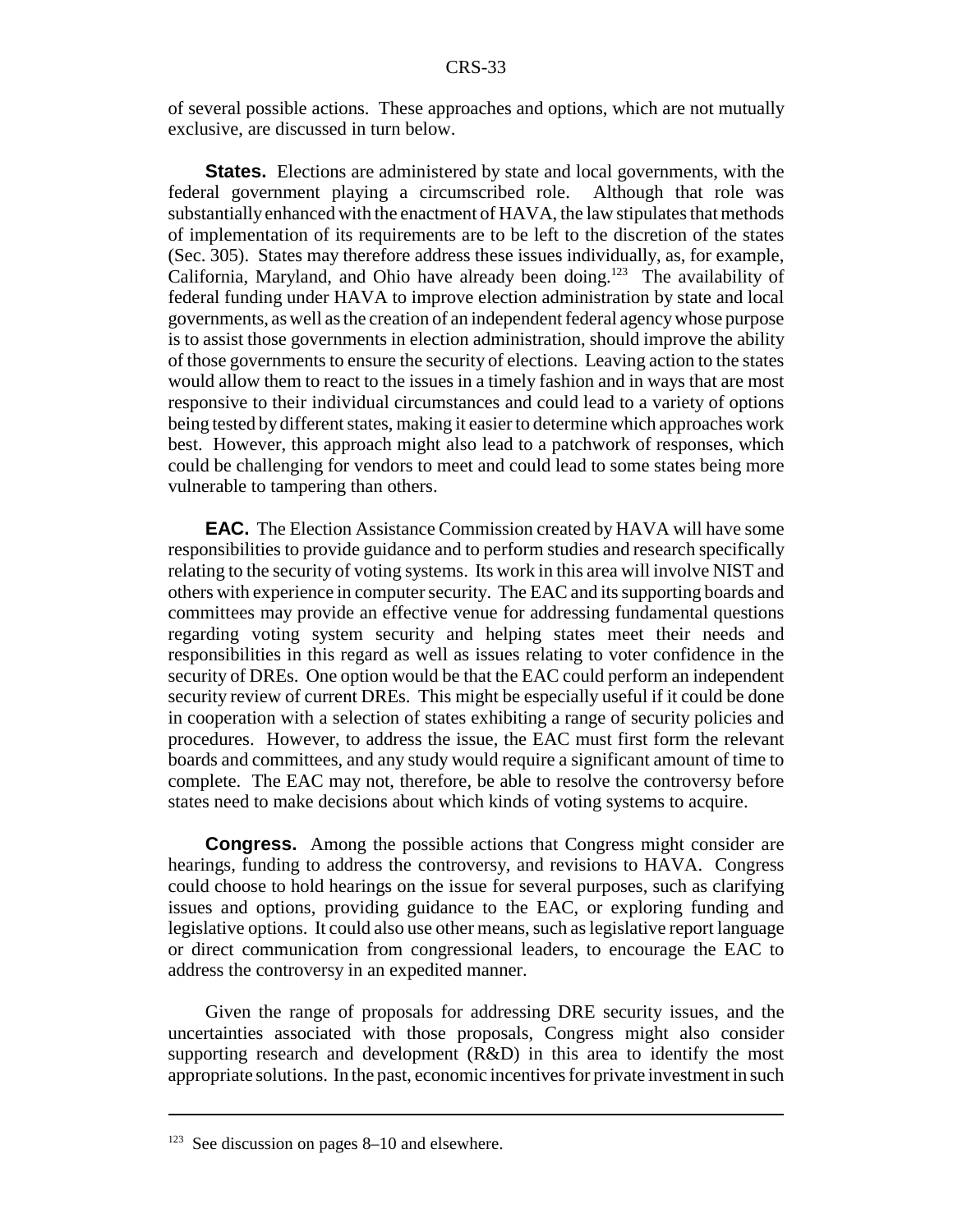R&D have been weak, given the small, fragmented nature of the market for voting systems and the relatively low demand for sophisticated security for those systems. With the funding for new voting systems that HAVA provides, the evolving threat environment, and other factors, that situation may be changing. HAVA also authorized grants for R&D to improve security and other aspects of voting technology (Sec. 271), but Congress has not appropriated funds specifically for that program. Presumably, the EAC could use some of its general operating funds for such work, or Congress could appropriate funds specifically for it.

Several options for revising HAVA might be considered for a legislative response to the controversy:  $124$ 

- A specific security provision could be added to the voting system requirements, stipulating, for example, that voting systems must adhere to security requirements for federal computer systems as required under current law,<sup>125</sup> or requirements or a mechanism to develop them that is specified in the provision.
- The voting system audit requirement in the Act could be revised to require a voter-verifiable paper ballot<sup>126</sup> or some other system of voter verifiability.
- Voting systems could be required to use open-source software.
- The Act could specify a security review and certification process for all voting systems.
- The Act could specify that experts in security be represented on the Technical Guidelines Development Committee.
- The EAC could be directed to provide security consultation services to state and local jurisdictions.
- The deadlines for meeting relevant requirements, such as for accessibility of voting systems, could be delayed pending resolution of the controversy.
- Federal funding could be provided for upgrades or replacements for DREs purchased under HAVA if they are shown subsequently to have significant security defects.

Some of the above options would themselves be controversial, as discussed earlier in this report with respect to voter verifiability and use of open source software. In addition, creating additional requirements would further increase the

<sup>&</sup>lt;sup>124</sup> These are provided for information purposes only. CRS does not take positions on or advocate legislative and policy proposals.

 $125$  Relevant laws include the Computer Security Act (P.L. 100-235), the Paperwork Reduction Act (P.L. 104-13), the Clinger-Cohen Act (P.L. 104-106), and the Federal Information Security Management Act (P.L. 107-296).

<sup>&</sup>lt;sup>126</sup> H.R. 2239 (Holt), the Voter Confidence and Increased Accessibility Act of 2003, includes this requirement, with a separate paperless system available for voters with disabilities. It would also requires "manual mandatory surprise recounts" in 0.5% of election jurisdictions, require the use of open-source software in voting machines, prohibit the use of wireless communications by voting systems, and require that all voting system hardware and software be certified by accredited laboratories.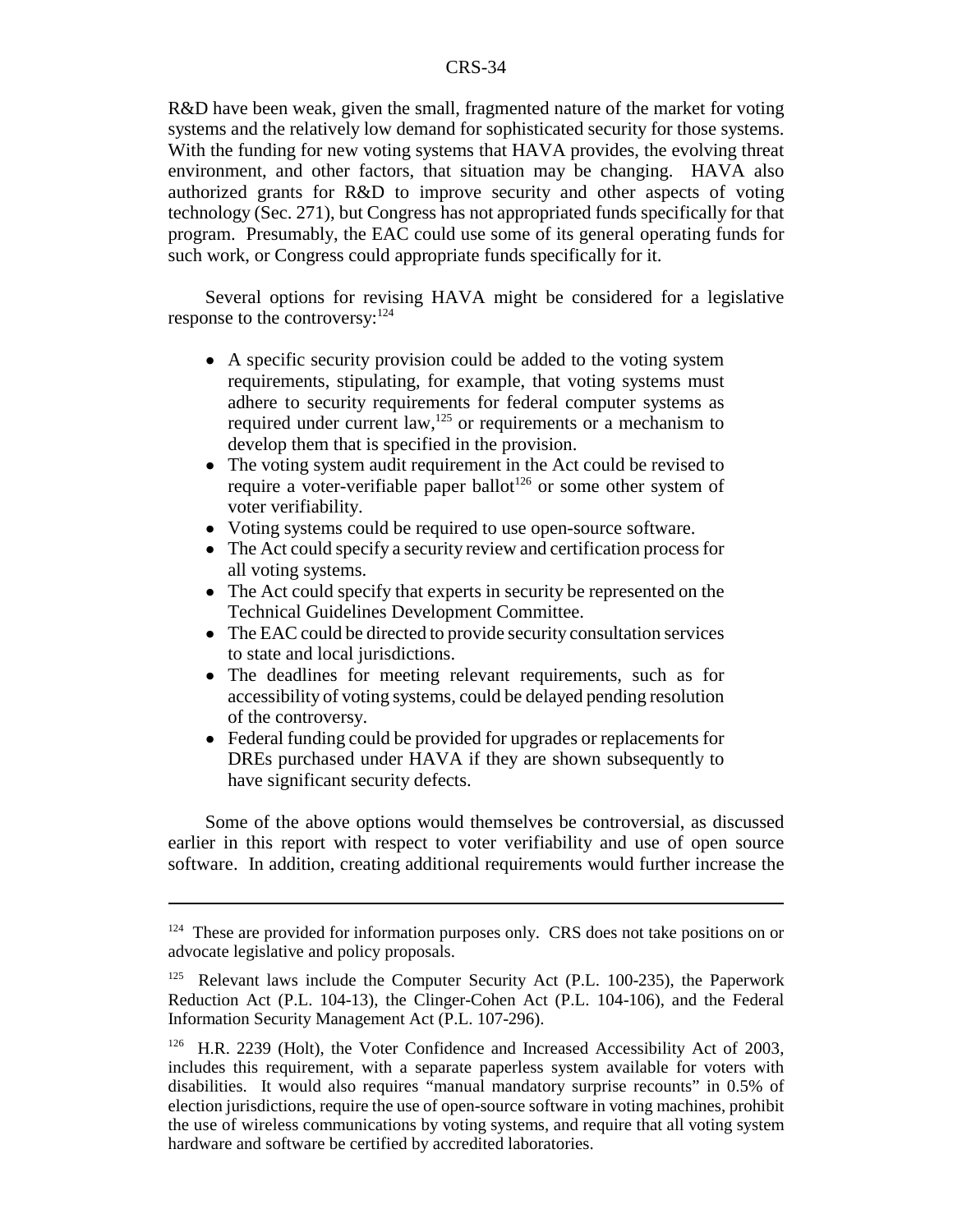federal role in election administration, which may be opposed by those who believe that it should be left to the states as much as possible. Options that would strengthen the ability of the EAC to help address this controversy may themselves be less controversial but might not lead to a timely resolution of the issues. Delays in meeting HAVA requirements are also likely to be controversial, and, some would argue, may not be necessary if the controversy can be resolved before 2006. Finally, additional funding authorization and appropriations may be difficult to enact in a constrained budget environment.

# **Conclusions**

The purpose of this report has been to explain the controversy about the security of DREs and to lay out the issues raised and options for addressing them. The report does not attempt to resolve the controversy. However, some conclusions can be drawn with respect to the questions asked at the beginning of the report.

• Do DREs exhibit genuine security vulnerabilities? If so, could those vulnerabilities be exploited to influence an election?

Given the worsening threat environment for information technology and the findings of several studies and analyses discussed in this report, at least some current DREs clearly exhibit security vulnerabilities. Those vulnerabilities pose potential but not demonstrated risks to the integrity of elections, in that no proven cases exist involving tampering with DREs. Observers differ in their views about whether these potential risks are significant enough that they need to be addressed urgently or whether they can be addressed incrementally.

• To what extent do current election administration procedures and other security measures protect against threats to and vulnerabilities of DRE systems?

The answer to this question is a central point of contention in the controversy, with vendors and election administrators generally claiming that current measures are sufficient and certain other experts, most notably many computer scientists, and some activists claiming that they are not. These differences of opinion appear to be based in part on differences in philosophical perspective. Proponents of approaches such as voter verifiability believe that elections should rely for security on openness, transparency, and observability of the entire election process, and that currently too much trust is placed in the behavior and capabilities of vendors, election officials, and other involved parties. Many election administrators and vendors, and some other observers, believe that the views of such proponents are based on misunderstandings of how voting systems work and how elections are administered. They also believe that approaches such as a voter-verifiable paper ballot would not be of net benefit to the proper functioning of elections. Resolution of such fundamental differences may require — if it is in fact achievable — that those on both sides of this controversy develop better understanding of the bases for the views of the other side. Finding an effective solution may be easier if concerned computer scientists understand in detail how elections are run (perhaps by working directly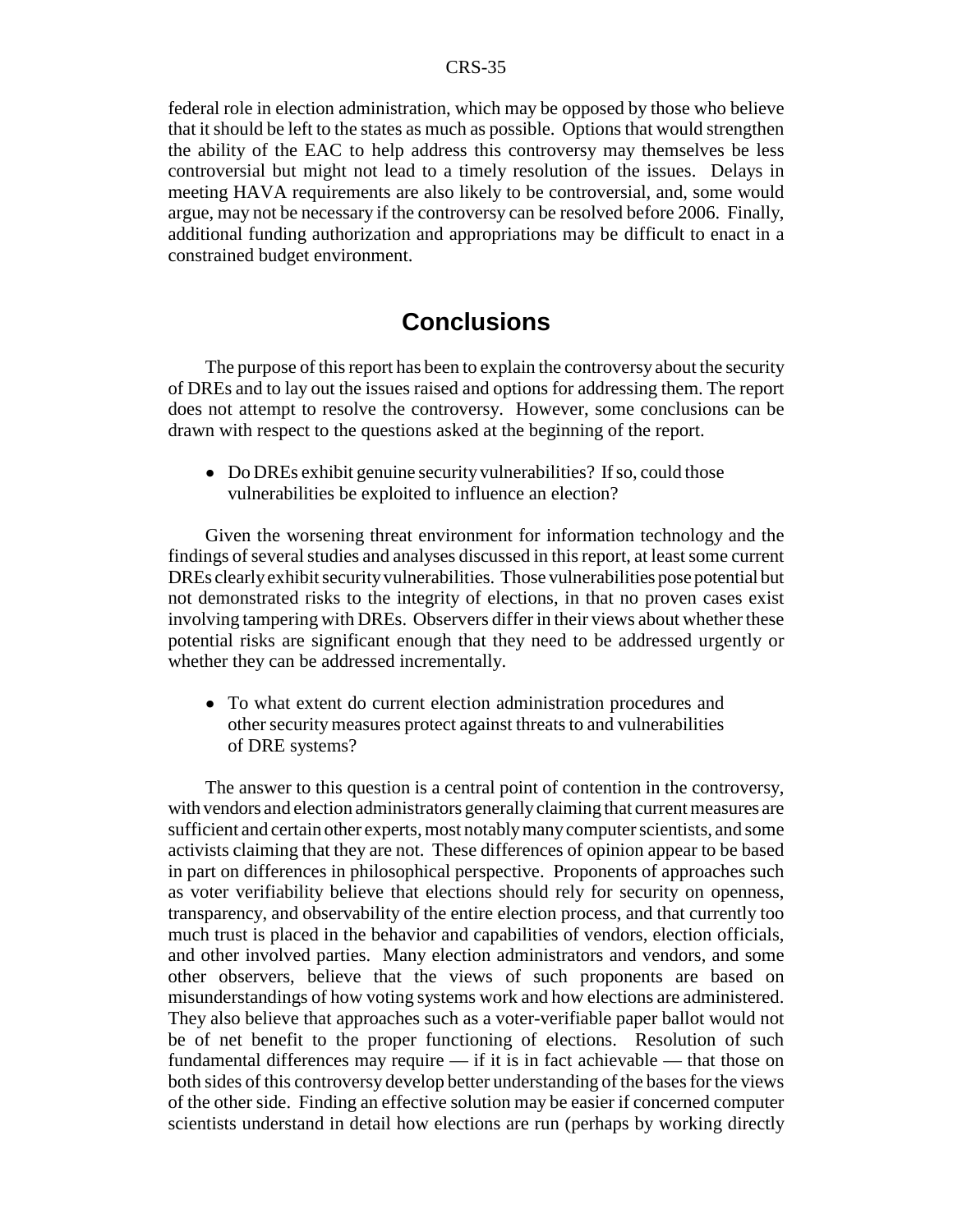with administrators) and if election administrators understand cybersecurity more clearly (perhaps by working with computer scientists).

In any case, as indicated by some of the studies discussed in this report, significant improvements in the security of DREs may be found through careful analysis of current systems and how they are implemented and administered, without requiring voter verifiability or other substantial changes. However, such improvements in current systems are not likely to address the fundamental concerns raised by proponents of voter verifiability.

• Do those threats and vulnerabilities apply to computer-assisted voting systems other than DREs?

The potential threats and vulnerabilities associated with DREs are substantially greater than those associated with punchcard or optical scan readers, both because DREs are more complex and because they have no independent records of the votes cast. However, document-ballot readers are potentially subject to malware that could affect the count, to vulnerabilities associated with connection to other computers, and some other kinds of tampering. Therefore, the security of systems using readers might also benefit from some of the same kinds of approaches that have been proposed for DREs, such as improvements to current security policies and procedures, use of modern software engineering techniques, and use of strong cryptographic protocols.

• What are the options for addressing any threats and vulnerabilities that do exist, and what are the relative strengths and weaknesses of the different options?

The report discusses seven proposals for addressing the security issues raised about DREs. They include using current procedures and security mechanisms, with improvements as necessary; improving standards for the development and certification of voting systems; using open-source software for voting systems; and several methods to improve the transparency and verifiability of elections, including voter-verified paper ballots and an electronic version of that approach, use of modular electronic voting architecture that physically separates the voter interface from the casting and counting functions; and a system that uses cryptographic protocols to permit voters to verify that their ballots were cast as intended and that no votes were improperly changed, omitted, or added. These proposals vary in ease of implementation, the degree to which they have been tested in application, and the level of contention about both their ability to resolve the controversy and their overall desirability.

Most of the public debate has centered around whether to rely on current procedures and mechanisms or adopt voter-verifiable paper ballots. However, these are clearly not the only options, and the debate might benefit from fuller consideration of other possibilities such as those discussed above. In addition, several of the proposals discussed are not mutually exclusive, and a resolution of the controversy may involve elements of several proposals.